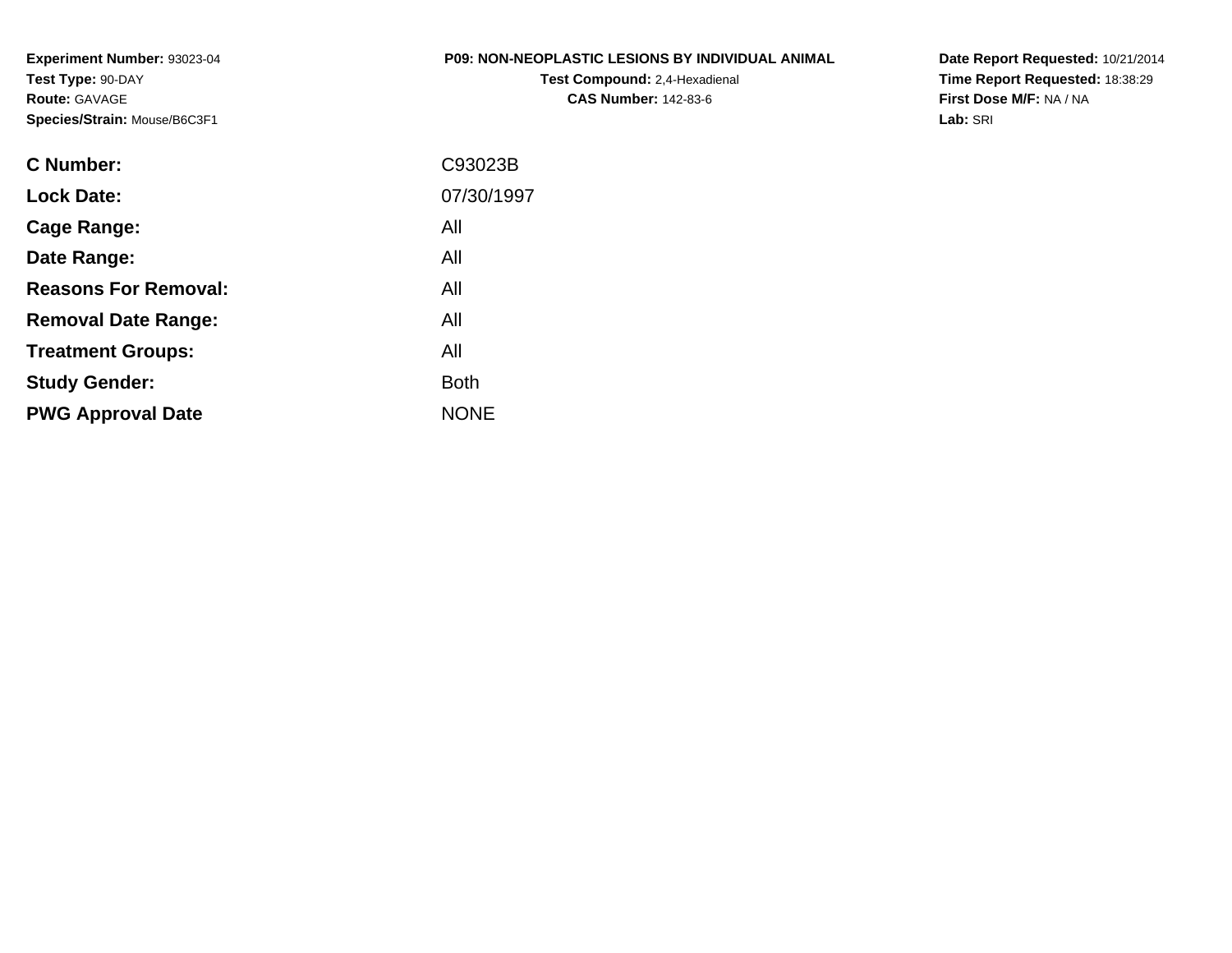**Experiment Number:** 93023-04

**Test Type:** 90-DAY

**Route:** GAVAGE

**Species/Strain:** Mouse/B6C3F1

| <b>P09: NON-NEOPLASTIC LESIONS BY INDIVIDUAL ANIMAL</b> |  |  |
|---------------------------------------------------------|--|--|
|                                                         |  |  |

**Test Compound:** 2,4-Hexadienal

**CAS Number:** 142-83-6

**Date Report Requested:** 10/21/2014**Time Report Requested:** 18:38:29**First Dose M/F:** NA / NA**Lab:** SRI

|                                                                  | DAY ON TEST      | 0                                     | 0                                      | 0                                         | 0                                                | 0                                                | 0                                         | 0                                                | 0                                                | 0                                              | 0                                                   |                       |                |     |
|------------------------------------------------------------------|------------------|---------------------------------------|----------------------------------------|-------------------------------------------|--------------------------------------------------|--------------------------------------------------|-------------------------------------------|--------------------------------------------------|--------------------------------------------------|------------------------------------------------|-----------------------------------------------------|-----------------------|----------------|-----|
| <b>B6C3F1 Mouse Male</b><br><b>MG/KG/DY</b><br>0                 |                  | 0<br>9<br>$\overline{\boldsymbol{4}}$ | 0<br>9<br>$\boldsymbol{4}$             | 0<br>9<br>$\overline{\boldsymbol{4}}$     | 0<br>9<br>$\boldsymbol{4}$                       | 0<br>$\pmb{8}$<br>5                              | 0<br>9<br>$\boldsymbol{4}$                | 0<br>9<br>$\boldsymbol{4}$                       | 0<br>9<br>$\boldsymbol{4}$                       | $\boldsymbol{\theta}$<br>9<br>$\boldsymbol{4}$ | 0<br>0<br>6                                         |                       |                |     |
|                                                                  | <b>ANIMAL ID</b> | $\mathbf 0$<br>0<br>0<br>0<br>1       | 0<br>$\Omega$<br>$\mathbf 0$<br>0<br>2 | $\mathbf 0$<br>0<br>$\mathbf 0$<br>0<br>3 | $\mathbf 0$<br>$\Omega$<br>$\mathbf 0$<br>0<br>4 | $\mathbf 0$<br>$\Omega$<br>$\mathbf 0$<br>0<br>5 | $\mathbf 0$<br>0<br>$\mathbf 0$<br>0<br>6 | $\mathbf 0$<br>$\Omega$<br>$\mathbf 0$<br>0<br>7 | $\mathbf 0$<br>$\Omega$<br>$\mathbf 0$<br>0<br>8 | 0<br>0<br>$\mathbf 0$<br>0<br>9                | $\mathbf 0$<br>0<br>$\mathbf 0$<br>1<br>$\mathbf 0$ | <i><b>*TOTALS</b></i> |                |     |
| <b>Alimentary System</b>                                         |                  |                                       |                                        |                                           |                                                  |                                                  |                                           |                                                  |                                                  |                                                |                                                     |                       |                |     |
| Esophagus<br>Muscularis, Necrosis                                |                  | +                                     |                                        |                                           |                                                  | 3                                                | +                                         | M                                                | +                                                | +                                              | +<br>$\overline{2}$                                 | 9                     | $\overline{2}$ | 2.5 |
| Perforation<br>Gallbladder                                       |                  |                                       |                                        |                                           |                                                  | 3<br>+                                           | +                                         | M                                                |                                                  |                                                | +                                                   | 9                     | 1              | 3.0 |
| Intestine Large, Cecum                                           |                  | ٠<br>+                                | +                                      | +                                         | $\ddot{}$                                        | $\ddot{}$                                        | $\ddot{}$                                 | +                                                | ٠<br>+                                           | +                                              | $\ddot{}$                                           | 10                    |                |     |
| Intestine Large, Colon                                           |                  | $\ddot{}$                             | +                                      | $\ddot{}$                                 | $\ddot{}$                                        | $\ddot{}$                                        | $\ddot{}$                                 | $\pm$                                            | $\ddot{}$                                        | +                                              | +                                                   | 10                    |                |     |
| Intestine Large, Rectum                                          |                  | $\ddot{}$                             | +                                      | +                                         | $\ddot{}$                                        | $\ddot{}$                                        | $\ddot{}$                                 | +                                                | +                                                | +                                              | +                                                   | 10                    |                |     |
| Intestine Small, Duodenum                                        |                  | $\ddot{}$                             | +                                      | +                                         | $\ddot{}$                                        | $\ddot{}$                                        | $\ddot{}$                                 | +                                                | +                                                | +                                              | $\ddot{}$                                           | 10                    |                |     |
| Intestine Small, Ileum                                           |                  | +                                     | +                                      | +                                         | $\ddot{}$                                        | +                                                | $\ddot{}$                                 | +                                                | +                                                | +                                              | +                                                   | 10                    |                |     |
| Intestine Small, Jejunum                                         |                  | $\ddot{}$                             | $\ddot{}$                              | +                                         | $\ddot{}$                                        | $\ddot{}$                                        | $\ddot{}$                                 | $\ddot{}$                                        | $\ddot{}$                                        | +                                              | +                                                   | 10                    |                |     |
| Liver                                                            |                  | $\ddot{}$                             | +                                      | +                                         | $\ddot{}$                                        | $\ddot{}$                                        | $\ddot{}$                                 | $\ddot{}$                                        | $\ddot{}$                                        | +                                              | +                                                   | 10                    |                |     |
| Pancreas                                                         |                  | $\ddot{}$                             | +                                      | +                                         | $\ddot{}$                                        | $\ddot{}$                                        | $\ddot{}$                                 | $\ddot{}$                                        | $\ddot{}$                                        | +                                              | +                                                   | 10                    |                |     |
| Salivary Glands                                                  |                  | +                                     | +                                      | $\pm$                                     | $\ddot{}$                                        | $\ddot{}$                                        | $\ddot{}$                                 | +                                                | $\ddot{}$                                        | $\ddot{}$                                      | $\pm$                                               | 10                    |                |     |
| Stomach, Forestomach                                             |                  | $\ddot{}$                             | $\ddot{}$                              | $\ddot{}$                                 | $\ddot{}$                                        | $\ddot{}$                                        | $\ddot{}$                                 | $\ddot{}$                                        | $\ddot{}$                                        | $\ddot{}$                                      | +                                                   | 10                    |                |     |
| Epithelium, Hyperplasia                                          |                  | $\overline{2}$                        |                                        |                                           |                                                  |                                                  |                                           |                                                  |                                                  |                                                | $\overline{2}$                                      |                       | $\overline{2}$ | 2.0 |
| Epithelium, Ulcer                                                |                  |                                       |                                        |                                           |                                                  |                                                  |                                           |                                                  |                                                  |                                                | $\overline{2}$                                      |                       | 1              | 2.0 |
| Inflammation, Chronic                                            |                  | $\overline{c}$                        |                                        |                                           |                                                  |                                                  |                                           |                                                  |                                                  |                                                |                                                     |                       | 1              | 2.0 |
| Stomach, Glandular                                               |                  | $\ddot{}$                             |                                        |                                           |                                                  |                                                  |                                           |                                                  |                                                  |                                                | +                                                   | 10                    |                |     |
| Epithelium, Degeneration, Cystic<br><b>Cardiovascular System</b> |                  |                                       |                                        |                                           |                                                  |                                                  |                                           |                                                  |                                                  |                                                | $\overline{2}$                                      |                       | 1              | 2.0 |
| Heart                                                            |                  | +                                     |                                        |                                           |                                                  |                                                  |                                           |                                                  |                                                  |                                                | +                                                   | 10                    |                |     |

\* ..Total animals with tissue examined microscopically; Total animals with lesion and mean severity grade

+ ..Tissue examined microscopically examined microscopically examined as:  $M$  ..Missing tissue 1-4 ..Lesion qualified as:

M ..Missing tissue X..Lesion present **A ..Autolysis precludes evaluation** A ..Autolysis precludes evaluation 1) Minimal 3) Moderate

I ..Insufficient tissue BLANK ..Not examined microscopically 2) Mild 4) Marked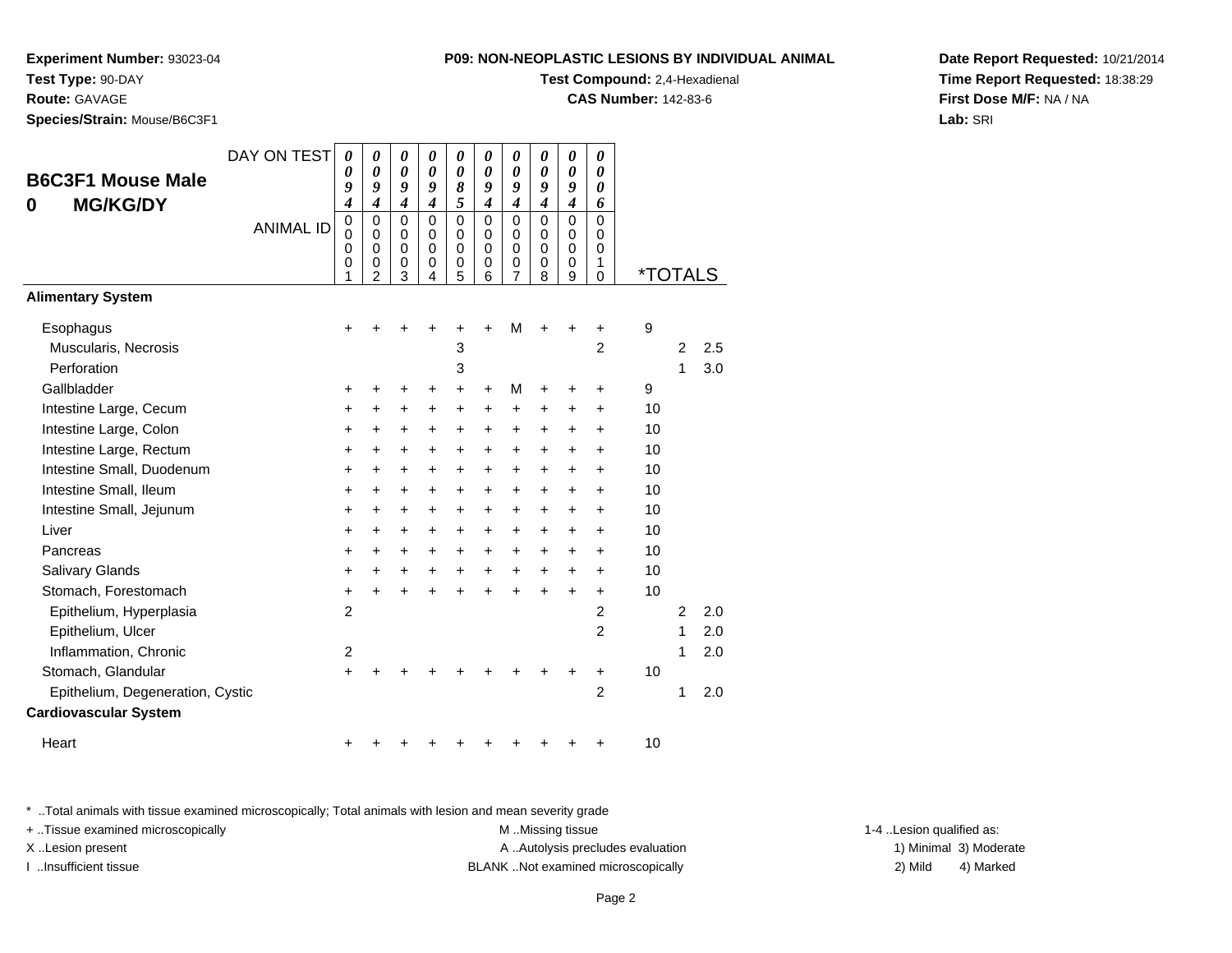**Experiment Number:** 93023-04**Test Type:** 90-DAY

**Route:** GAVAGE

**Species/Strain:** Mouse/B6C3F1

**Test Compound:** 2,4-Hexadienal

**CAS Number:** 142-83-6

**Date Report Requested:** 10/21/2014**Time Report Requested:** 18:38:29**First Dose M/F:** NA / NA**Lab:** SRI

| <b>B6C3F1 Mouse Male</b>    | DAY ON TEST      | 0<br>0                                            | 0<br>$\boldsymbol{\theta}$                          | 0<br>0                                              | 0<br>0                                           | 0<br>0                                    | 0<br>0                       | 0<br>0                                    | 0<br>$\boldsymbol{\theta}$                       | 0<br>0                                           | 0<br>$\boldsymbol{\theta}$                                 |                       |   |     |
|-----------------------------|------------------|---------------------------------------------------|-----------------------------------------------------|-----------------------------------------------------|--------------------------------------------------|-------------------------------------------|------------------------------|-------------------------------------------|--------------------------------------------------|--------------------------------------------------|------------------------------------------------------------|-----------------------|---|-----|
|                             |                  | 9<br>$\boldsymbol{4}$                             | 9<br>$\boldsymbol{4}$                               | 9<br>$\boldsymbol{4}$                               | 9<br>$\boldsymbol{4}$                            | 8<br>5                                    | 9<br>4                       | 9<br>$\boldsymbol{4}$                     | 9<br>$\boldsymbol{4}$                            | 9<br>$\boldsymbol{4}$                            | 0<br>6                                                     |                       |   |     |
| <b>MG/KG/DY</b><br>0        | <b>ANIMAL ID</b> | $\pmb{0}$<br>$\mathbf 0$<br>$\mathbf 0$<br>0<br>1 | 0<br>$\Omega$<br>$\mathbf 0$<br>0<br>$\overline{2}$ | $\mathbf 0$<br>$\mathbf 0$<br>$\mathbf 0$<br>0<br>3 | $\mathbf 0$<br>$\Omega$<br>$\mathbf 0$<br>0<br>4 | $\mathbf 0$<br>$\mathbf 0$<br>0<br>0<br>5 | 0<br>$\Omega$<br>0<br>0<br>6 | $\mathbf 0$<br>0<br>$\mathbf 0$<br>0<br>7 | $\mathbf 0$<br>$\Omega$<br>$\mathbf 0$<br>0<br>8 | $\mathbf 0$<br>$\Omega$<br>$\mathbf 0$<br>0<br>9 | $\mathbf 0$<br>$\Omega$<br>$\mathbf 0$<br>1<br>$\mathbf 0$ | <i><b>*TOTALS</b></i> |   |     |
| <b>Endocrine System</b>     |                  |                                                   |                                                     |                                                     |                                                  |                                           |                              |                                           |                                                  |                                                  |                                                            |                       |   |     |
| <b>Adrenal Cortex</b>       |                  | +                                                 | +                                                   | +                                                   | +                                                | +                                         | +                            | +                                         | +                                                | +                                                | +                                                          | 10                    |   |     |
| Adrenal Medulla             |                  | +                                                 | +                                                   | +                                                   | $\ddot{}$                                        | +                                         | +                            | +                                         | $\ddot{}$                                        | $\ddot{}$                                        | +                                                          | 10                    |   |     |
| Parathyroid Gland           |                  | $\ddot{}$                                         | +                                                   | +                                                   | $\pm$                                            | +                                         | +                            | +                                         | $\ddot{}$                                        | $\ddot{}$                                        | M                                                          | 9                     |   |     |
| <b>Pituitary Gland</b>      |                  | $\ddot{}$                                         | $\ddot{}$                                           | $\ddot{}$                                           | $+$                                              | $+$                                       | $\ddot{}$                    | $\ddot{}$                                 | $\ddot{}$                                        | $\ddot{}$                                        | M                                                          | $\boldsymbol{9}$      |   |     |
| <b>Thyroid Gland</b>        |                  | $\ddot{}$                                         | $\ddot{}$                                           | $\ddot{}$                                           | $\ddot{}$                                        | $\ddot{}$                                 | $\ddot{}$                    | $\ddot{}$                                 | $\ddot{}$                                        | $\ddot{}$                                        | $\ddot{}$                                                  | 10                    |   |     |
| <b>General Body System</b>  |                  |                                                   |                                                     |                                                     |                                                  |                                           |                              |                                           |                                                  |                                                  |                                                            |                       |   |     |
| <b>NONE</b>                 |                  |                                                   |                                                     |                                                     |                                                  |                                           |                              |                                           |                                                  |                                                  |                                                            |                       |   |     |
| <b>Genital System</b>       |                  |                                                   |                                                     |                                                     |                                                  |                                           |                              |                                           |                                                  |                                                  |                                                            |                       |   |     |
| <b>Coagulating Gland</b>    |                  |                                                   |                                                     |                                                     |                                                  |                                           |                              |                                           |                                                  |                                                  | +                                                          | 1                     |   |     |
| Epididymis                  |                  | +                                                 | +                                                   | +                                                   | +                                                | +                                         | +                            |                                           |                                                  | +                                                | +                                                          | 10                    |   |     |
| <b>Preputial Gland</b>      |                  | +                                                 | +                                                   | $\pm$                                               | $\ddot{}$                                        | +                                         | +                            | +                                         | $\ddot{}$                                        | +                                                | +                                                          | 10                    |   |     |
| Prostate                    |                  | +                                                 | +                                                   | +                                                   | $\ddot{}$                                        | $\ddot{}$                                 | +                            | +                                         | $\ddot{}$                                        | $\ddot{}$                                        | $\ddot{}$                                                  | 10                    |   |     |
| <b>Seminal Vesicle</b>      |                  | $\ddot{}$                                         | $\ddot{}$                                           | $\ddot{}$                                           | $+$                                              | $+$                                       | $+$                          | $\ddot{}$                                 | $+$                                              | $\ddot{}$                                        | $\ddot{}$                                                  | 10                    |   |     |
| <b>Testes</b>               |                  | $\ddot{}$                                         | $\ddot{}$                                           | $\ddot{}$                                           | $\ddot{}$                                        | $\ddot{}$                                 | $\ddot{}$                    | $\ddot{}$                                 | $\ddot{}$                                        | $\ddot{}$                                        | $\ddot{}$                                                  | 10                    |   |     |
| <b>Hematopoietic System</b> |                  |                                                   |                                                     |                                                     |                                                  |                                           |                              |                                           |                                                  |                                                  |                                                            |                       |   |     |
| <b>Bone Marrow</b>          |                  | +                                                 | +                                                   | +                                                   | +                                                | +                                         | +                            | +                                         | ÷                                                | +                                                | +                                                          | 10                    |   |     |
| Lymph Node, Mandibular      |                  | $\ddot{}$                                         | $\ddot{}$                                           | +                                                   | $\ddot{}$                                        | $\ddot{}$                                 | +                            | +                                         | $\ddot{}$                                        | $\ddot{}$                                        | $\ddot{}$                                                  | 10                    |   |     |
| Lymph Node, Mesenteric      |                  | +                                                 | +                                                   | +                                                   | +                                                | +                                         | +                            | +                                         | $\ddot{}$                                        | +                                                | +                                                          | 10                    |   |     |
| Necrosis, Lymphoid          |                  |                                                   |                                                     |                                                     |                                                  |                                           |                              |                                           |                                                  |                                                  | 3                                                          |                       | 1 | 3.0 |
| Spleen                      |                  | +                                                 |                                                     |                                                     |                                                  |                                           |                              |                                           |                                                  |                                                  | $\ddot{}$                                                  | 10                    |   |     |

\* ..Total animals with tissue examined microscopically; Total animals with lesion and mean severity grade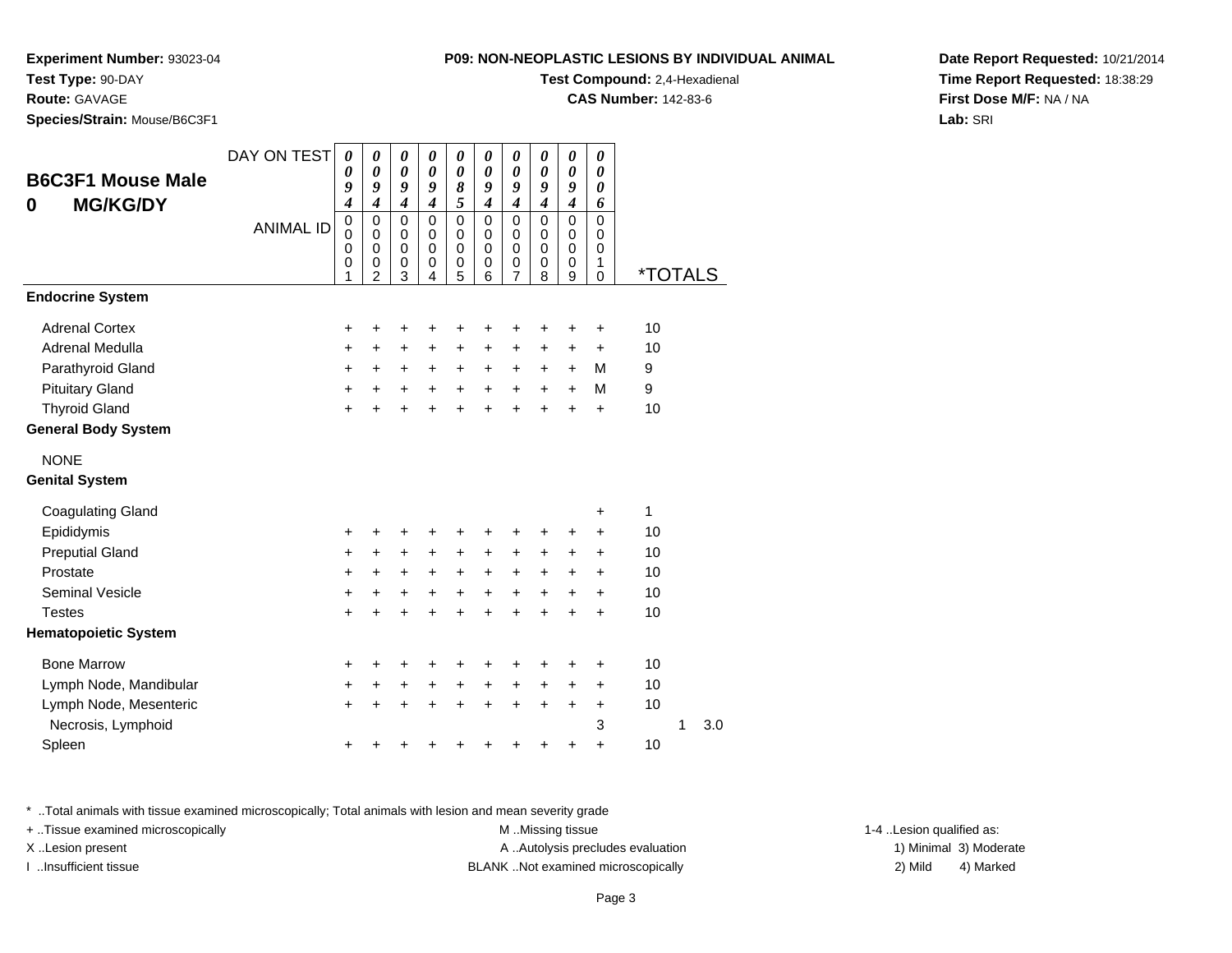**Test Type:** 90-DAY

## **Route:** GAVAGE

**Species/Strain:** Mouse/B6C3F1

#### **P09: NON-NEOPLASTIC LESIONS BY INDIVIDUAL ANIMAL**

**Test Compound:** 2,4-Hexadienal

**CAS Number:** 142-83-6

**Date Report Requested:** 10/21/2014**Time Report Requested:** 18:38:29**First Dose M/F:** NA / NA**Lab:** SRI

| <b>B6C3F1 Mouse Male</b><br><b>MG/KG/DY</b><br>0 | DAY ON TEST<br><b>ANIMAL ID</b> | 0<br>0<br>9<br>$\boldsymbol{4}$<br>$\mathbf 0$<br>$\mathbf 0$ | 0<br>0<br>9<br>$\boldsymbol{4}$<br>$\mathbf 0$<br>$\Omega$ | 0<br>$\boldsymbol{\theta}$<br>9<br>$\boldsymbol{4}$<br>$\pmb{0}$<br>$\Omega$ | 0<br>$\boldsymbol{\theta}$<br>9<br>$\boldsymbol{4}$<br>$\mathbf 0$<br>$\Omega$ | 0<br>$\boldsymbol{\theta}$<br>8<br>5<br>$\pmb{0}$<br>$\mathbf 0$ | 0<br>0<br>9<br>$\boldsymbol{4}$<br>0<br>0 | 0<br>$\pmb{\theta}$<br>9<br>$\boldsymbol{4}$<br>$\mathbf 0$<br>$\mathbf 0$ | 0<br>0<br>9<br>$\overline{\mathcal{A}}$<br>0<br>0 | 0<br>0<br>9<br>$\boldsymbol{4}$<br>$\pmb{0}$<br>0 | 0<br>0<br>0<br>6<br>$\mathbf 0$<br>$\Omega$ |         |   |     |
|--------------------------------------------------|---------------------------------|---------------------------------------------------------------|------------------------------------------------------------|------------------------------------------------------------------------------|--------------------------------------------------------------------------------|------------------------------------------------------------------|-------------------------------------------|----------------------------------------------------------------------------|---------------------------------------------------|---------------------------------------------------|---------------------------------------------|---------|---|-----|
|                                                  |                                 | $\mathbf 0$<br>$\pmb{0}$<br>$\mathbf{1}$                      | $\mathbf 0$<br>0<br>$\overline{2}$                         | 0<br>$\mathbf 0$<br>3                                                        | $\Omega$<br>0<br>4                                                             | $\mathbf 0$<br>$\pmb{0}$<br>5                                    | 0<br>0<br>6                               | 0<br>0<br>$\overline{7}$                                                   | 0<br>0<br>8                                       | 0<br>$\mathbf 0$<br>9                             | 0<br>1<br>0                                 | *TOTALS |   |     |
| Spleen                                           |                                 | $\ddot{}$                                                     | $\ddot{}$                                                  | $\ddot{}$                                                                    | $\ddot{}$                                                                      | $\ddot{}$                                                        | $\ddot{}$                                 | $\ddot{}$                                                                  | +                                                 | $\ddot{}$                                         | $\ddot{}$                                   | 10      |   |     |
| Thymus                                           |                                 | +                                                             | +                                                          | $\ddot{}$                                                                    | $\ddot{}$                                                                      | $\ddot{}$                                                        |                                           | $\ddot{}$                                                                  | +                                                 | $\ddot{}$                                         | $\ddot{}$                                   | 10      |   |     |
| Atrophy                                          |                                 |                                                               |                                                            |                                                                              |                                                                                |                                                                  |                                           |                                                                            |                                                   |                                                   | 3                                           |         | 1 | 3.0 |
| Necrosis, Lymphoid                               |                                 |                                                               |                                                            |                                                                              |                                                                                | 3                                                                |                                           |                                                                            |                                                   |                                                   |                                             |         | 1 | 3.0 |
| <b>Integumentary System</b>                      |                                 |                                                               |                                                            |                                                                              |                                                                                |                                                                  |                                           |                                                                            |                                                   |                                                   |                                             |         |   |     |
| <b>Mammary Gland</b>                             |                                 | М                                                             | M                                                          | М                                                                            | м                                                                              | м                                                                | М                                         | м                                                                          | м                                                 | м                                                 | м                                           | 0       |   |     |
| Skin                                             |                                 | $\ddot{}$                                                     | Ŧ.                                                         | $\ddot{}$                                                                    | $\ddot{}$                                                                      | $\ddot{}$                                                        | $\ddot{}$                                 | $\ddot{}$                                                                  | $\ddot{}$                                         | $\ddot{}$                                         | $\ddot{}$                                   | 10      |   |     |
| Subcut Tiss, Foreign Body                        |                                 |                                                               |                                                            |                                                                              |                                                                                |                                                                  |                                           |                                                                            |                                                   |                                                   | $\overline{2}$                              |         | 1 | 2.0 |
| Subcut Tiss, Necrosis, Fatty                     |                                 |                                                               |                                                            |                                                                              |                                                                                |                                                                  |                                           |                                                                            |                                                   |                                                   | 3                                           |         | 1 | 3.0 |
| <b>Musculoskeletal System</b>                    |                                 |                                                               |                                                            |                                                                              |                                                                                |                                                                  |                                           |                                                                            |                                                   |                                                   |                                             |         |   |     |
| Bone                                             |                                 |                                                               |                                                            |                                                                              |                                                                                |                                                                  |                                           |                                                                            |                                                   |                                                   | +                                           | 10      |   |     |
| <b>Skeletal Muscle</b>                           |                                 |                                                               |                                                            |                                                                              |                                                                                |                                                                  |                                           |                                                                            |                                                   |                                                   | $\ddot{}$                                   | 1       |   |     |
| Necrosis, Focal                                  |                                 |                                                               |                                                            |                                                                              |                                                                                |                                                                  |                                           |                                                                            |                                                   |                                                   | $\overline{2}$                              |         | 1 | 2.0 |
| <b>Nervous System</b>                            |                                 |                                                               |                                                            |                                                                              |                                                                                |                                                                  |                                           |                                                                            |                                                   |                                                   |                                             |         |   |     |
| <b>Brain</b>                                     |                                 |                                                               |                                                            |                                                                              |                                                                                |                                                                  |                                           |                                                                            |                                                   |                                                   |                                             | 10      |   |     |
| <b>Respiratory System</b>                        |                                 |                                                               |                                                            |                                                                              |                                                                                |                                                                  |                                           |                                                                            |                                                   |                                                   |                                             |         |   |     |
| Lung                                             |                                 | +                                                             |                                                            |                                                                              |                                                                                |                                                                  |                                           |                                                                            |                                                   |                                                   | +                                           | 10      |   |     |
| Mediastinum, Foreign Body                        |                                 |                                                               |                                                            |                                                                              |                                                                                |                                                                  |                                           |                                                                            |                                                   |                                                   | $\overline{2}$                              |         | 1 | 2.0 |
| Mediastinum, Inflammation, Suppurative           |                                 |                                                               |                                                            |                                                                              |                                                                                | 3                                                                |                                           |                                                                            |                                                   |                                                   |                                             |         | 1 | 3.0 |
| <b>Necrosis</b>                                  |                                 |                                                               |                                                            |                                                                              |                                                                                |                                                                  |                                           |                                                                            |                                                   |                                                   | $\overline{2}$                              |         | 1 | 2.0 |
| <b>Nose</b>                                      |                                 | +                                                             |                                                            |                                                                              |                                                                                |                                                                  |                                           |                                                                            |                                                   |                                                   | +                                           | 10      |   |     |

\* ..Total animals with tissue examined microscopically; Total animals with lesion and mean severity grade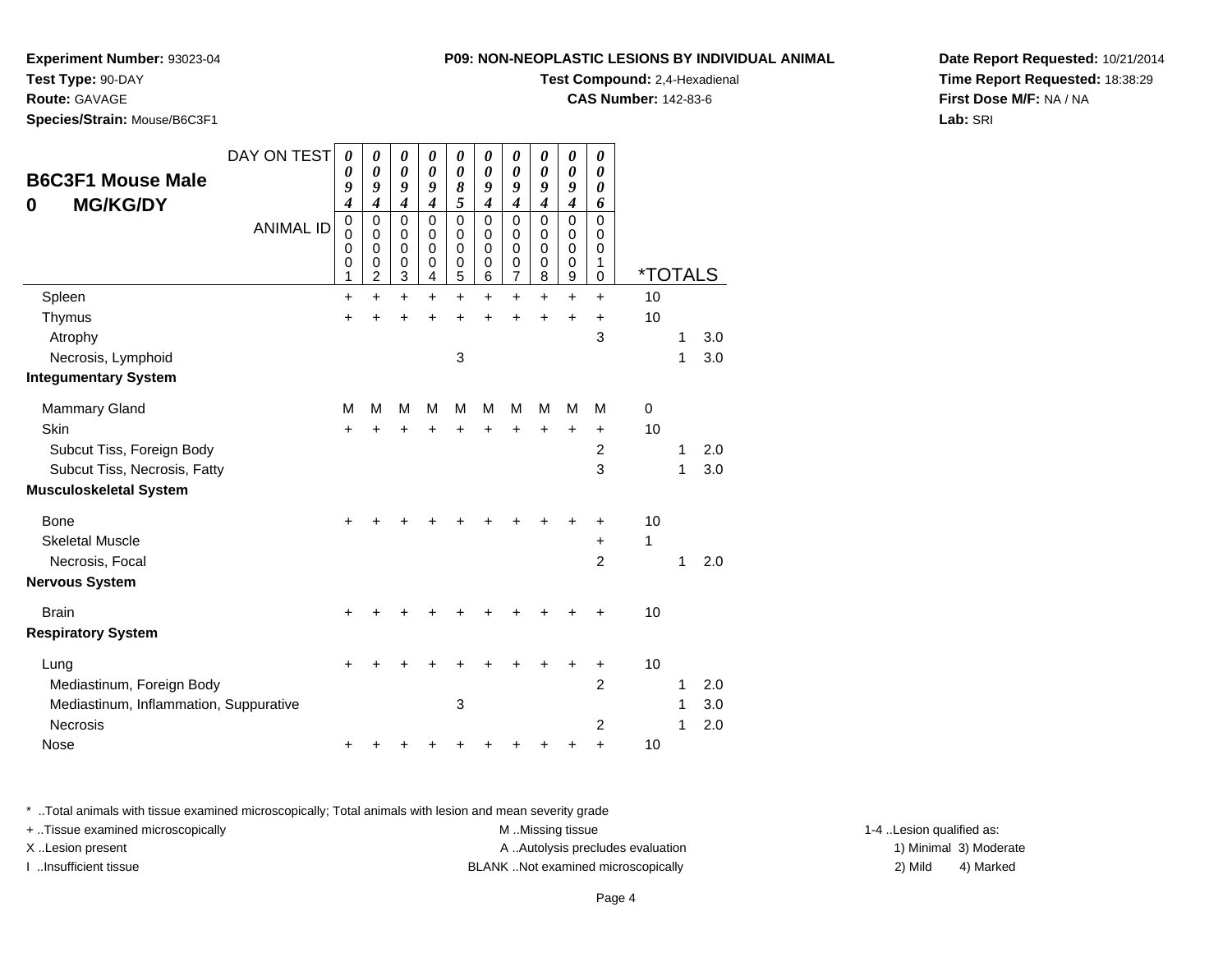**Experiment Number:** 93023-04

**Test Type:** 90-DAY

**Route:** GAVAGE

**Species/Strain:** Mouse/B6C3F1

| NON-NEOPLASTIC LESIONS BY INDIVIDUAL ANIMAL |
|---------------------------------------------|
|---------------------------------------------|

**Test Compound:** 2,4-Hexadienal

**CAS Number:** 142-83-6

**Date Report Requested:** 10/21/2014**Time Report Requested:** 18:38:30**First Dose M/F:** NA / NA**Lab:** SRI

| <b>B6C3F1 Mouse Male</b><br><b>MG/KG/DY</b><br>0 | DAY ON TEST      | 0<br>0<br>9<br>4 | 0<br>0<br>9<br>4      | 0<br>0<br>9<br>4                    | 0<br>0<br>9<br>4      | $\boldsymbol{\theta}$<br>0<br>8<br>5       | 0<br>$\boldsymbol{\theta}$<br>9<br>4 | 0<br>$\boldsymbol{\theta}$<br>9<br>4 | $\boldsymbol{\theta}$<br>0<br>9<br>4 | $\boldsymbol{\theta}$<br>$\boldsymbol{\theta}$<br>9<br>4 | 0<br>0<br>0<br>6               |                       |
|--------------------------------------------------|------------------|------------------|-----------------------|-------------------------------------|-----------------------|--------------------------------------------|--------------------------------------|--------------------------------------|--------------------------------------|----------------------------------------------------------|--------------------------------|-----------------------|
|                                                  | <b>ANIMAL ID</b> | 0<br>0<br>0<br>0 | 0<br>0<br>0<br>0<br>2 | $\Omega$<br>$\Omega$<br>0<br>0<br>3 | 0<br>0<br>0<br>0<br>4 | $\Omega$<br>$\Omega$<br>$\Omega$<br>0<br>5 | 0<br>0<br>$\mathbf 0$<br>0<br>6      | $\Omega$<br>0<br>$\Omega$<br>0       | 0<br>0<br>0<br>0<br>8                | $\Omega$<br>$\Omega$<br>$\Omega$<br>0<br>9               | $\Omega$<br>0<br>0<br>$\Omega$ | <i><b>*TOTALS</b></i> |
| Trachea<br><b>Special Senses System</b>          |                  | ٠                | +                     | ٠                                   | ٠                     | ٠                                          | ٠                                    | +                                    | ٠                                    | $\ddot{}$                                                | $\ddot{}$                      | 10                    |
| <b>NONE</b><br><b>Urinary System</b>             |                  |                  |                       |                                     |                       |                                            |                                      |                                      |                                      |                                                          |                                |                       |
| Kidney<br><b>Urinary Bladder</b>                 |                  | +                |                       |                                     |                       |                                            |                                      |                                      |                                      |                                                          | $\ddot{}$<br>$\div$            | 10<br>10              |

\* ..Total animals with tissue examined microscopically; Total animals with lesion and mean severity grade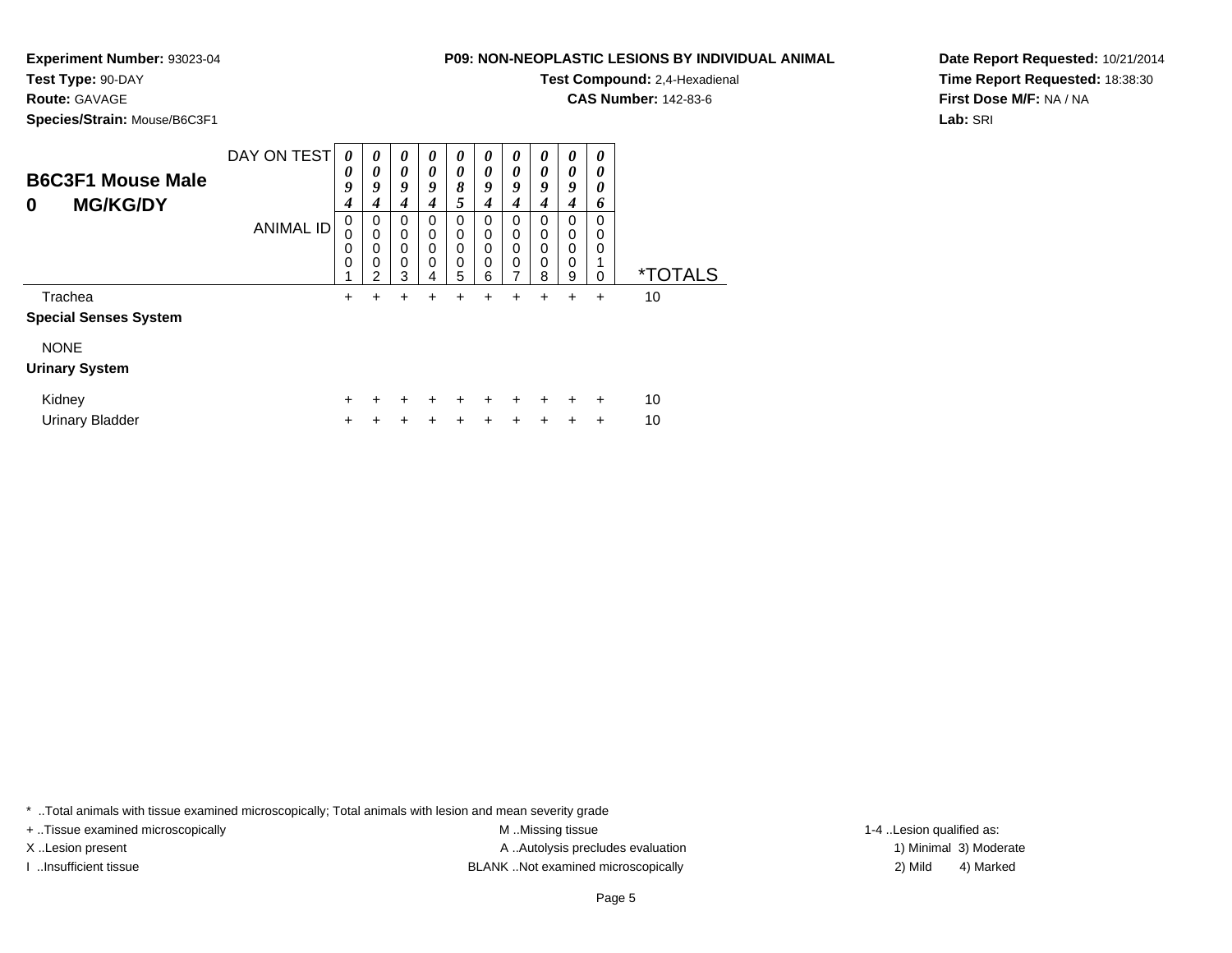**Test Compound:** 2,4-Hexadienal

**CAS Number:** 142-83-6

**Date Report Requested:** 10/21/2014**Time Report Requested:** 18:38:30**First Dose M/F:** NA / NA**Lab:** SRI

**Experiment Number:** 93023-04**Test Type:** 90-DAY**Route:** GAVAGE**Species/Strain:** Mouse/B6C3F1

| opcores/otium. Modsc/Doosi                           |                  |                                                     |                                                               |                                                                  |                                                                  |                                                     |                                                                                                   |                                                                         |                                                                                        |                                                     |                                                                         |                       |
|------------------------------------------------------|------------------|-----------------------------------------------------|---------------------------------------------------------------|------------------------------------------------------------------|------------------------------------------------------------------|-----------------------------------------------------|---------------------------------------------------------------------------------------------------|-------------------------------------------------------------------------|----------------------------------------------------------------------------------------|-----------------------------------------------------|-------------------------------------------------------------------------|-----------------------|
| <b>B6C3F1 Mouse Male</b><br>7.5<br><b>MG/KG/DY</b>   | DAY ON TEST      | $\boldsymbol{\theta}$<br>0<br>9<br>$\boldsymbol{4}$ | $\pmb{\theta}$<br>$\pmb{\theta}$<br>9<br>$\boldsymbol{4}$     | $\pmb{\theta}$<br>$\boldsymbol{\theta}$<br>9<br>$\boldsymbol{4}$ | $\pmb{\theta}$<br>$\boldsymbol{\theta}$<br>9<br>$\boldsymbol{4}$ | $\boldsymbol{\theta}$<br>0<br>9<br>$\boldsymbol{4}$ | $\boldsymbol{\theta}$<br>$\boldsymbol{\theta}$<br>$\boldsymbol{g}$<br>$\overline{\boldsymbol{4}}$ | $\boldsymbol{\theta}$<br>$\boldsymbol{\theta}$<br>9<br>$\boldsymbol{4}$ | $\boldsymbol{\theta}$<br>$\boldsymbol{\theta}$<br>$\boldsymbol{g}$<br>$\boldsymbol{4}$ | $\boldsymbol{\theta}$<br>0<br>9<br>$\boldsymbol{4}$ | $\boldsymbol{\theta}$<br>$\boldsymbol{\theta}$<br>9<br>$\boldsymbol{4}$ |                       |
|                                                      | <b>ANIMAL ID</b> | $\mathbf 0$<br>$\pmb{0}$<br>$\mathbf 0$<br>1<br>1   | $\pmb{0}$<br>0<br>$\pmb{0}$<br>$\mathbf{1}$<br>$\overline{2}$ | $\pmb{0}$<br>0<br>$\mathbf 0$<br>1<br>3                          | $\pmb{0}$<br>$\mathbf 0$<br>$\pmb{0}$<br>1<br>4                  | $\pmb{0}$<br>0<br>0<br>1<br>5                       | $\mathbf 0$<br>$\mathbf 0$<br>$\mathbf 0$<br>1<br>6                                               | $\mathbf 0$<br>$\mathbf 0$<br>$\mathbf 0$<br>1<br>$\overline{7}$        | $\mathbf 0$<br>0<br>$\mathbf 0$<br>1<br>8                                              | $\pmb{0}$<br>0<br>$\mathbf 0$<br>1<br>9             | $\mathbf 0$<br>$\pmb{0}$<br>$\mathbf 0$<br>$\overline{c}$<br>$\pmb{0}$  | <i><b>*TOTALS</b></i> |
| <b>Alimentary System</b>                             |                  |                                                     |                                                               |                                                                  |                                                                  |                                                     |                                                                                                   |                                                                         |                                                                                        |                                                     |                                                                         |                       |
| Stomach, Forestomach<br><b>Cardiovascular System</b> |                  | $\ddot{}$                                           |                                                               |                                                                  |                                                                  |                                                     |                                                                                                   |                                                                         |                                                                                        |                                                     | $\ddot{}$                                                               | 10                    |
| <b>NONE</b><br><b>Endocrine System</b>               |                  |                                                     |                                                               |                                                                  |                                                                  |                                                     |                                                                                                   |                                                                         |                                                                                        |                                                     |                                                                         |                       |
| <b>NONE</b><br><b>General Body System</b>            |                  |                                                     |                                                               |                                                                  |                                                                  |                                                     |                                                                                                   |                                                                         |                                                                                        |                                                     |                                                                         |                       |
| <b>NONE</b><br><b>Genital System</b>                 |                  |                                                     |                                                               |                                                                  |                                                                  |                                                     |                                                                                                   |                                                                         |                                                                                        |                                                     |                                                                         |                       |
| <b>NONE</b><br><b>Hematopoietic System</b>           |                  |                                                     |                                                               |                                                                  |                                                                  |                                                     |                                                                                                   |                                                                         |                                                                                        |                                                     |                                                                         |                       |
| <b>NONE</b><br><b>Integumentary System</b>           |                  |                                                     |                                                               |                                                                  |                                                                  |                                                     |                                                                                                   |                                                                         |                                                                                        |                                                     |                                                                         |                       |
| <b>NONE</b><br><b>Musculoskeletal System</b>         |                  |                                                     |                                                               |                                                                  |                                                                  |                                                     |                                                                                                   |                                                                         |                                                                                        |                                                     |                                                                         |                       |
| <b>NONE</b><br><b>Nervous System</b>                 |                  |                                                     |                                                               |                                                                  |                                                                  |                                                     |                                                                                                   |                                                                         |                                                                                        |                                                     |                                                                         |                       |
| <b>NONE</b>                                          |                  |                                                     |                                                               |                                                                  |                                                                  |                                                     |                                                                                                   |                                                                         |                                                                                        |                                                     |                                                                         |                       |
|                                                      |                  |                                                     |                                                               |                                                                  |                                                                  |                                                     |                                                                                                   |                                                                         |                                                                                        |                                                     |                                                                         |                       |

\* ..Total animals with tissue examined microscopically; Total animals with lesion and mean severity grade

+ ..Tissue examined microscopically examined microscopically examined as:  $M$  ..Missing tissue 1-4 ..Lesion qualified as:

X..Lesion present **A ..Autolysis precludes evaluation** A ..Autolysis precludes evaluation 1) Minimal 3) Moderate I ..Insufficient tissue BLANK ..Not examined microscopically 2) Mild 4) Marked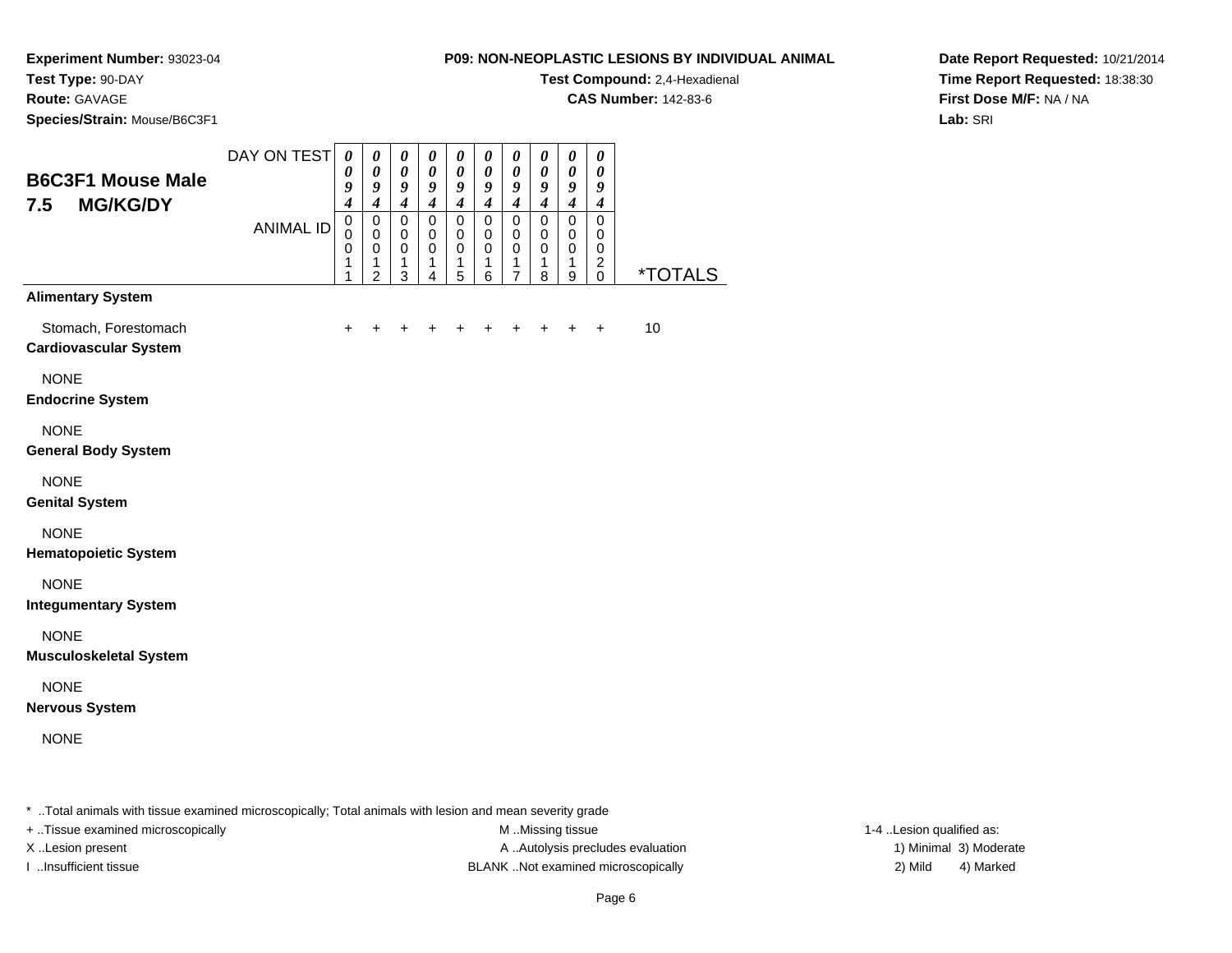**Test Type:** 90-DAY

# **Route:** GAVAGE

**Species/Strain:** Mouse/B6C3F1

## **P09: NON-NEOPLASTIC LESIONS BY INDIVIDUAL ANIMAL**

**Test Compound:** 2,4-Hexadienal

**CAS Number:** 142-83-6

**Date Report Requested:** 10/21/2014**Time Report Requested:** 18:38:30**First Dose M/F:** NA / NA**Lab:** SRI

|     | <b>B6C3F1 Mouse Male</b> | DAY ON TEST | U<br>9 | 0<br>O | 0<br>0<br>Q | a | U<br>Q | u | U<br>0<br>ч | U<br>U<br>ч | $\boldsymbol{\theta}$<br>0<br>Q | $\boldsymbol{\theta}$<br>0<br>9 |      |
|-----|--------------------------|-------------|--------|--------|-------------|---|--------|---|-------------|-------------|---------------------------------|---------------------------------|------|
| 7.5 | <b>MG/KG/DY</b>          |             |        |        |             |   |        |   |             |             |                                 |                                 |      |
|     |                          | ANIMAL ID   | U      | 0      | 0           |   | 0      |   | U           | O           | 0                               | 0                               |      |
|     |                          |             | U      | 0      | 0           | 0 | 0      | 0 | 0           | 0           | 0                               | 0                               |      |
|     |                          |             | 0      |        |             |   | 0      | Ω | 0           | 0           | 0                               | 0                               |      |
|     |                          |             |        |        |             |   |        |   |             |             |                                 | ົ<br>▃                          |      |
|     |                          |             |        | ົ      | າ           |   | 5      | 6 |             | 8           | 9                               | 0                               | ALS. |

**Respiratory System**

Nose

 $e$  + <sup>+</sup> <sup>+</sup> <sup>+</sup> <sup>+</sup> <sup>+</sup> <sup>+</sup> <sup>+</sup> <sup>+</sup> + 10

**Special Senses System**

NONE

## **Urinary System**

NONE

\* ..Total animals with tissue examined microscopically; Total animals with lesion and mean severity grade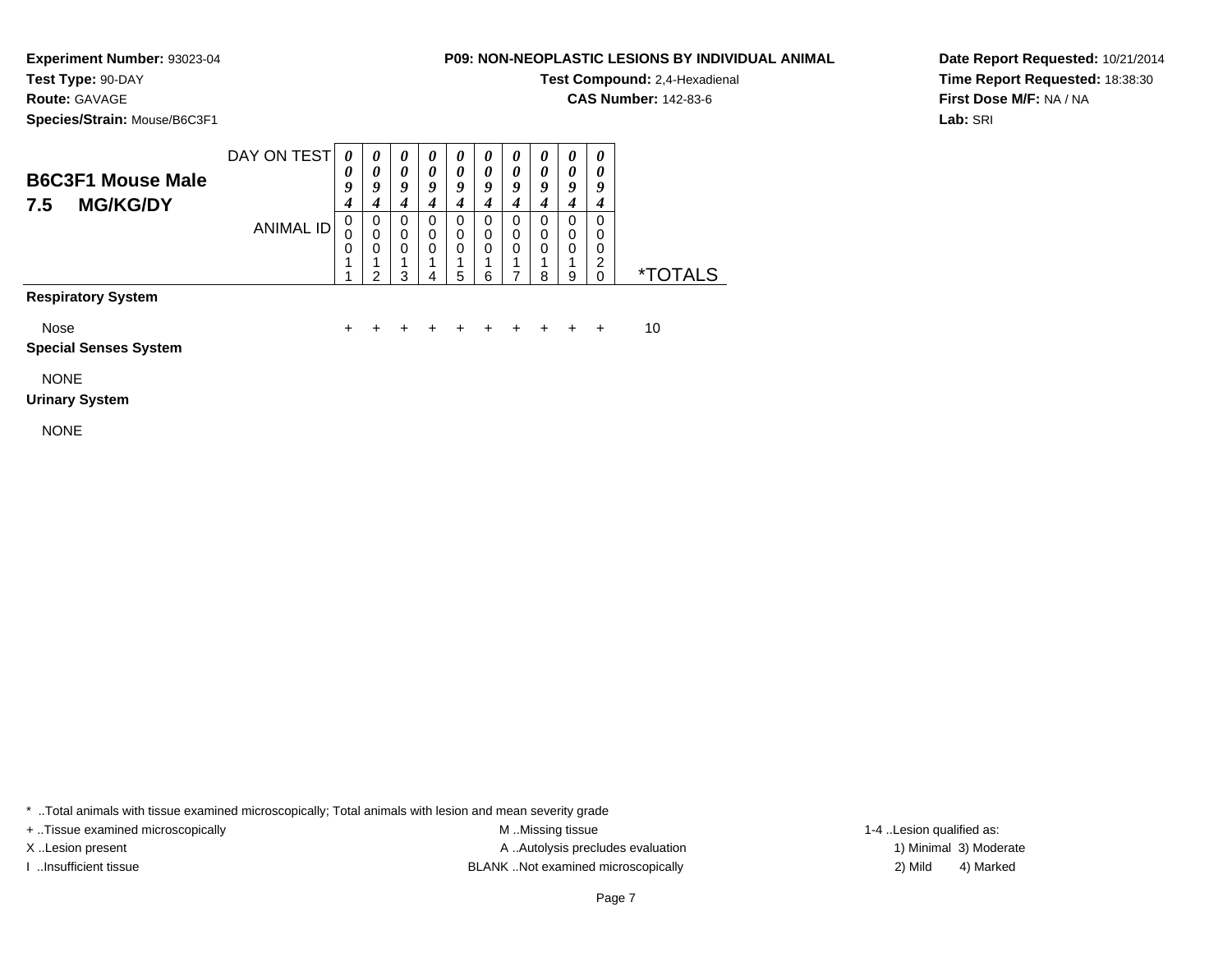**Test Compound:** 2,4-Hexadienal

**CAS Number:** 142-83-6

**Date Report Requested:** 10/21/2014**Time Report Requested:** 18:38:30**First Dose M/F:** NA / NA**Lab:** SRI

## **Experiment Number:** 93023-04**Test Type:** 90-DAY**Route:** GAVAGE**Species/Strain:** Mouse/B6C3F1

| 15<br><b>MG/KG/DY</b>                                |                  | $\boldsymbol{4}$                                         | $\boldsymbol{4}$                                         | 9<br>$\boldsymbol{4}$                             | $\pmb{\theta}$<br>9<br>$\boldsymbol{4}$        | $\pmb{\theta}$<br>9<br>$\boldsymbol{4}$        | $\boldsymbol{\theta}$<br>9<br>$\boldsymbol{4}$   | $\boldsymbol{\theta}$<br>9<br>$\boldsymbol{4}$ | $\boldsymbol{\theta}$<br>9<br>$\boldsymbol{4}$          | $\pmb{\theta}$<br>9<br>$\boldsymbol{4}$                         | $\boldsymbol{\theta}$<br>9<br>$\boldsymbol{4}$                       |                       |
|------------------------------------------------------|------------------|----------------------------------------------------------|----------------------------------------------------------|---------------------------------------------------|------------------------------------------------|------------------------------------------------|--------------------------------------------------|------------------------------------------------|---------------------------------------------------------|-----------------------------------------------------------------|----------------------------------------------------------------------|-----------------------|
|                                                      | <b>ANIMAL ID</b> | $\mathbf 0$<br>$\mathbf 0$<br>0<br>$\boldsymbol{2}$<br>1 | $\pmb{0}$<br>$\mathbf 0$<br>$\mathbf 0$<br>$\frac{2}{2}$ | $\pmb{0}$<br>0<br>$\overline{0}$<br>$\frac{2}{3}$ | $\pmb{0}$<br>0<br>$\mathbf 0$<br>$\frac{2}{4}$ | $\mathbf 0$<br>0<br>$\pmb{0}$<br>$\frac{2}{5}$ | $\mathsf 0$<br>0<br>$\mathbf 0$<br>$\frac{2}{6}$ | 0<br>$\mathbf 0$<br>$\pmb{0}$<br>$\frac{2}{7}$ | $\mathbf 0$<br>$\pmb{0}$<br>$\mathbf 0$<br>$_{\rm 8}^2$ | $\overline{0}$<br>$\mathbf 0$<br>$\mathsf 0$<br>$\sqrt{2}$<br>9 | $\mathbf 0$<br>$\mathbf 0$<br>$\pmb{0}$<br>$\sqrt{3}$<br>$\mathbf 0$ | <i><b>*TOTALS</b></i> |
| <b>Alimentary System</b>                             |                  |                                                          |                                                          |                                                   |                                                |                                                |                                                  |                                                |                                                         |                                                                 |                                                                      |                       |
| Stomach, Forestomach<br><b>Cardiovascular System</b> |                  | $\ddot{}$                                                | +                                                        |                                                   | +                                              | +                                              | +                                                |                                                |                                                         | $+$                                                             | $\ddot{}$                                                            | 10                    |
| <b>NONE</b><br><b>Endocrine System</b>               |                  |                                                          |                                                          |                                                   |                                                |                                                |                                                  |                                                |                                                         |                                                                 |                                                                      |                       |
| <b>NONE</b><br><b>General Body System</b>            |                  |                                                          |                                                          |                                                   |                                                |                                                |                                                  |                                                |                                                         |                                                                 |                                                                      |                       |
| <b>NONE</b><br><b>Genital System</b>                 |                  |                                                          |                                                          |                                                   |                                                |                                                |                                                  |                                                |                                                         |                                                                 |                                                                      |                       |
| <b>NONE</b><br><b>Hematopoietic System</b>           |                  |                                                          |                                                          |                                                   |                                                |                                                |                                                  |                                                |                                                         |                                                                 |                                                                      |                       |
| <b>NONE</b><br><b>Integumentary System</b>           |                  |                                                          |                                                          |                                                   |                                                |                                                |                                                  |                                                |                                                         |                                                                 |                                                                      |                       |
| <b>NONE</b><br><b>Musculoskeletal System</b>         |                  |                                                          |                                                          |                                                   |                                                |                                                |                                                  |                                                |                                                         |                                                                 |                                                                      |                       |
| <b>NONE</b><br><b>Nervous System</b>                 |                  |                                                          |                                                          |                                                   |                                                |                                                |                                                  |                                                |                                                         |                                                                 |                                                                      |                       |
| <b>NONE</b>                                          |                  |                                                          |                                                          |                                                   |                                                |                                                |                                                  |                                                |                                                         |                                                                 |                                                                      |                       |

\* ..Total animals with tissue examined microscopically; Total animals with lesion and mean severity grade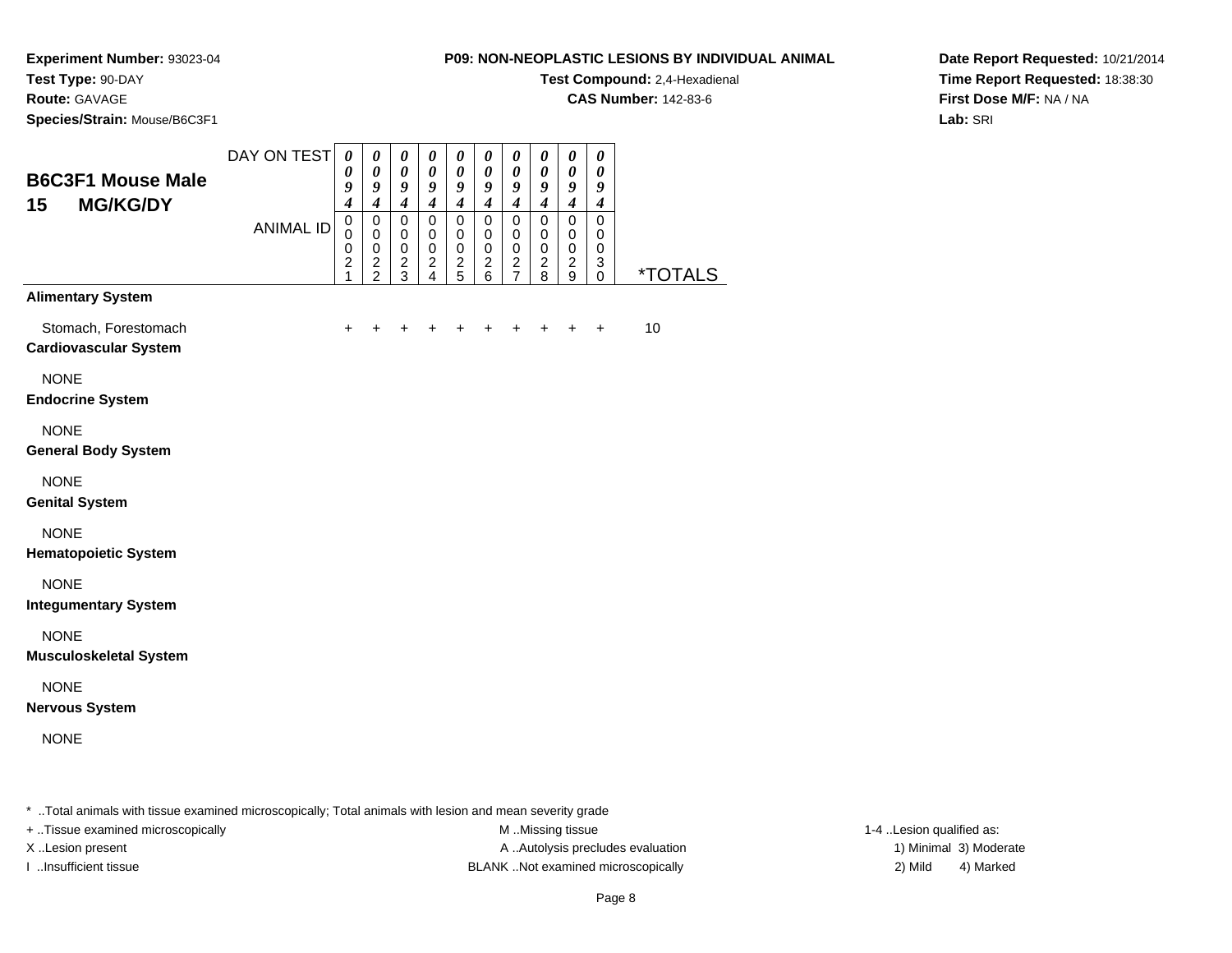**Test Type:** 90-DAY

# **Route:** GAVAGE

**Species/Strain:** Mouse/B6C3F1

## **P09: NON-NEOPLASTIC LESIONS BY INDIVIDUAL ANIMAL**

**Test Compound:** 2,4-Hexadienal

**CAS Number:** 142-83-6

**Date Report Requested:** 10/21/2014**Time Report Requested:** 18:38:30**First Dose M/F:** NA / NA**Lab:** SRI

| <b>B6C3F1 Mouse Male</b> | DAY ON TEST | 0<br>0 |        | $\boldsymbol{\theta}$<br>Q | u | $\boldsymbol{\theta}$<br>a | u      | $\boldsymbol{\theta}$<br>0<br>ч | U<br>0<br>u | 0<br>0<br>9<br>4 | 0<br>0<br>9 |            |
|--------------------------|-------------|--------|--------|----------------------------|---|----------------------------|--------|---------------------------------|-------------|------------------|-------------|------------|
| <b>MG/KG/DY</b><br>15    | ANIMAL ID   | U<br>0 | 0<br>U | O<br>0<br>0                | O | 0<br>0<br>0                | 0<br>0 | 0<br>0<br>0                     | O<br>0<br>0 | 0<br>0<br>0      | 0<br>0<br>0 |            |
|                          |             | ◠      | ◠<br>ົ | ⌒<br>ົ                     | ີ | 2<br>5                     | ⌒      | 2                               | ◠<br>8      | 2<br>9           | 3           | ∗⊤<br>AI S |

## **Respiratory System**

Nose

 $e$  + <sup>+</sup> <sup>+</sup> <sup>+</sup> <sup>+</sup> <sup>+</sup> <sup>+</sup> <sup>+</sup> <sup>+</sup> + 10

**Special Senses System**

NONE

## **Urinary System**

NONE

\* ..Total animals with tissue examined microscopically; Total animals with lesion and mean severity grade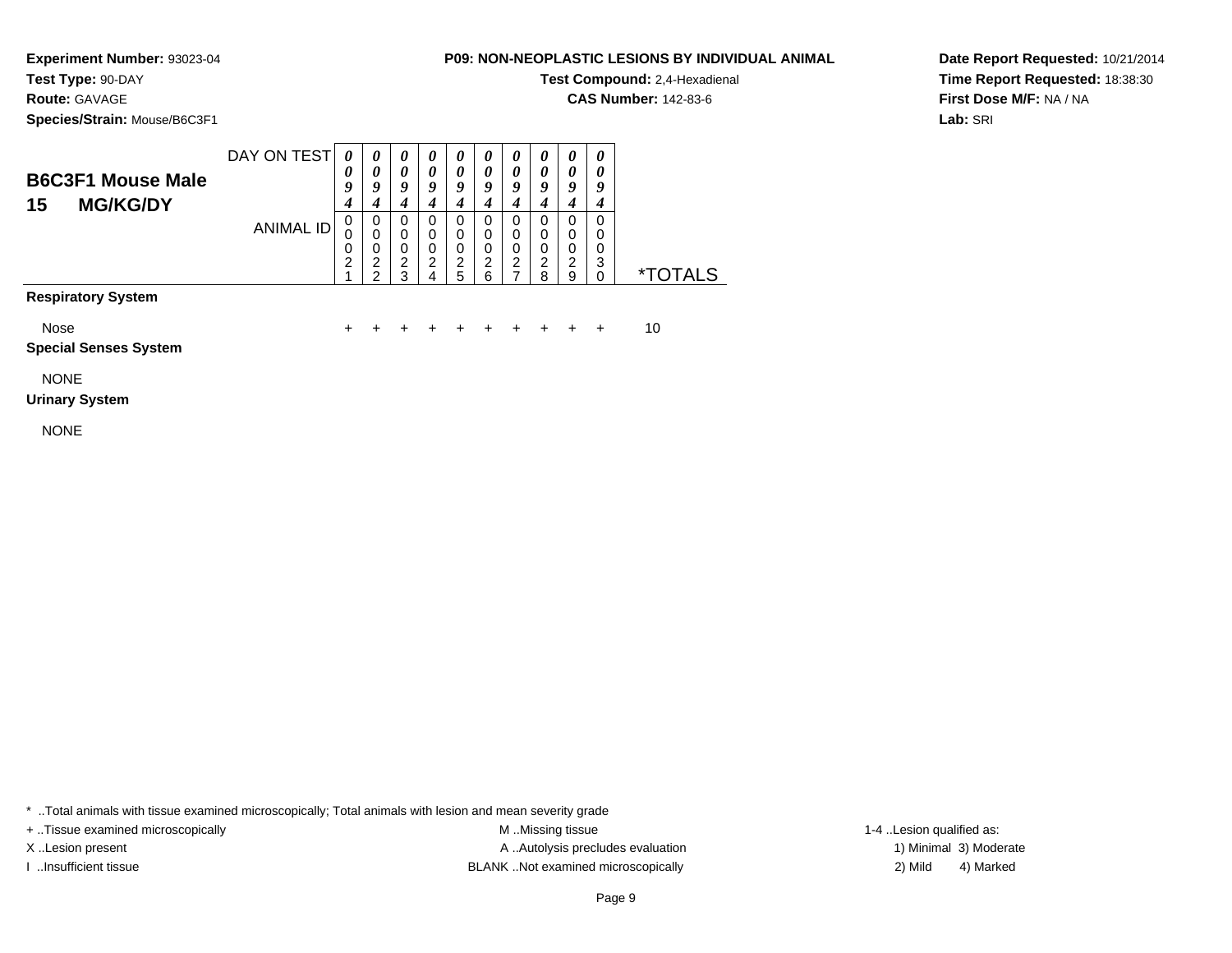**Test Compound:** 2,4-Hexadienal

**CAS Number:** 142-83-6

**Date Report Requested:** 10/21/2014**Time Report Requested:** 18:38:30**First Dose M/F:** NA / NA**Lab:** SRI

**Experiment Number:** 93023-04**Test Type:** 90-DAY**Route:** GAVAGE**Species/Strain:** Mouse/B6C3F1

| <b>B6C3F1 Mouse Male</b><br><b>MG/KG/DY</b><br>30                                | DAY ON TEST<br><b>ANIMAL ID</b> | $\boldsymbol{\theta}$<br>0<br>9<br>$\boldsymbol{4}$<br>$\mathsf 0$<br>$\Omega$<br>0<br>$\ensuremath{\mathsf{3}}$<br>1 | $\pmb{\theta}$<br>$\boldsymbol{\theta}$<br>9<br>$\overline{\boldsymbol{4}}$<br>$\pmb{0}$<br>$\mathbf 0$<br>$\pmb{0}$<br>$\frac{3}{2}$ | $\boldsymbol{\theta}$<br>$\boldsymbol{\theta}$<br>9<br>$\boldsymbol{4}$<br>$\mathbf 0$<br>$\mathbf 0$<br>$\pmb{0}$<br>$\ensuremath{\mathsf{3}}$<br>$\overline{3}$ | 0<br>$\boldsymbol{\theta}$<br>9<br>$\boldsymbol{4}$<br>0<br>$\mathbf 0$<br>$\mathbf 0$<br>$\ensuremath{\mathsf{3}}$<br>$\overline{\mathbf{4}}$ | 0<br>0<br>9<br>$\boldsymbol{4}$<br>0<br>$\Omega$<br>$\mathbf 0$<br>3<br>5 | $\pmb{\theta}$<br>$\boldsymbol{\theta}$<br>9<br>$\overline{\boldsymbol{4}}$<br>$\mathbf 0$<br>0<br>$\mathbf 0$<br>$\,$ 3 $\,$<br>6 | $\boldsymbol{\theta}$<br>$\boldsymbol{\theta}$<br>9<br>$\overline{\boldsymbol{4}}$<br>$\mathsf 0$<br>$\mathbf 0$<br>$\mathbf 0$<br>$\ensuremath{\mathsf{3}}$<br>$\overline{7}$ | 0<br>0<br>9<br>$\boldsymbol{4}$<br>$\mathsf 0$<br>$\mathbf 0$<br>$\mathbf 0$<br>$\ensuremath{\mathsf{3}}$<br>8 | $\boldsymbol{\theta}$<br>$\boldsymbol{\theta}$<br>$\boldsymbol{g}$<br>$\overline{\mathbf{4}}$<br>$\mathbf 0$<br>$\mathbf 0$<br>$\mathbf 0$<br>$\sqrt{3}$<br>9 | $\pmb{\theta}$<br>$\boldsymbol{\theta}$<br>9<br>$\boldsymbol{4}$<br>$\mathbf 0$<br>$\mathbf 0$<br>$\mathbf 0$<br>$\overline{4}$<br>$\mathbf 0$ | <i><b>*TOTALS</b></i> |
|----------------------------------------------------------------------------------|---------------------------------|-----------------------------------------------------------------------------------------------------------------------|---------------------------------------------------------------------------------------------------------------------------------------|-------------------------------------------------------------------------------------------------------------------------------------------------------------------|------------------------------------------------------------------------------------------------------------------------------------------------|---------------------------------------------------------------------------|------------------------------------------------------------------------------------------------------------------------------------|--------------------------------------------------------------------------------------------------------------------------------------------------------------------------------|----------------------------------------------------------------------------------------------------------------|---------------------------------------------------------------------------------------------------------------------------------------------------------------|------------------------------------------------------------------------------------------------------------------------------------------------|-----------------------|
| <b>Alimentary System</b><br>Stomach, Forestomach<br><b>Cardiovascular System</b> |                                 | $\ddot{}$                                                                                                             | $\ddot{}$                                                                                                                             | $\ddot{}$                                                                                                                                                         | $\ddot{}$                                                                                                                                      | $\ddot{}$                                                                 | $\ddot{}$                                                                                                                          | $\ddot{}$                                                                                                                                                                      | $\ddot{}$                                                                                                      | $+$                                                                                                                                                           | $\ddot{}$                                                                                                                                      | 10                    |
| <b>NONE</b><br><b>Endocrine System</b>                                           |                                 |                                                                                                                       |                                                                                                                                       |                                                                                                                                                                   |                                                                                                                                                |                                                                           |                                                                                                                                    |                                                                                                                                                                                |                                                                                                                |                                                                                                                                                               |                                                                                                                                                |                       |
| <b>NONE</b><br><b>General Body System</b>                                        |                                 |                                                                                                                       |                                                                                                                                       |                                                                                                                                                                   |                                                                                                                                                |                                                                           |                                                                                                                                    |                                                                                                                                                                                |                                                                                                                |                                                                                                                                                               |                                                                                                                                                |                       |
| <b>NONE</b><br><b>Genital System</b>                                             |                                 |                                                                                                                       |                                                                                                                                       |                                                                                                                                                                   |                                                                                                                                                |                                                                           |                                                                                                                                    |                                                                                                                                                                                |                                                                                                                |                                                                                                                                                               |                                                                                                                                                |                       |
| <b>NONE</b><br><b>Hematopoietic System</b>                                       |                                 |                                                                                                                       |                                                                                                                                       |                                                                                                                                                                   |                                                                                                                                                |                                                                           |                                                                                                                                    |                                                                                                                                                                                |                                                                                                                |                                                                                                                                                               |                                                                                                                                                |                       |
| <b>NONE</b><br><b>Integumentary System</b>                                       |                                 |                                                                                                                       |                                                                                                                                       |                                                                                                                                                                   |                                                                                                                                                |                                                                           |                                                                                                                                    |                                                                                                                                                                                |                                                                                                                |                                                                                                                                                               |                                                                                                                                                |                       |
| <b>NONE</b><br><b>Musculoskeletal System</b>                                     |                                 |                                                                                                                       |                                                                                                                                       |                                                                                                                                                                   |                                                                                                                                                |                                                                           |                                                                                                                                    |                                                                                                                                                                                |                                                                                                                |                                                                                                                                                               |                                                                                                                                                |                       |
| <b>NONE</b><br><b>Nervous System</b>                                             |                                 |                                                                                                                       |                                                                                                                                       |                                                                                                                                                                   |                                                                                                                                                |                                                                           |                                                                                                                                    |                                                                                                                                                                                |                                                                                                                |                                                                                                                                                               |                                                                                                                                                |                       |
| <b>NONE</b>                                                                      |                                 |                                                                                                                       |                                                                                                                                       |                                                                                                                                                                   |                                                                                                                                                |                                                                           |                                                                                                                                    |                                                                                                                                                                                |                                                                                                                |                                                                                                                                                               |                                                                                                                                                |                       |

\* ..Total animals with tissue examined microscopically; Total animals with lesion and mean severity grade

+ ..Tissue examined microscopically examined microscopically examined as:  $M$  ..Missing tissue 1-4 ..Lesion qualified as:

X..Lesion present **A ..Autolysis precludes evaluation** A ..Autolysis precludes evaluation 1) Minimal 3) Moderate I ..Insufficient tissue BLANK ..Not examined microscopically 2) Mild 4) Marked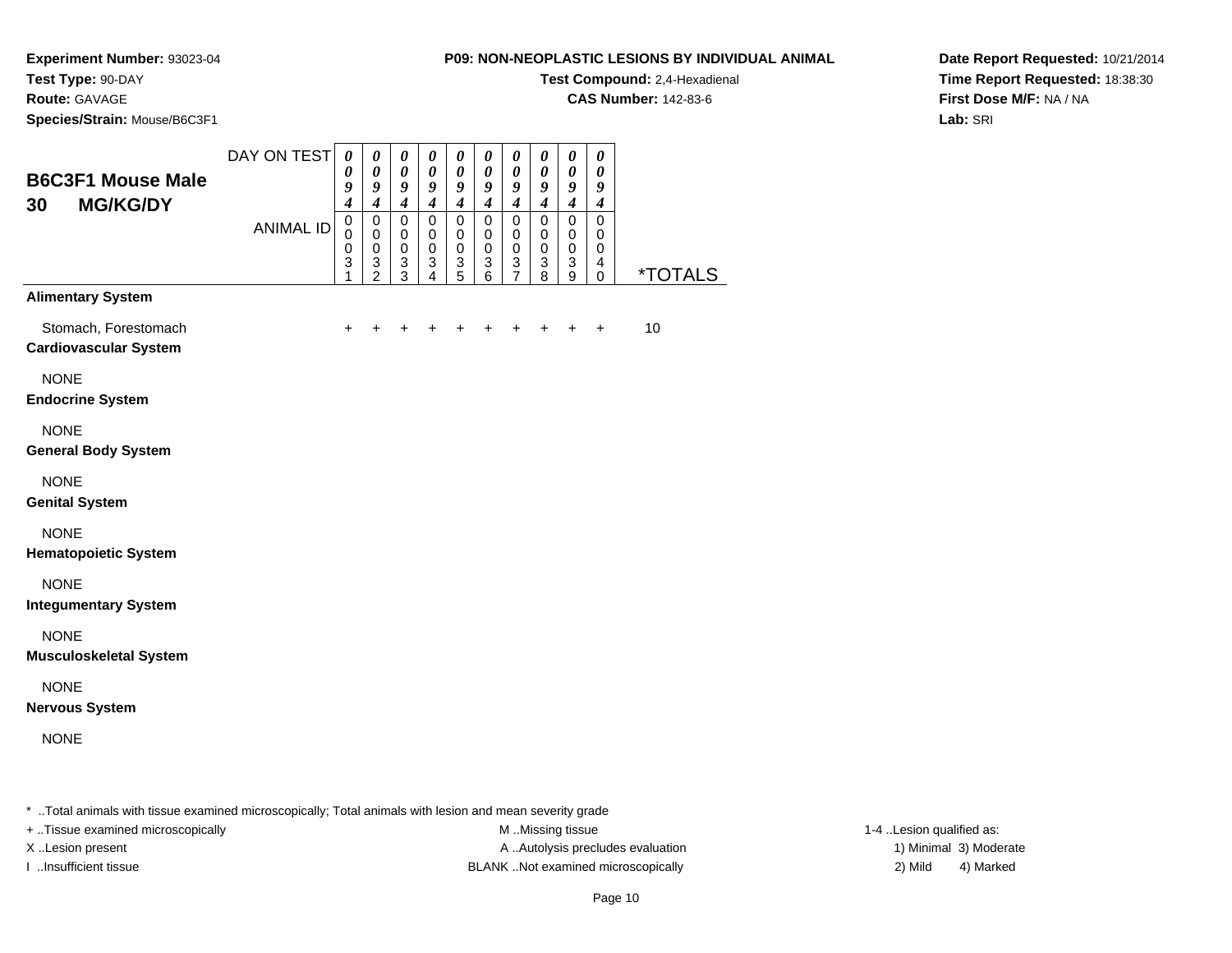**Test Type:** 90-DAY

**Route:** GAVAGE

**Species/Strain:** Mouse/B6C3F1

## **P09: NON-NEOPLASTIC LESIONS BY INDIVIDUAL ANIMAL**

**Test Compound:** 2,4-Hexadienal

**CAS Number:** 142-83-6

**Date Report Requested:** 10/21/2014**Time Report Requested:** 18:38:30**First Dose M/F:** NA / NA**Lab:** SRI

| <b>B6C3F1 Mouse Male</b><br>30 | DAY ON TEST | 0<br>U      | $\boldsymbol{\theta}$<br>o | $\boldsymbol{\theta}$<br>0<br>9 | U | U<br>0<br>O |   | O           | Q      | 0<br>q      | q |
|--------------------------------|-------------|-------------|----------------------------|---------------------------------|---|-------------|---|-------------|--------|-------------|---|
| <b>MG/KG/DY</b>                | ANIMAL ID   | U<br>U<br>0 | O<br>0                     | 0<br>0<br>0                     | 0 | υ<br>0<br>0 |   | U<br>0<br>0 |        | U<br>0<br>0 | 0 |
|                                |             | 3           | 3                          | 3<br>ว                          | 3 | 3<br>5      | 3 | 3           | 3<br>8 | 3<br>9      | 4 |

**Respiratory System**

Nose

 $e$  + <sup>+</sup> <sup>+</sup> <sup>+</sup> <sup>+</sup> <sup>+</sup> <sup>+</sup> <sup>+</sup> <sup>+</sup> + 10

**Special Senses System**

NONE

#### **Urinary System**

NONE

\* ..Total animals with tissue examined microscopically; Total animals with lesion and mean severity grade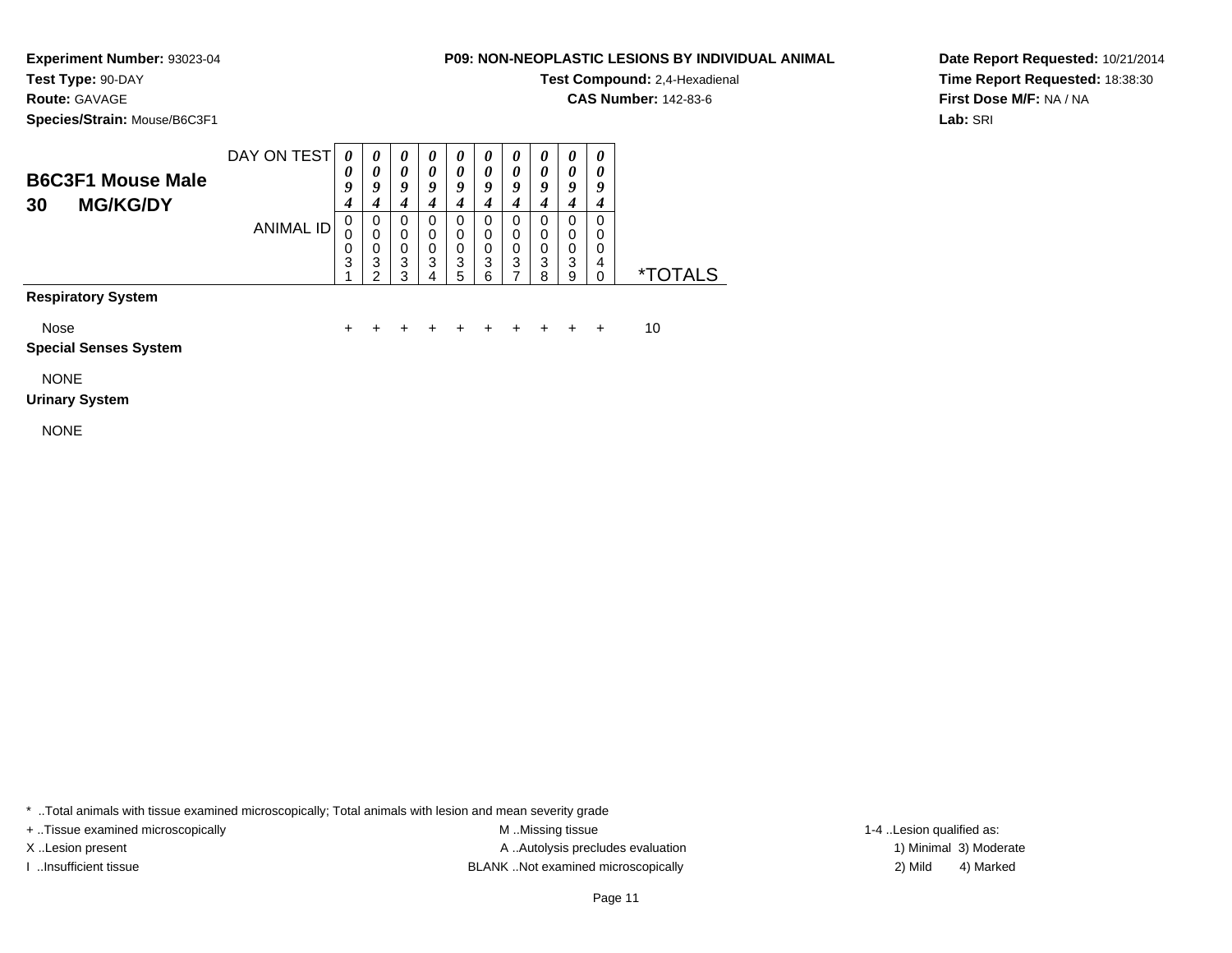**Experiment Number:** 93023-04

**Test Type:** 90-DAY

**Route:** GAVAGE

**Species/Strain:** Mouse/B6C3F1

|                                      | : NON-NEOPLASTIC LESIONS BY INDIVIDUAL ANIMAL |
|--------------------------------------|-----------------------------------------------|
| <b>Test Compound: 2.4-Hexadienal</b> |                                               |

**CAS Number:** 142-83-6

**Date Report Requested:** 10/21/2014**Time Report Requested:** 18:38:30**First Dose M/F:** NA / NA**Lab:** SRI

| <b>B6C3F1 Mouse Male</b><br><b>MG/KG/DY</b><br>60                                                                                                                                                                                                                           | DAY ON TEST      | $\boldsymbol{\theta}$<br>0<br>9<br>4 | 0<br>0<br>9<br>$\overline{\boldsymbol{4}}$                       | 0<br>$\boldsymbol{\theta}$<br>9<br>$\boldsymbol{4}$ | 0<br>$\boldsymbol{\theta}$<br>9<br>$\boldsymbol{4}$ | 0<br>0<br>9<br>$\boldsymbol{4}$ | 0<br>0<br>$\boldsymbol{\theta}$<br>$\boldsymbol{4}$                                                                | 0<br>0<br>9<br>$\boldsymbol{4}$        | 0<br>0<br>9<br>$\boldsymbol{4}$         | $\boldsymbol{\theta}$<br>0<br>9<br>$\boldsymbol{4}$ | 0<br>0<br>9<br>$\boldsymbol{4}$     |                                                |         |            |
|-----------------------------------------------------------------------------------------------------------------------------------------------------------------------------------------------------------------------------------------------------------------------------|------------------|--------------------------------------|------------------------------------------------------------------|-----------------------------------------------------|-----------------------------------------------------|---------------------------------|--------------------------------------------------------------------------------------------------------------------|----------------------------------------|-----------------------------------------|-----------------------------------------------------|-------------------------------------|------------------------------------------------|---------|------------|
|                                                                                                                                                                                                                                                                             | <b>ANIMAL ID</b> | $\mathbf 0$<br>0<br>0<br>4<br>1      | $\mathbf 0$<br>$\mathbf 0$<br>$\mathbf 0$<br>4<br>$\overline{2}$ | $\mathbf 0$<br>0<br>$\pmb{0}$<br>4<br>3             | $\mathbf 0$<br>$\pmb{0}$<br>$\mathbf 0$<br>4<br>4   | $\mathbf 0$<br>0<br>0<br>4<br>5 | $\mathbf 0$<br>$\mathbf 0$<br>$\pmb{0}$<br>4<br>6                                                                  | $\mathsf 0$<br>0<br>0<br>$\frac{4}{7}$ | $\mathbf 0$<br>0<br>$\pmb{0}$<br>4<br>8 | $\mathbf 0$<br>0<br>0<br>4<br>9                     | $\Omega$<br>0<br>0<br>5<br>$\Omega$ |                                                | *TOTALS |            |
| <b>Alimentary System</b>                                                                                                                                                                                                                                                    |                  |                                      |                                                                  |                                                     |                                                     |                                 |                                                                                                                    |                                        |                                         |                                                     |                                     |                                                |         |            |
| Esophagus<br>Inflammation, Suppurative, Focal<br>Muscularis, Necrosis<br>Gallbladder<br>Intestine Large, Cecum<br>Intestine Large, Colon<br>Intestine Large, Rectum<br>Intestine Small, Duodenum<br>Intestine Small, Ileum<br>Intestine Small, Jejunum<br>Liver<br>Pancreas |                  |                                      |                                                                  |                                                     |                                                     |                                 | $\ddot{}$<br>$\overline{c}$<br>$\overline{c}$<br>A<br>$+$<br>$+$<br>$\ddot{}$<br>A<br>A<br>A<br>$\pm$<br>$\ddot{}$ |                                        |                                         |                                                     |                                     | 1<br>0<br>1<br>1<br>1<br>0<br>0<br>0<br>1<br>1 | 1<br>1  | 2.0<br>2.0 |
| Salivary Glands<br>Stomach, Forestomach<br>Stomach, Glandular<br><b>Cardiovascular System</b>                                                                                                                                                                               |                  | ÷                                    |                                                                  |                                                     |                                                     | +                               | $\ddot{}$<br>A<br>$\ddot{}$                                                                                        | ÷                                      |                                         |                                                     | +                                   | 1<br>9<br>1                                    |         |            |
| Heart                                                                                                                                                                                                                                                                       |                  |                                      |                                                                  |                                                     |                                                     |                                 | $\ddot{}$                                                                                                          |                                        |                                         |                                                     |                                     | 1                                              |         |            |
| <b>Endocrine System</b>                                                                                                                                                                                                                                                     |                  |                                      |                                                                  |                                                     |                                                     |                                 |                                                                                                                    |                                        |                                         |                                                     |                                     |                                                |         |            |
| <b>Adrenal Cortex</b>                                                                                                                                                                                                                                                       |                  |                                      |                                                                  |                                                     |                                                     |                                 | $\ddot{}$                                                                                                          |                                        |                                         |                                                     |                                     | 1                                              |         |            |
| Adrenal Medulla                                                                                                                                                                                                                                                             |                  |                                      |                                                                  |                                                     |                                                     |                                 | M                                                                                                                  |                                        |                                         |                                                     |                                     | 0                                              |         |            |

\* ..Total animals with tissue examined microscopically; Total animals with lesion and mean severity grade

M ..Missing tissue + ..Tissue examined microscopically examined microscopically examined as:  $M$  ..Missing tissue 1-4 ..Lesion qualified as: X..Lesion present **A ..Autolysis precludes evaluation** A ..Autolysis precludes evaluation 1) Minimal 3) Moderate

I ..Insufficient tissue BLANK ..Not examined microscopically 2) Mild 4) Marked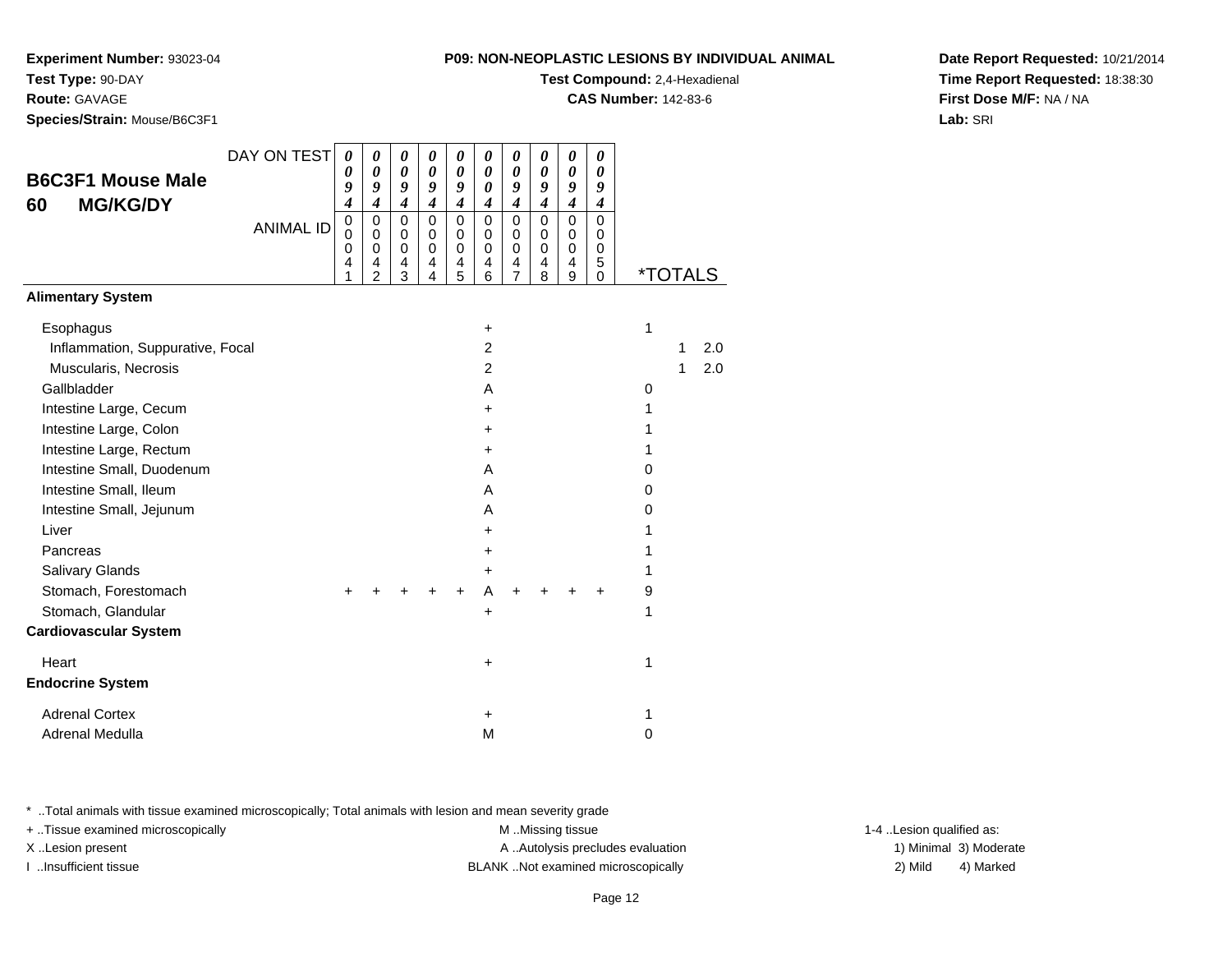**Experiment Number:** 93023-04

**Test Type:** 90-DAY

**Route:** GAVAGE

**Species/Strain:** Mouse/B6C3F1

**B6C3F1 Mouse Male60 MG/KG/DY**

| <b>mber: 93023-04</b><br><b>JAY</b><br>: Mouse/B6C3F1 |             |          |               |        |               |        |           |        |        |        |               | P09: NON-NEOPLASTIC LESIONS BY INDIVIDUAL ANIMAL<br>Test Compound: 2,4-Hexadienal<br><b>CAS Number: 142-83-6</b> |
|-------------------------------------------------------|-------------|----------|---------------|--------|---------------|--------|-----------|--------|--------|--------|---------------|------------------------------------------------------------------------------------------------------------------|
|                                                       | DAY ON TEST | $\theta$ | 0             | 0      | 0             | 0      | 0         | 0      | 0      |        | 0             |                                                                                                                  |
| <b>puse Male</b>                                      |             | 0<br>9   | $\theta$<br>9 | 0<br>9 | 0<br>9        | 0<br>9 | 0         | 0<br>9 | 0<br>9 | 0<br>9 | 0<br>9        |                                                                                                                  |
| <b>G/DY</b>                                           |             | 4        |               | 4      |               | 4      |           | 4      |        | 4      | 4             |                                                                                                                  |
|                                                       | ANIMAL ID   | 0<br>0   | 0<br>0        | 0<br>0 | $\Omega$<br>0 | 0<br>0 | 0<br>0    | 0<br>0 | 0<br>0 | 0<br>0 | $\Omega$<br>0 |                                                                                                                  |
|                                                       |             | 0<br>4   | 0<br>4        | 0<br>4 | 0<br>4        | 0<br>4 | 0<br>4    | 0<br>4 | 0<br>4 | 0<br>4 | 0<br>5        |                                                                                                                  |
|                                                       |             |          | 2             | 3      | 4             | 5      | 6         |        | 8      | 9      | 0             | <i><b>*TOTALS</b></i>                                                                                            |
| <b>Gland</b>                                          |             |          |               |        |               |        | M         |        |        |        |               | 0                                                                                                                |
| ١d                                                    |             |          |               |        |               |        |           |        |        |        |               | 0                                                                                                                |
| d                                                     |             |          |               |        |               |        | $\ddot{}$ |        |        |        |               |                                                                                                                  |
| <b>System</b>                                         |             |          |               |        |               |        |           |        |        |        |               |                                                                                                                  |
|                                                       |             |          |               |        |               |        |           |        |        |        |               |                                                                                                                  |

NONE

Parathyroid Gland

**General Body System**

Pituitary Gland

Thyroid Gland

#### **Genital System**

| Epididymis                   | $\ddot{}$ |          |
|------------------------------|-----------|----------|
| <b>Preputial Gland</b>       | +         |          |
| Prostate                     | +         |          |
| <b>Seminal Vesicle</b>       | +         |          |
| <b>Testes</b>                | $+$<br>٠  | 2        |
| Germinal Epith, Degeneration | 3         | 3.0<br>1 |
| <b>Hematopoietic System</b>  |           |          |
| <b>Bone Marrow</b>           | +         |          |
| Lymph Node, Mandibular       | $\ddot{}$ |          |
| Lymph Node, Mesenteric       | $\ddot{}$ |          |
| Spleen                       | +         |          |
| Thymus                       | ٠         |          |
| Atrophy                      | 4         | 4.0<br>1 |
| <b>Integumentary System</b>  |           |          |
| Mammary Gland                | M         | 0        |
|                              |           |          |

\* ..Total animals with tissue examined microscopically; Total animals with lesion and mean severity grade

+ ..Tissue examined microscopically examined microscopically examined as:  $M$  ..Missing tissue 1-4 ..Lesion qualified as: X..Lesion present **A ..Autolysis precludes evaluation** A ..Autolysis precludes evaluation 1) Minimal 3) Moderate I ..Insufficient tissue BLANK ..Not examined microscopically 2) Mild 4) Marked

**Date Report Requested:** 10/21/2014**Time Report Requested:** 18:38:30**First Dose M/F:** NA / NA**Lab:** SRI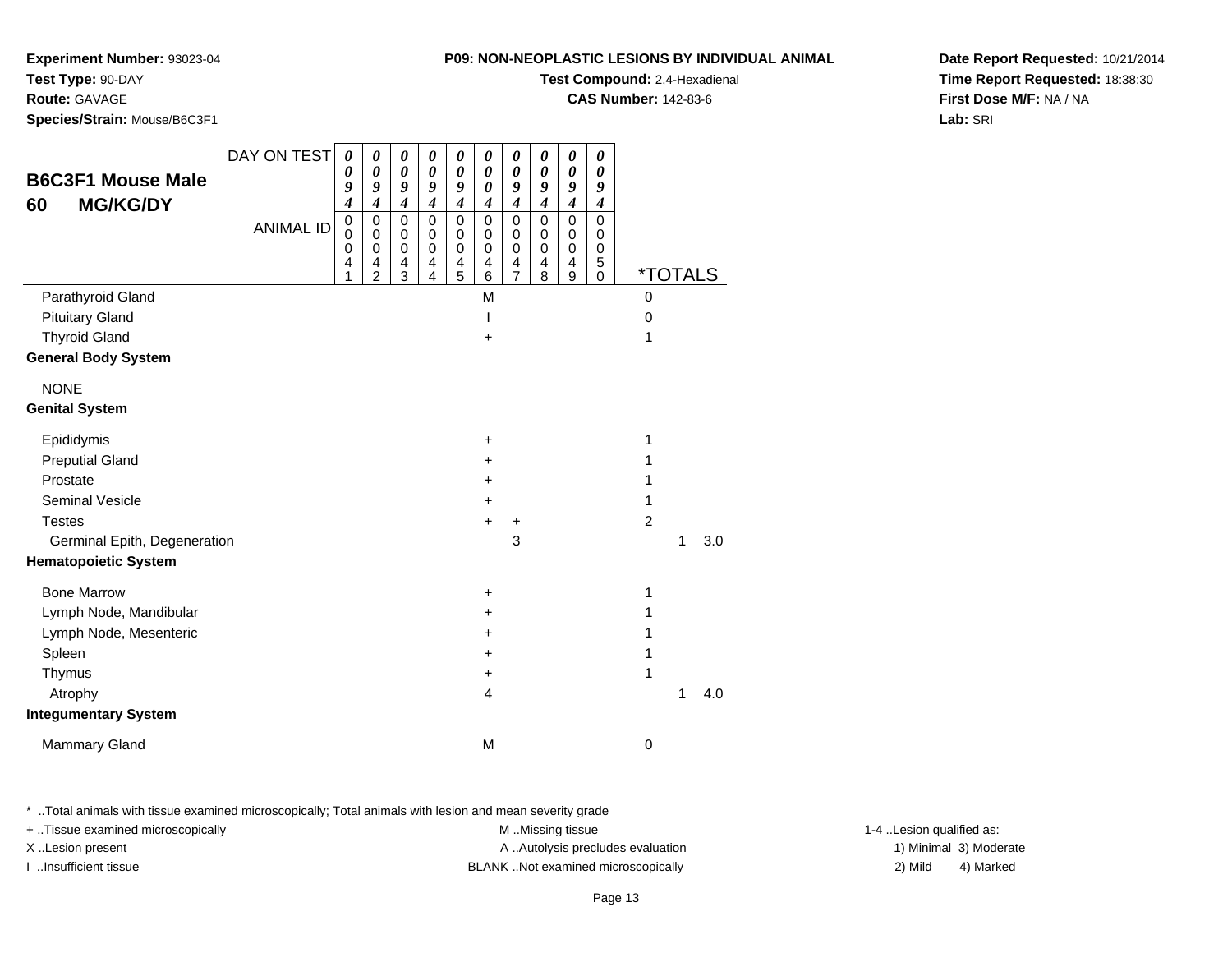## **P09: NON-NEOPLASTIC LESIONS BY INDIVIDUAL ANIMALTest Compound:** 2,4-Hexadienal

**CAS Number:** 142-83-6

**Experiment Number:** 93023-04

**Test Type:** 90-DAY

## **Route:** GAVAGE

**Species/Strain:** Mouse/B6C3F1

| <b>B6C3F1 Mouse Male</b><br><b>MG/KG/DY</b><br>60 | DAY ON TEST      | 0<br>0<br>9<br>$\boldsymbol{4}$ | 0<br>0<br>9<br>$\boldsymbol{4}$                     | 0<br>$\boldsymbol{\theta}$<br>9<br>$\boldsymbol{4}$           | 0<br>0<br>9<br>$\boldsymbol{4}$ | 0<br>0<br>9<br>$\boldsymbol{4}$ | 0<br>$\boldsymbol{\theta}$<br>$\boldsymbol{\theta}$<br>4 | 0<br>$\boldsymbol{\theta}$<br>9<br>$\boldsymbol{4}$ | 0<br>0<br>9<br>$\boldsymbol{4}$ | 0<br>0<br>9<br>4                                      | $\boldsymbol{\theta}$<br>0<br>9<br>4      |                       |   |     |
|---------------------------------------------------|------------------|---------------------------------|-----------------------------------------------------|---------------------------------------------------------------|---------------------------------|---------------------------------|----------------------------------------------------------|-----------------------------------------------------|---------------------------------|-------------------------------------------------------|-------------------------------------------|-----------------------|---|-----|
|                                                   | <b>ANIMAL ID</b> | 0<br>$\Omega$<br>0<br>4<br>1    | $\mathbf 0$<br>$\Omega$<br>0<br>4<br>$\overline{2}$ | $\mathsf 0$<br>0<br>$\pmb{0}$<br>$\overline{\mathbf{4}}$<br>3 | $\mathbf 0$<br>0<br>0<br>4<br>4 | 0<br>0<br>0<br>4<br>5           | $\mathbf 0$<br>$\Omega$<br>$\Omega$<br>4<br>6            | $\mathbf 0$<br>0<br>0<br>4<br>$\overline{7}$        | $\mathbf 0$<br>0<br>0<br>4<br>8 | $\mathbf 0$<br>0<br>0<br>$\overline{\mathbf{4}}$<br>9 | $\mathbf 0$<br>0<br>0<br>5<br>$\mathbf 0$ | <i><b>*TOTALS</b></i> |   |     |
| <b>Mammary Gland</b>                              |                  |                                 |                                                     |                                                               |                                 |                                 | M                                                        |                                                     |                                 |                                                       |                                           | $\Omega$              |   |     |
| Skin                                              |                  |                                 |                                                     |                                                               |                                 |                                 | +                                                        |                                                     |                                 |                                                       |                                           | 1                     |   |     |
| <b>Musculoskeletal System</b>                     |                  |                                 |                                                     |                                                               |                                 |                                 |                                                          |                                                     |                                 |                                                       |                                           |                       |   |     |
| <b>Bone</b>                                       |                  |                                 |                                                     |                                                               |                                 |                                 | +                                                        |                                                     |                                 |                                                       |                                           | 1                     |   |     |
| <b>Nervous System</b>                             |                  |                                 |                                                     |                                                               |                                 |                                 |                                                          |                                                     |                                 |                                                       |                                           |                       |   |     |
| <b>Brain</b>                                      |                  |                                 |                                                     |                                                               |                                 |                                 | +                                                        |                                                     |                                 |                                                       |                                           | 1                     |   |     |
| <b>Respiratory System</b>                         |                  |                                 |                                                     |                                                               |                                 |                                 |                                                          |                                                     |                                 |                                                       |                                           |                       |   |     |
| Lung                                              |                  |                                 |                                                     |                                                               |                                 |                                 | $\ddot{}$                                                |                                                     |                                 |                                                       |                                           | 1                     |   |     |
| Foreign Body                                      |                  |                                 |                                                     |                                                               |                                 |                                 | $\overline{c}$                                           |                                                     |                                 |                                                       |                                           |                       | 1 | 2.0 |
| Mediastinum, Inflammation, Suppurative            |                  |                                 |                                                     |                                                               |                                 |                                 | 3                                                        |                                                     |                                 |                                                       |                                           |                       | 1 | 3.0 |
| <b>Nose</b>                                       |                  |                                 |                                                     |                                                               |                                 |                                 | +                                                        |                                                     |                                 |                                                       |                                           | 10                    |   |     |
| Vomeronas Org, Degeneration, Cystic               |                  |                                 |                                                     |                                                               |                                 |                                 | $\overline{c}$                                           |                                                     |                                 |                                                       |                                           |                       | 1 | 2.0 |
| Pleura                                            |                  |                                 |                                                     |                                                               |                                 |                                 | +                                                        |                                                     |                                 |                                                       |                                           | 1                     |   |     |
| Inflammation, Suppurative                         |                  |                                 |                                                     |                                                               |                                 |                                 | 2                                                        |                                                     |                                 |                                                       |                                           |                       | 1 | 2.0 |
| Trachea                                           |                  |                                 |                                                     |                                                               |                                 |                                 | +                                                        |                                                     |                                 |                                                       |                                           | 1                     |   |     |
| <b>Special Senses System</b>                      |                  |                                 |                                                     |                                                               |                                 |                                 |                                                          |                                                     |                                 |                                                       |                                           |                       |   |     |
| <b>NONE</b>                                       |                  |                                 |                                                     |                                                               |                                 |                                 |                                                          |                                                     |                                 |                                                       |                                           |                       |   |     |
| <b>Urinary System</b>                             |                  |                                 |                                                     |                                                               |                                 |                                 |                                                          |                                                     |                                 |                                                       |                                           |                       |   |     |
| Kidney                                            |                  |                                 |                                                     |                                                               |                                 |                                 | +                                                        |                                                     |                                 |                                                       |                                           | 1                     |   |     |
| <b>Urinary Bladder</b>                            |                  |                                 |                                                     |                                                               |                                 |                                 | +                                                        |                                                     |                                 |                                                       |                                           | 1                     |   |     |

\* ..Total animals with tissue examined microscopically; Total animals with lesion and mean severity grade

+ ..Tissue examined microscopically examined microscopically examined as:  $M$  ..Missing tissue 1-4 ..Lesion qualified as: X..Lesion present **A ..Autolysis precludes evaluation** A ..Autolysis precludes evaluation 1) Minimal 3) Moderate I ..Insufficient tissue BLANK ..Not examined microscopically 2) Mild 4) Marked

**Date Report Requested:** 10/21/2014**Time Report Requested:** 18:38:30**First Dose M/F:** NA / NA**Lab:** SRI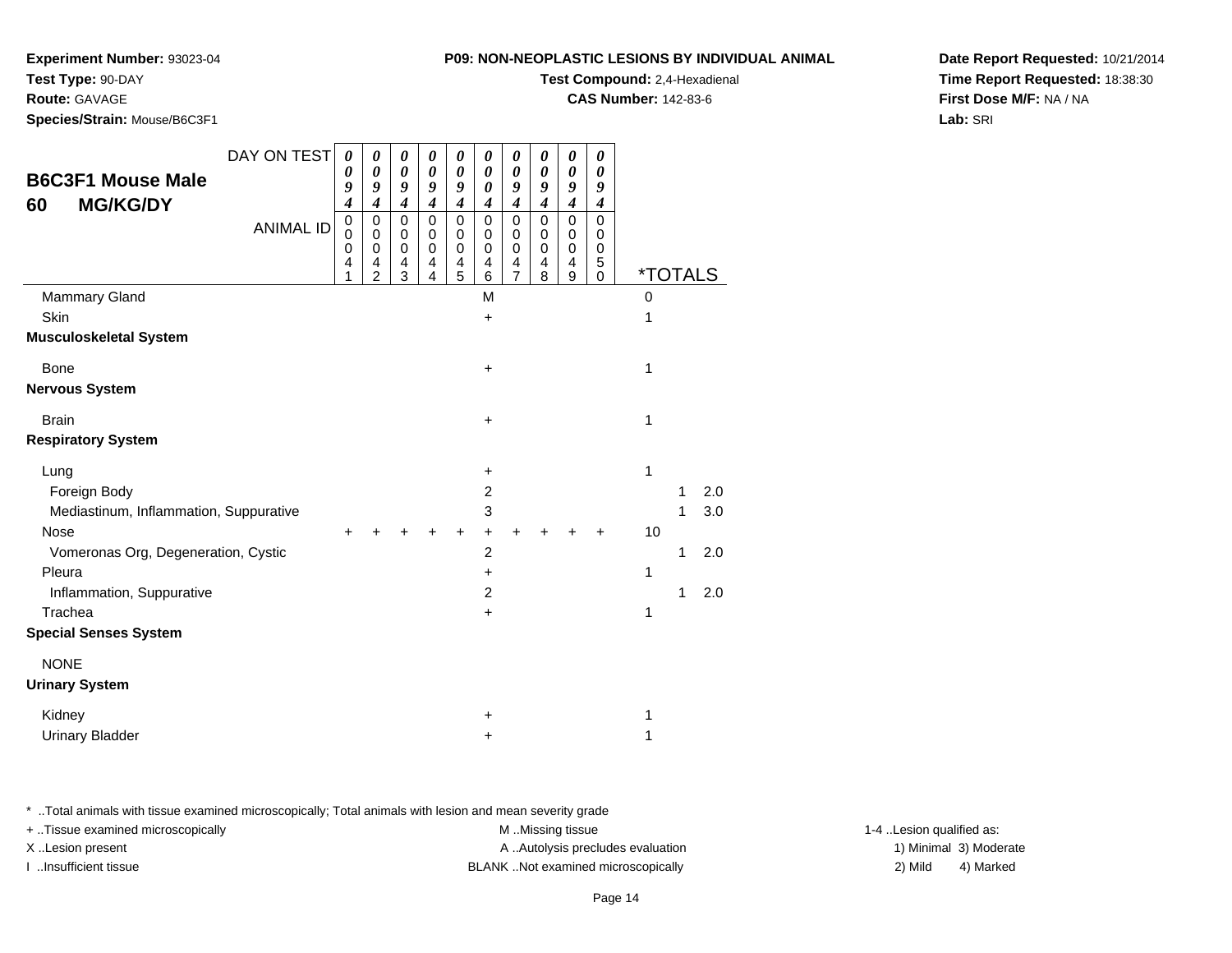**Experiment Number:** 93023-04**Test Type:** 90-DAY

**Route:** GAVAGE

**Species/Strain:** Mouse/B6C3F1

# **Test Compound:** 2,4-Hexadienal

**CAS Number:** 142-83-6

**Date Report Requested:** 10/21/2014**Time Report Requested:** 18:38:30**First Dose M/F:** NA / NA**Lab:** SRI

| <b>B6C3F1 Mouse Male</b>     | DAY ON TEST      | $\boldsymbol{\theta}$<br>0 | $\boldsymbol{\theta}$<br>$\boldsymbol{\theta}$                   | $\boldsymbol{\theta}$<br>0                          | 0<br>0                                              | 0<br>0                                    | 0<br>0                          | 0<br>$\boldsymbol{\theta}$             | $\boldsymbol{\theta}$<br>$\boldsymbol{\theta}$ | $\boldsymbol{\theta}$<br>$\boldsymbol{\theta}$ | 0<br>$\boldsymbol{\theta}$          |                       |   |     |
|------------------------------|------------------|----------------------------|------------------------------------------------------------------|-----------------------------------------------------|-----------------------------------------------------|-------------------------------------------|---------------------------------|----------------------------------------|------------------------------------------------|------------------------------------------------|-------------------------------------|-----------------------|---|-----|
| <b>MG/KG/DY</b>              |                  | 9<br>$\boldsymbol{4}$      | 9<br>$\boldsymbol{4}$                                            | 9<br>$\boldsymbol{4}$                               | 9<br>$\boldsymbol{4}$                               | 9<br>$\boldsymbol{4}$                     | 9<br>$\boldsymbol{4}$           | 9<br>$\boldsymbol{4}$                  | 9<br>$\boldsymbol{4}$                          | 9<br>$\boldsymbol{4}$                          | 9<br>4                              |                       |   |     |
| 120                          | <b>ANIMAL ID</b> | 0<br>0<br>0<br>5<br>1      | $\mathbf 0$<br>$\mathbf 0$<br>$\mathbf 0$<br>5<br>$\overline{2}$ | $\mathbf 0$<br>$\mathbf 0$<br>$\mathbf 0$<br>5<br>3 | $\mathbf 0$<br>$\mathbf 0$<br>$\mathbf 0$<br>5<br>4 | $\mathbf 0$<br>0<br>$\mathbf 0$<br>5<br>5 | $\mathbf 0$<br>0<br>0<br>5<br>6 | $\Omega$<br>0<br>$\mathbf 0$<br>5<br>7 | $\mathbf 0$<br>0<br>$\mathbf 0$<br>5<br>8      | $\Omega$<br>$\Omega$<br>$\mathbf 0$<br>5<br>9  | $\Omega$<br>$\Omega$<br>0<br>6<br>0 | <i><b>*TOTALS</b></i> |   |     |
| <b>Alimentary System</b>     |                  |                            |                                                                  |                                                     |                                                     |                                           |                                 |                                        |                                                |                                                |                                     |                       |   |     |
| Esophagus                    |                  | +                          | +                                                                | +                                                   | +                                                   | +                                         | +                               | +                                      |                                                | +                                              | +                                   | 10                    |   |     |
| Gallbladder                  |                  | $\ddot{}$                  | $\ddot{}$                                                        | $\ddot{}$                                           | $\ddot{}$                                           | $\ddot{}$                                 | $+$                             | M                                      | $\ddot{}$                                      | $\ddot{}$                                      | $\ddot{}$                           | 9                     |   |     |
| Intestine Large, Cecum       |                  | $\ddot{}$                  | $\ddot{}$                                                        | $\ddot{}$                                           | +                                                   | $\ddot{}$                                 | +                               | +                                      | $\ddot{}$                                      | +                                              | $\ddot{}$                           | 10                    |   |     |
| Intestine Large, Colon       |                  | $\ddot{}$                  | $\ddot{}$                                                        | $\ddot{}$                                           | $\ddot{}$                                           | $\ddot{}$                                 | $\ddot{}$                       | $\ddot{}$                              | $\ddot{}$                                      | $\ddot{}$                                      | +                                   | 10                    |   |     |
| Intestine Large, Rectum      |                  | $\ddot{}$                  | $+$                                                              | $\ddot{}$                                           | $\ddot{}$                                           | $\ddot{}$                                 | $\ddot{}$                       | $\ddot{}$                              | $\ddot{}$                                      | $\ddot{}$                                      | $\ddot{}$                           | 10                    |   |     |
| Intestine Small, Duodenum    |                  | $\ddot{}$                  | $\ddot{}$                                                        | +                                                   | $\ddot{}$                                           | $\ddot{}$                                 | +                               | +                                      | $\ddot{}$                                      | +                                              | +                                   | 10                    |   |     |
| Intestine Small, Ileum       |                  | $\ddot{}$                  | $\ddot{}$                                                        | $\ddot{}$                                           | $\ddot{}$                                           | $\ddot{}$                                 | $\ddot{}$                       | +                                      | $\ddot{}$                                      | $\ddot{}$                                      | $\ddot{}$                           | 10                    |   |     |
| Intestine Small, Jejunum     |                  | $\ddot{}$                  | $\ddot{}$                                                        | $\ddot{}$                                           | $\ddot{}$                                           | $\ddot{}$                                 | $+$                             | $\ddot{}$                              | $\ddot{}$                                      | $\ddot{}$                                      | $\ddot{}$                           | 10                    |   |     |
| Liver                        |                  | $\ddot{}$                  | $\ddot{}$                                                        | $\ddot{}$                                           | $\ddot{}$                                           | $\ddot{}$                                 | $\ddot{}$                       | $\ddot{}$                              | $\ddot{}$                                      | $\ddot{}$                                      | $\ddot{}$                           | 10                    |   |     |
| Pancreas                     |                  | $\ddot{}$                  | +                                                                | +                                                   | $\ddot{}$                                           | $\ddot{}$                                 | $\ddot{}$                       | $\ddot{}$                              | $\ddot{}$                                      | $\ddot{}$                                      | +                                   | 10                    |   |     |
| Salivary Glands              |                  | $\ddot{}$                  | $\ddot{}$                                                        | $\ddot{}$                                           | $\ddot{}$                                           | $\ddot{}$                                 | $\ddot{}$                       | $+$                                    | $\ddot{}$                                      | $+$                                            | $\ddot{}$                           | 10                    |   |     |
| Stomach, Forestomach         |                  | $\ddot{}$                  | $\ddot{}$                                                        | $+$                                                 | $\ddot{}$                                           | $\ddot{}$                                 | $\ddot{}$                       | $\ddot{}$                              | $\ddot{}$                                      | $\ddot{}$                                      | $\ddot{}$                           | 10                    |   |     |
| Epithelium, Hyperplasia      |                  |                            | 2                                                                | 1                                                   |                                                     |                                           |                                 |                                        | 1                                              |                                                |                                     |                       | 3 | 1.3 |
| Stomach, Glandular           |                  | $\ddot{}$                  | $+$                                                              | ÷                                                   | ÷                                                   |                                           | +                               | $\ddot{}$                              | $\ddot{}$                                      |                                                | $\ddot{}$                           | 10                    |   |     |
| <b>Cardiovascular System</b> |                  |                            |                                                                  |                                                     |                                                     |                                           |                                 |                                        |                                                |                                                |                                     |                       |   |     |
| Heart                        |                  | +                          |                                                                  |                                                     |                                                     |                                           |                                 |                                        |                                                |                                                | +                                   | 10                    |   |     |
| <b>Endocrine System</b>      |                  |                            |                                                                  |                                                     |                                                     |                                           |                                 |                                        |                                                |                                                |                                     |                       |   |     |
| <b>Adrenal Cortex</b>        |                  | +                          |                                                                  | +                                                   | +                                                   | +                                         | +                               | +                                      | +                                              | +                                              | +                                   | 10                    |   |     |
| Adrenal Medulla              |                  | $\ddot{}$                  |                                                                  | $\div$                                              | +                                                   | $\ddot{}$                                 | $\ddot{}$                       | $\ddot{}$                              | $\ddot{}$                                      | ÷                                              | $\ddot{}$                           | 10                    |   |     |
| Parathyroid Gland            |                  | +                          |                                                                  | +                                                   | +                                                   | +                                         | +                               | +                                      | +                                              | +                                              | M                                   | 9                     |   |     |

\* ..Total animals with tissue examined microscopically; Total animals with lesion and mean severity grade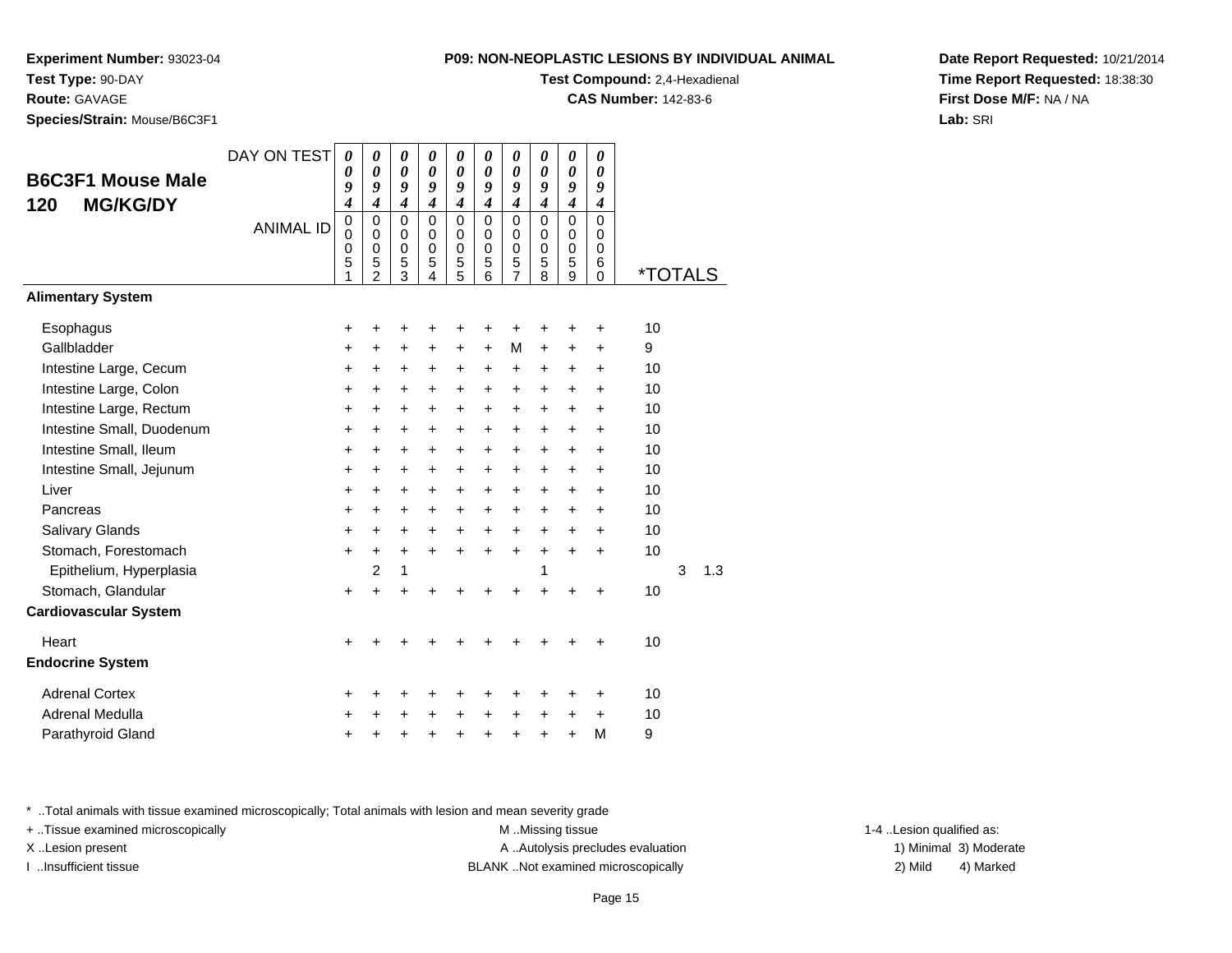**P09: NON-NEOPLASTIC LESIC** 

**Experiment Number:** 93023-04

**Test Type:** 90-DAY

**Route:** GAVAGE

**Species/Strain:** Mouse/B6C3F1

| OPLASTIC LESIONS BY INDIVIDUAL ANIMAL | Date R |
|---------------------------------------|--------|
| <b>Test Compound:</b> 2,4-Hexadienal  | Time R |

**CAS Number:** 142-83-6

**Date Report Requested:** 10/21/2014**Time Report Requested:** 18:38:30**First Dose M/F:** NA / NA**Lab:** SRI

| <b>B6C3F1 Mouse Male</b><br><b>MG/KG/DY</b><br>120 | DAY ON TEST      | $\boldsymbol{\theta}$<br>0<br>9<br>4      | $\boldsymbol{\theta}$<br>0<br>9<br>$\boldsymbol{4}$    | $\boldsymbol{\theta}$<br>$\boldsymbol{\theta}$<br>9<br>$\boldsymbol{4}$ | $\boldsymbol{\theta}$<br>$\boldsymbol{\theta}$<br>9<br>$\boldsymbol{4}$ | $\boldsymbol{\theta}$<br>$\boldsymbol{\theta}$<br>9<br>$\boldsymbol{4}$ | $\boldsymbol{\theta}$<br>0<br>9<br>$\boldsymbol{4}$ | $\boldsymbol{\theta}$<br>0<br>9<br>$\boldsymbol{4}$              | $\boldsymbol{\theta}$<br>0<br>9<br>$\boldsymbol{4}$ | $\boldsymbol{\theta}$<br>$\boldsymbol{\theta}$<br>9<br>$\boldsymbol{4}$ | 0<br>0<br>9<br>$\boldsymbol{4}$                     |                       |
|----------------------------------------------------|------------------|-------------------------------------------|--------------------------------------------------------|-------------------------------------------------------------------------|-------------------------------------------------------------------------|-------------------------------------------------------------------------|-----------------------------------------------------|------------------------------------------------------------------|-----------------------------------------------------|-------------------------------------------------------------------------|-----------------------------------------------------|-----------------------|
|                                                    | <b>ANIMAL ID</b> | $\mathbf 0$<br>$\mathbf 0$<br>0<br>5<br>1 | 0<br>$\mathbf 0$<br>$\mathbf 0$<br>5<br>$\mathfrak{p}$ | $\mathbf 0$<br>$\mathbf 0$<br>$\mathbf 0$<br>5<br>3                     | $\mathbf 0$<br>$\mathbf 0$<br>$\mathbf 0$<br>5<br>4                     | $\mathbf 0$<br>$\mathbf 0$<br>$\mathbf 0$<br>5<br>5                     | $\mathbf 0$<br>$\mathbf 0$<br>$\mathbf 0$<br>5<br>6 | $\mathbf 0$<br>$\mathbf 0$<br>$\mathbf 0$<br>5<br>$\overline{7}$ | $\mathbf 0$<br>$\mathbf 0$<br>$\mathbf 0$<br>5<br>8 | $\mathbf 0$<br>$\mathbf 0$<br>$\mathbf 0$<br>5<br>9                     | $\mathbf 0$<br>$\mathbf 0$<br>0<br>6<br>$\mathbf 0$ | <i><b>*TOTALS</b></i> |
| Cyst                                               |                  |                                           |                                                        |                                                                         | 1                                                                       |                                                                         |                                                     |                                                                  |                                                     |                                                                         |                                                     | 1.0<br>1              |
| <b>Pituitary Gland</b>                             |                  | +                                         | +                                                      | +                                                                       | $\ddot{}$                                                               | M                                                                       | +                                                   | +                                                                | +                                                   | +                                                                       | $\ddot{}$                                           | 9                     |
| <b>Thyroid Gland</b>                               |                  | $\ddot{}$                                 | $\ddot{}$                                              | $\ddot{}$                                                               | $\ddot{}$                                                               | $\ddot{}$                                                               | $\ddot{}$                                           | $\ddot{}$                                                        | $\ddot{}$                                           | $\ddot{}$                                                               | M                                                   | 9                     |
| <b>General Body System</b>                         |                  |                                           |                                                        |                                                                         |                                                                         |                                                                         |                                                     |                                                                  |                                                     |                                                                         |                                                     |                       |
| <b>NONE</b>                                        |                  |                                           |                                                        |                                                                         |                                                                         |                                                                         |                                                     |                                                                  |                                                     |                                                                         |                                                     |                       |
| <b>Genital System</b>                              |                  |                                           |                                                        |                                                                         |                                                                         |                                                                         |                                                     |                                                                  |                                                     |                                                                         |                                                     |                       |
| Epididymis                                         |                  | +                                         | +                                                      | +                                                                       | +                                                                       | +                                                                       | +                                                   | +                                                                | +                                                   | +                                                                       | +                                                   | 10                    |
| <b>Preputial Gland</b>                             |                  | +                                         | $\ddot{}$                                              | $\ddot{}$                                                               | $\ddot{}$                                                               | $\ddot{}$                                                               | $\ddot{}$                                           | $\ddot{}$                                                        | $\ddot{}$                                           | $\ddot{}$                                                               | $\ddot{}$                                           | 10                    |
| Prostate                                           |                  | +                                         | $\ddot{}$                                              | +                                                                       | $\ddot{}$                                                               | $\ddot{}$                                                               | $\ddot{}$                                           | $\ddot{}$                                                        | +                                                   | +                                                                       | $\ddot{}$                                           | 10                    |
| <b>Seminal Vesicle</b>                             |                  | +                                         | +                                                      | $\ddot{}$                                                               | +                                                                       | $\ddot{}$                                                               | $\ddot{}$                                           | $\ddot{}$                                                        | $\ddot{}$                                           | +                                                                       | +                                                   | 10                    |
| <b>Testes</b>                                      |                  | $\ddot{}$                                 | $\ddot{}$                                              | $\ddot{}$                                                               | $\ddot{}$                                                               | $\ddot{}$                                                               | $\ddot{}$                                           | $\ddot{}$                                                        | $\ddot{}$                                           | $\ddot{}$                                                               | $\ddot{}$                                           | 10                    |
| <b>Hematopoietic System</b>                        |                  |                                           |                                                        |                                                                         |                                                                         |                                                                         |                                                     |                                                                  |                                                     |                                                                         |                                                     |                       |
| <b>Bone Marrow</b>                                 |                  | +                                         | +                                                      | +                                                                       | +                                                                       | +                                                                       | +                                                   | +                                                                | +                                                   | +                                                                       | +                                                   | 10                    |
| Lymph Node, Mandibular                             |                  | +                                         | +                                                      | +                                                                       | $\ddot{}$                                                               | +                                                                       | +                                                   | $\ddot{}$                                                        | +                                                   | +                                                                       | +                                                   | 10                    |
| Lymph Node, Mesenteric                             |                  | +                                         | +                                                      | +                                                                       | +                                                                       | +                                                                       | +                                                   | +                                                                | +                                                   | +                                                                       | +                                                   | 10                    |
| Spleen                                             |                  | $\ddot{}$                                 | +                                                      | +                                                                       | +                                                                       | $\ddot{}$                                                               | $\ddot{}$                                           | $\ddot{}$                                                        | +                                                   | $\ddot{}$                                                               | $\ddot{}$                                           | 10                    |
| Thymus                                             |                  | $\ddot{}$                                 | $\ddot{}$                                              | $\ddot{}$                                                               | $\ddot{}$                                                               | $\ddot{}$                                                               | $\ddot{}$                                           | $\ddot{}$                                                        | $\ddot{}$                                           | $\ddot{}$                                                               | $\ddot{}$                                           | 10                    |
| <b>Integumentary System</b>                        |                  |                                           |                                                        |                                                                         |                                                                         |                                                                         |                                                     |                                                                  |                                                     |                                                                         |                                                     |                       |
| Mammary Gland                                      |                  | M                                         | M                                                      | M                                                                       | M                                                                       | M                                                                       | M                                                   | M                                                                | M                                                   | M                                                                       | M                                                   | $\mathbf 0$           |
| Skin                                               |                  | +                                         | +                                                      | +                                                                       | +                                                                       | +                                                                       | +                                                   | +                                                                | +                                                   | +                                                                       | +                                                   | 10                    |

\* ..Total animals with tissue examined microscopically; Total animals with lesion and mean severity grade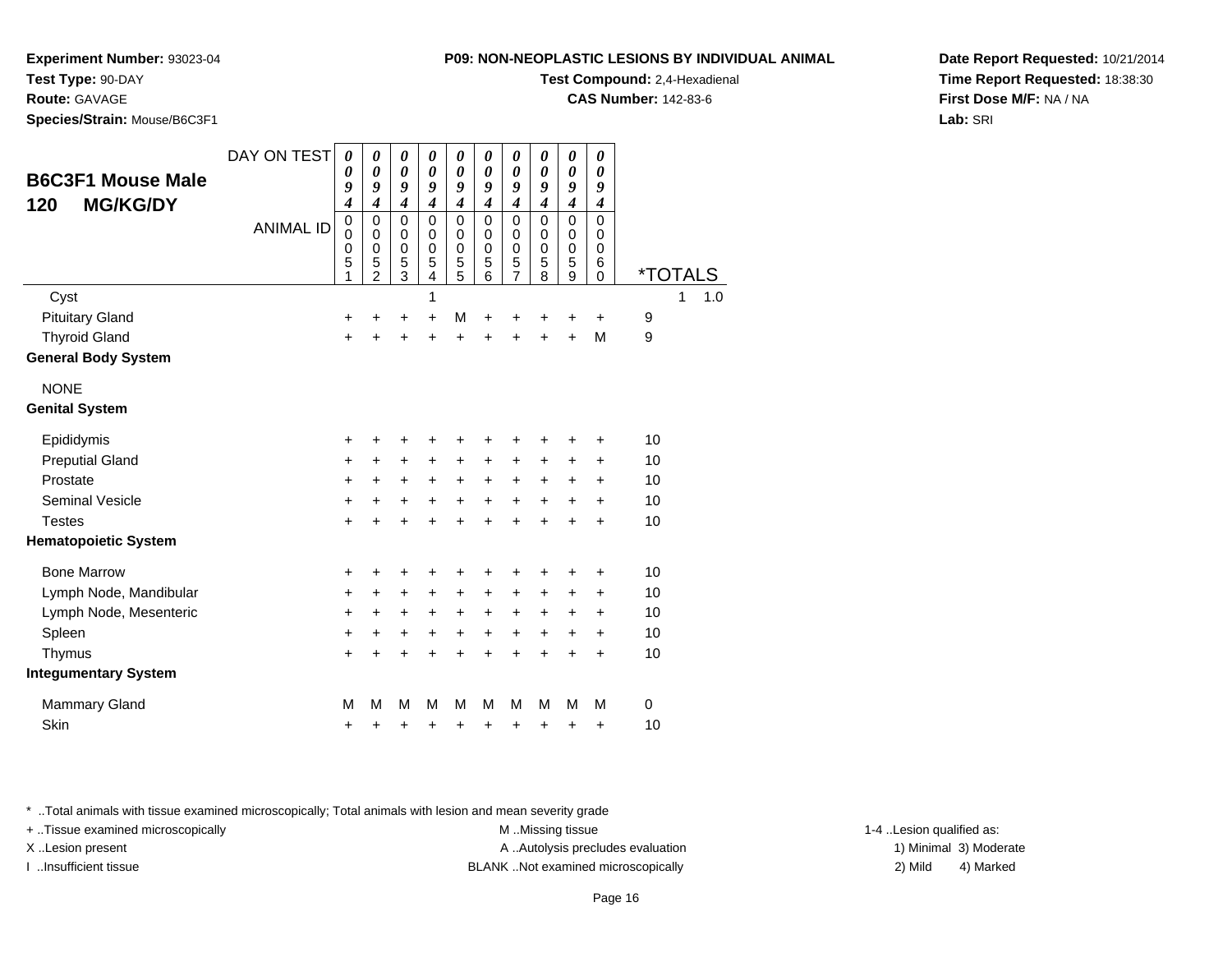**P09: N** 

**Experiment Number:** 93023-04

**Test Type:** 90-DAY

**Route:** GAVAGE

**Species/Strain:** Mouse/B6C3F1

**Test Compound:** 2,4-Hexadienal

**CAS Number:** 142-83-6

**Date Report Requested:** 10/21/2014**Time Report Requested:** 18:38:30**First Dose M/F:** NA / NA**Lab:** SRI

| <b>B6C3F1 Mouse Male</b>             | DAY ON TEST      | 0<br>0<br>9<br>$\boldsymbol{4}$ | 0<br>0<br>9<br>$\boldsymbol{4}$                        | 0<br>$\boldsymbol{\theta}$<br>9<br>$\overline{\boldsymbol{4}}$ | 0<br>$\boldsymbol{\theta}$<br>9<br>$\overline{4}$   | 0<br>$\boldsymbol{\theta}$<br>9<br>$\boldsymbol{4}$         | 0<br>0<br>9<br>$\boldsymbol{4}$           | 0<br>$\boldsymbol{\theta}$<br>9<br>$\boldsymbol{4}$ | 0<br>$\boldsymbol{\theta}$<br>9<br>$\boldsymbol{4}$ | 0<br>$\boldsymbol{\theta}$<br>9<br>$\boldsymbol{4}$          | 0<br>$\boldsymbol{\theta}$<br>9<br>$\boldsymbol{4}$ |                       |   |     |  |
|--------------------------------------|------------------|---------------------------------|--------------------------------------------------------|----------------------------------------------------------------|-----------------------------------------------------|-------------------------------------------------------------|-------------------------------------------|-----------------------------------------------------|-----------------------------------------------------|--------------------------------------------------------------|-----------------------------------------------------|-----------------------|---|-----|--|
| <b>MG/KG/DY</b><br>120               | <b>ANIMAL ID</b> | 0<br>0<br>0<br>5                | $\mathbf 0$<br>$\mathbf 0$<br>0<br>5<br>$\overline{2}$ | $\mathbf 0$<br>$\pmb{0}$<br>$\pmb{0}$<br>5<br>3                | $\mathbf 0$<br>$\mathbf 0$<br>$\mathbf 0$<br>5<br>4 | $\mathbf 0$<br>$\pmb{0}$<br>$\mathbf 0$<br>$\,$ 5 $\,$<br>5 | $\mathbf 0$<br>0<br>$\mathbf 0$<br>5<br>6 | 0<br>$\mathbf 0$<br>$\pmb{0}$<br>5<br>7             | $\mathbf 0$<br>$\mathbf 0$<br>$\mathbf 0$<br>5<br>8 | $\mathbf 0$<br>$\mathbf 0$<br>$\mathbf 0$<br>$\sqrt{5}$<br>9 | $\mathbf 0$<br>0<br>$\mathbf 0$<br>6<br>$\Omega$    | <i><b>*TOTALS</b></i> |   |     |  |
| <b>Musculoskeletal System</b>        |                  |                                 |                                                        |                                                                |                                                     |                                                             |                                           |                                                     |                                                     |                                                              |                                                     |                       |   |     |  |
| <b>Bone</b><br><b>Nervous System</b> |                  | ٠                               |                                                        |                                                                |                                                     |                                                             |                                           |                                                     |                                                     |                                                              | +                                                   | 10                    |   |     |  |
| <b>Brain</b>                         |                  | $\ddot{}$                       |                                                        |                                                                |                                                     |                                                             |                                           |                                                     |                                                     | +                                                            | $\ddot{}$                                           | 10                    |   |     |  |
| <b>Respiratory System</b>            |                  |                                 |                                                        |                                                                |                                                     |                                                             |                                           |                                                     |                                                     |                                                              |                                                     |                       |   |     |  |
| Lung                                 |                  | $\pm$                           |                                                        | M                                                              |                                                     |                                                             |                                           |                                                     |                                                     |                                                              | ٠                                                   | 9                     |   |     |  |
| <b>Nose</b>                          |                  | $+$                             | +                                                      | $\ddot{}$                                                      | +                                                   |                                                             |                                           | +                                                   | +                                                   | +                                                            | +                                                   | 10                    |   |     |  |
| Exudate                              |                  |                                 |                                                        |                                                                | 1                                                   |                                                             |                                           |                                                     |                                                     |                                                              |                                                     |                       | 1 | 1.0 |  |
| Olfactory Epi, Atrophy               |                  |                                 | $\overline{2}$                                         | $\mathbf{3}$                                                   | 3                                                   |                                                             |                                           |                                                     | $\overline{c}$                                      |                                                              |                                                     |                       | 4 | 2.5 |  |
| Olfactory Epi, Necrosis              |                  |                                 | $\overline{2}$                                         | 1                                                              | 1                                                   | $\mathbf 1$                                                 |                                           |                                                     | 1                                                   |                                                              |                                                     |                       | 5 | 1.2 |  |
| Vomeronas Org, Cyst                  |                  | $\overline{c}$                  |                                                        |                                                                |                                                     |                                                             |                                           |                                                     |                                                     |                                                              |                                                     |                       | 1 | 2.0 |  |
| Trachea                              |                  | $\ddot{}$                       |                                                        |                                                                |                                                     |                                                             |                                           |                                                     |                                                     |                                                              |                                                     | 10                    |   |     |  |
| <b>Special Senses System</b>         |                  |                                 |                                                        |                                                                |                                                     |                                                             |                                           |                                                     |                                                     |                                                              |                                                     |                       |   |     |  |
| <b>NONE</b>                          |                  |                                 |                                                        |                                                                |                                                     |                                                             |                                           |                                                     |                                                     |                                                              |                                                     |                       |   |     |  |
| <b>Urinary System</b>                |                  |                                 |                                                        |                                                                |                                                     |                                                             |                                           |                                                     |                                                     |                                                              |                                                     |                       |   |     |  |
| Kidney                               |                  | ٠                               |                                                        |                                                                |                                                     |                                                             |                                           |                                                     |                                                     | ٠                                                            | +                                                   | 10                    |   |     |  |
| <b>Urinary Bladder</b>               |                  | +                               |                                                        |                                                                |                                                     |                                                             | ٠                                         |                                                     |                                                     | +                                                            | ٠                                                   | 10                    |   |     |  |
|                                      |                  |                                 |                                                        |                                                                |                                                     |                                                             |                                           |                                                     |                                                     |                                                              |                                                     | ***END OF MALE DATA   |   | *** |  |

\* ..Total animals with tissue examined microscopically; Total animals with lesion and mean severity grade

+ ..Tissue examined microscopically examined microscopically examined as:  $M$  ..Missing tissue 1-4 ..Lesion qualified as:

M ..Missing tissue X..Lesion present **A ..Autolysis precludes evaluation** A ..Autolysis precludes evaluation 1) Minimal 3) Moderate I ..Insufficient tissue BLANK ..Not examined microscopically 2) Mild 4) Marked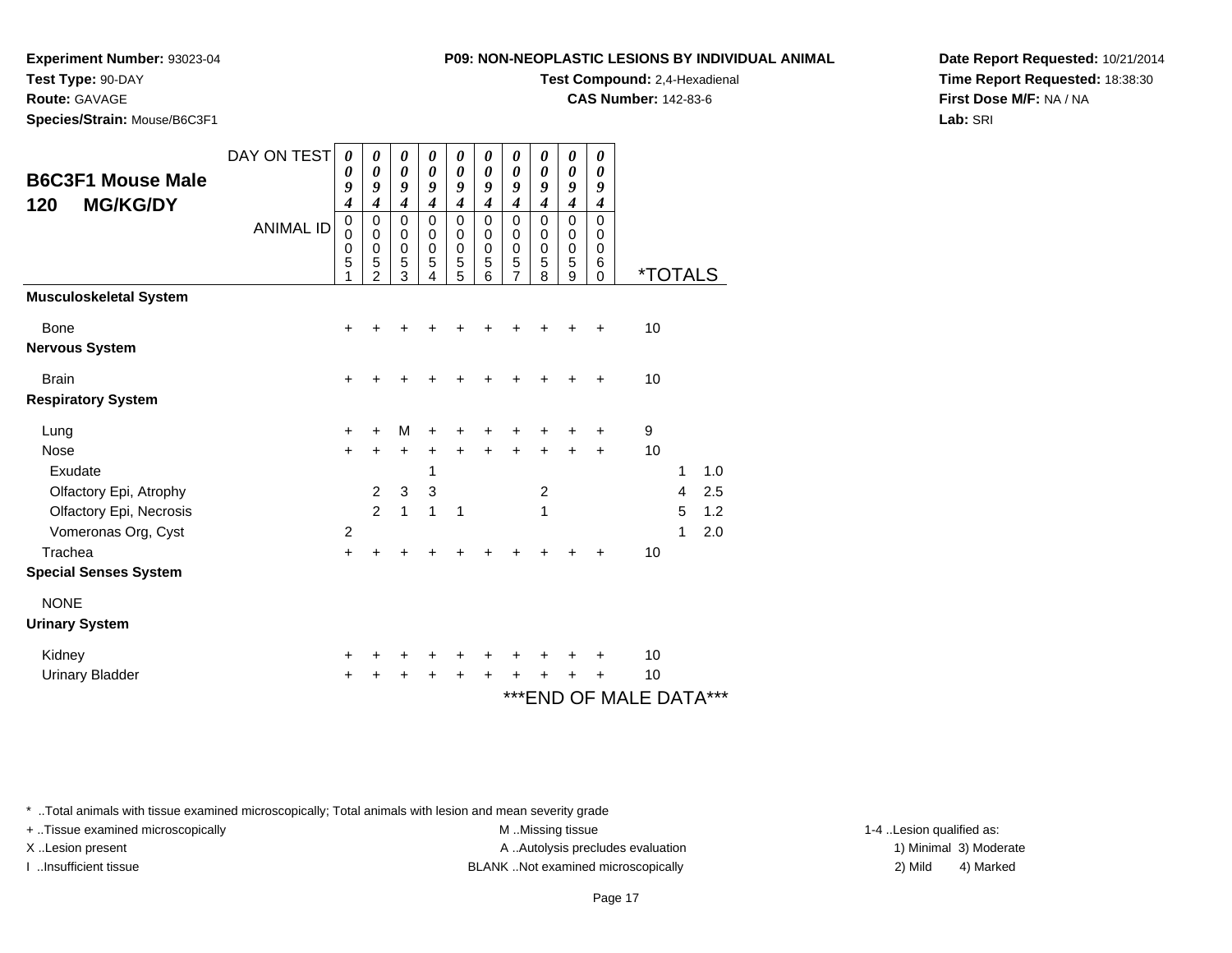**Experiment Number:** 93023-04

**Test Type:** 90-DAY

**Route:** GAVAGE

**Species/Strain:** Mouse/B6C3F1

| <b>P09: NON-NEOPLASTIC LESIONS BY INDIVIDUAL ANIMAL</b> |  |
|---------------------------------------------------------|--|
|---------------------------------------------------------|--|

**Test Compound:** 2,4-Hexadienal

**CAS Number:** 142-83-6

**Date Report Requested:** 10/21/2014**Time Report Requested:** 18:38:30**First Dose M/F:** NA / NA**Lab:** SRI

|                                          | DAY ON TEST      | $\boldsymbol{\theta}$<br>0                          | 0<br>0                                                                            | 0<br>$\boldsymbol{\theta}$                                                | $\boldsymbol{\theta}$<br>0                                        | 0<br>0                                                                  | 0<br>0                                                | 0<br>$\theta$                                                              | 0<br>0                                                               | 0<br>$\theta$                                  | 0<br>0                                                                            |                       |   |     |
|------------------------------------------|------------------|-----------------------------------------------------|-----------------------------------------------------------------------------------|---------------------------------------------------------------------------|-------------------------------------------------------------------|-------------------------------------------------------------------------|-------------------------------------------------------|----------------------------------------------------------------------------|----------------------------------------------------------------------|------------------------------------------------|-----------------------------------------------------------------------------------|-----------------------|---|-----|
| <b>B6C3F1 Mouse Female</b>               |                  | 9                                                   | 9                                                                                 | 9                                                                         | 9                                                                 | 9                                                                       | 9                                                     | 9                                                                          | 9                                                                    | 9                                              | 9                                                                                 |                       |   |     |
| <b>MG/KG/DY</b><br>0                     | <b>ANIMAL ID</b> | $\boldsymbol{4}$<br>$\mathbf 0$<br>0<br>0<br>6<br>1 | $\boldsymbol{4}$<br>$\mathbf 0$<br>$\Omega$<br>$\mathbf 0$<br>6<br>$\overline{2}$ | $\boldsymbol{4}$<br>$\mathbf 0$<br>0<br>$\pmb{0}$<br>$6\phantom{1}6$<br>3 | $\boldsymbol{4}$<br>$\Omega$<br>$\Omega$<br>$\mathbf 0$<br>6<br>4 | $\boldsymbol{4}$<br>$\mathbf 0$<br>0<br>$\mathbf 0$<br>$\,$ 6 $\,$<br>5 | 4<br>$\mathbf 0$<br>$\Omega$<br>$\mathbf 0$<br>6<br>6 | $\boldsymbol{4}$<br>$\mathbf 0$<br>0<br>$\mathbf 0$<br>6<br>$\overline{7}$ | $\boldsymbol{4}$<br>$\mathbf 0$<br>$\Omega$<br>$\mathbf 0$<br>6<br>8 | 4<br>$\mathbf 0$<br>0<br>$\mathbf 0$<br>6<br>9 | $\boldsymbol{4}$<br>$\Omega$<br>0<br>$\mathbf 0$<br>$\overline{7}$<br>$\mathbf 0$ | <i><b>*TOTALS</b></i> |   |     |
| <b>Alimentary System</b>                 |                  |                                                     |                                                                                   |                                                                           |                                                                   |                                                                         |                                                       |                                                                            |                                                                      |                                                |                                                                                   |                       |   |     |
| Esophagus<br>Inflammation, Granulomatous |                  | $\pm$                                               | +                                                                                 | M                                                                         | +<br>$\overline{2}$                                               |                                                                         |                                                       |                                                                            |                                                                      |                                                |                                                                                   | 9                     | 1 | 2.0 |
| Gallbladder                              |                  | М                                                   | $\ddot{}$                                                                         | +                                                                         | $\ddot{}$                                                         | +                                                                       | +                                                     | +                                                                          | +                                                                    | +                                              | $\ddot{}$                                                                         | 9                     |   |     |
| Intestine Large, Cecum                   |                  | +                                                   | +                                                                                 | +                                                                         | +                                                                 | +                                                                       | +                                                     | +                                                                          | +                                                                    | +                                              | $\ddot{}$                                                                         | 10                    |   |     |
| Intestine Large, Colon                   |                  | $\ddot{}$                                           | $\ddot{}$                                                                         | $\ddot{}$                                                                 | $\ddot{}$                                                         | $\ddot{}$                                                               | $\ddot{}$                                             | $\ddot{}$                                                                  | $\ddot{}$                                                            | $\ddot{}$                                      | $\ddot{}$                                                                         | 10                    |   |     |
| Intestine Large, Rectum                  |                  | $\ddot{}$                                           | +                                                                                 | +                                                                         | +                                                                 | +                                                                       | +                                                     | +                                                                          | +                                                                    | +                                              | $\ddot{}$                                                                         | 10                    |   |     |
| Intestine Small, Duodenum                |                  | $\ddot{}$                                           | +                                                                                 | $\pm$                                                                     | $\ddot{}$                                                         | $\ddot{}$                                                               | $\ddot{}$                                             | $\ddot{}$                                                                  | $\ddot{}$                                                            | $\ddot{}$                                      | $\ddot{}$                                                                         | 10                    |   |     |
| Intestine Small, Ileum                   |                  | $\ddot{}$                                           | $\ddot{}$                                                                         | +                                                                         | $\ddot{}$                                                         | $\ddot{}$                                                               | $\ddot{}$                                             | $\ddot{}$                                                                  | $\ddot{}$                                                            | $\ddot{}$                                      | $\ddot{}$                                                                         | 10                    |   |     |
| Intestine Small, Jejunum                 |                  | $\ddot{}$                                           | $\ddot{}$                                                                         | $\ddot{}$                                                                 | $\ddot{}$                                                         | $\ddot{}$                                                               | $\ddot{}$                                             | $\ddot{}$                                                                  | $\ddot{}$                                                            | $\ddot{}$                                      | $\ddot{}$                                                                         | 10                    |   |     |
| Liver                                    |                  | $\ddot{}$                                           | $\ddot{}$                                                                         | +                                                                         | $\ddot{}$                                                         | $\ddot{}$                                                               | $\ddot{}$                                             | $\pm$                                                                      | $\ddot{}$                                                            | +                                              | $\ddot{}$                                                                         | 10                    |   |     |
| Pancreas                                 |                  | $\ddot{}$                                           | $\ddot{}$                                                                         | $\ddot{}$                                                                 | $\ddot{}$                                                         | $\ddot{}$                                                               | $\ddot{}$                                             | $\ddot{}$                                                                  | $\ddot{}$                                                            | $\ddot{}$                                      | $\ddot{}$                                                                         | 10                    |   |     |
| Salivary Glands                          |                  | +                                                   | $\ddot{}$                                                                         | +                                                                         | $\ddot{}$                                                         | $\ddot{}$                                                               | $\ddot{}$                                             | +                                                                          | $\ddot{}$                                                            | +                                              | $\ddot{}$                                                                         | 10                    |   |     |
| Stomach, Forestomach                     |                  | $\ddot{}$                                           | $\ddot{}$                                                                         | $\ddot{}$                                                                 | $\ddot{}$                                                         | $\ddot{}$                                                               | $\ddot{}$                                             | $\ddot{}$                                                                  | $\ddot{}$                                                            | $\ddot{}$                                      | $\ddot{}$                                                                         | 10                    |   |     |
| Stomach, Glandular                       |                  | $\ddot{}$                                           | $\ddot{}$                                                                         | $\ddot{}$                                                                 | $\ddot{}$                                                         | $\ddot{}$                                                               | $\ddot{}$                                             | $\ddot{}$                                                                  | $\ddot{}$                                                            | $\ddot{}$                                      | $\ddot{}$                                                                         | 10                    |   |     |
| <b>Cardiovascular System</b>             |                  |                                                     |                                                                                   |                                                                           |                                                                   |                                                                         |                                                       |                                                                            |                                                                      |                                                |                                                                                   |                       |   |     |
| Heart<br><b>Endocrine System</b>         |                  | $\ddot{}$                                           | +                                                                                 | +                                                                         |                                                                   |                                                                         |                                                       |                                                                            |                                                                      |                                                | $\ddot{}$                                                                         | 10                    |   |     |
| <b>Adrenal Cortex</b>                    |                  | +                                                   | +                                                                                 | +                                                                         |                                                                   |                                                                         |                                                       |                                                                            |                                                                      |                                                | +                                                                                 | 10                    |   |     |
| Adrenal Medulla                          |                  | +                                                   | +                                                                                 | +                                                                         | +                                                                 | +                                                                       | +                                                     | +                                                                          | +                                                                    | +                                              | +                                                                                 | 10                    |   |     |
| Parathyroid Gland                        |                  | +                                                   | +                                                                                 | M                                                                         | $\ddot{}$                                                         | $\ddot{}$                                                               | +                                                     | +                                                                          | +                                                                    | +                                              | $\ddot{}$                                                                         | 9                     |   |     |

\* ..Total animals with tissue examined microscopically; Total animals with lesion and mean severity grade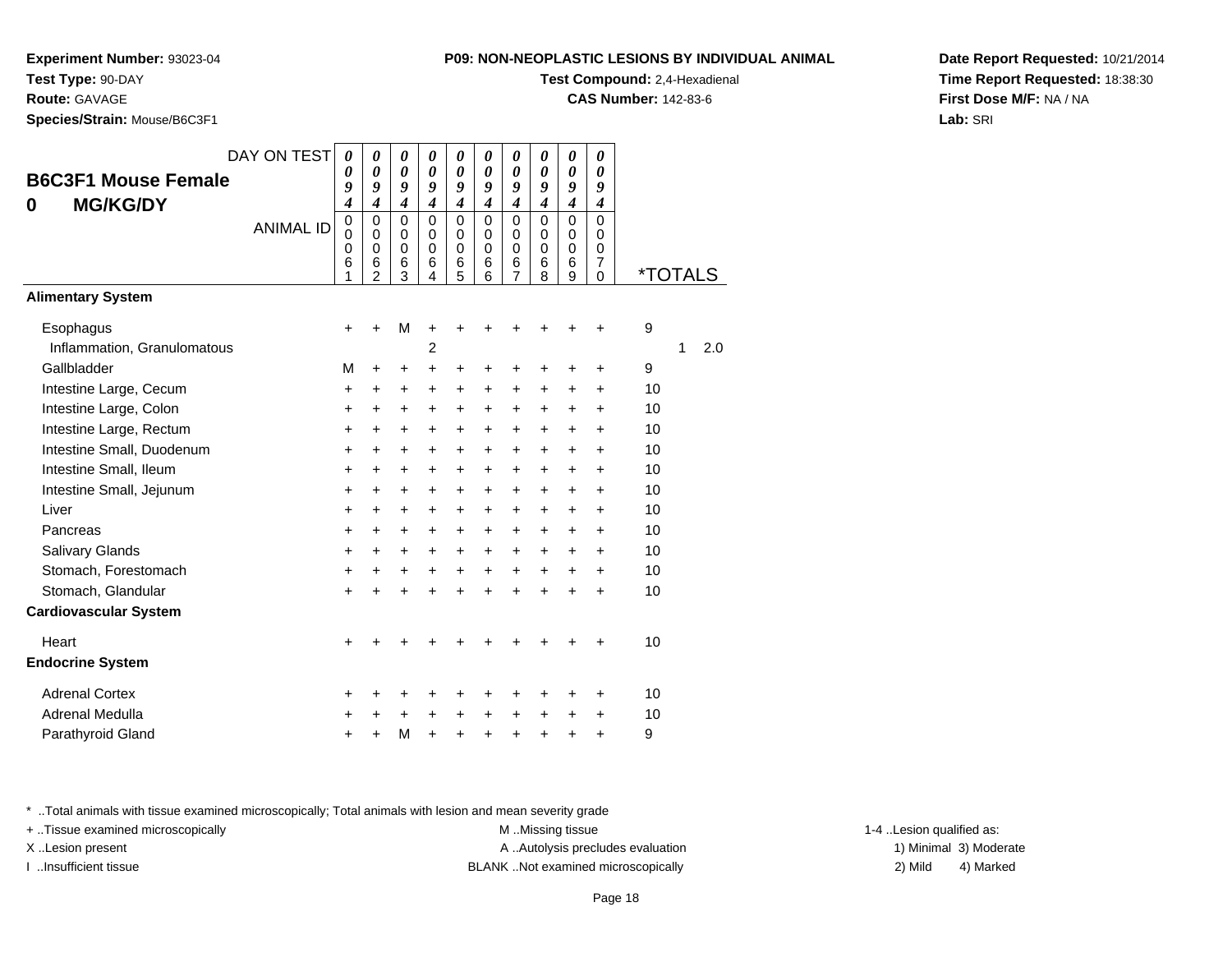**Test Type:** 90-DAY

| Test Type: 90-DAY                                  |                                 |                                      |                                                |                                      |                                                |                                      |                                      |                                      |                                                    |                                                |                                      | Test Compound: 2,4-Hexadienal |     |
|----------------------------------------------------|---------------------------------|--------------------------------------|------------------------------------------------|--------------------------------------|------------------------------------------------|--------------------------------------|--------------------------------------|--------------------------------------|----------------------------------------------------|------------------------------------------------|--------------------------------------|-------------------------------|-----|
| <b>Route: GAVAGE</b>                               |                                 |                                      |                                                |                                      |                                                |                                      |                                      |                                      |                                                    |                                                |                                      | <b>CAS Number: 142-83-6</b>   |     |
| Species/Strain: Mouse/B6C3F1                       |                                 |                                      |                                                |                                      |                                                |                                      |                                      |                                      |                                                    |                                                |                                      |                               |     |
| <b>B6C3F1 Mouse Female</b><br><b>MG/KG/DY</b><br>0 | DAY ON TEST<br><b>ANIMAL ID</b> | 0<br>0<br>9<br>4<br>0<br>0<br>0<br>6 | 0<br>0<br>9<br>4<br>0<br>$\mathbf 0$<br>0<br>6 | 0<br>0<br>9<br>4<br>0<br>0<br>0<br>6 | 0<br>0<br>9<br>4<br>0<br>0<br>$\mathbf 0$<br>6 | 0<br>0<br>9<br>4<br>0<br>0<br>0<br>6 | 0<br>0<br>9<br>4<br>0<br>0<br>0<br>6 | 0<br>0<br>9<br>4<br>0<br>0<br>0<br>6 | 0<br>0<br>9<br>4<br>$\Omega$<br>0<br>$\Omega$<br>6 | 0<br>0<br>9<br>4<br>0<br>0<br>$\mathbf 0$<br>6 | 0<br>0<br>9<br>4<br>0<br>0<br>0<br>7 |                               |     |
|                                                    |                                 |                                      | $\overline{c}$                                 | 3                                    | 4                                              | 5                                    | 6                                    | $\overline{7}$                       | 8                                                  | 9                                              | $\mathbf 0$                          | <i><b>*TOTALS</b></i>         |     |
| <b>Pituitary Gland</b>                             |                                 | М                                    | $+$                                            | +                                    | +                                              | $\ddot{}$                            | +                                    | $\ddot{}$                            | $\ddot{}$                                          | $\ddot{}$                                      | $\ddot{}$                            | 9                             |     |
| <b>Thyroid Gland</b>                               |                                 | +                                    |                                                |                                      |                                                |                                      |                                      |                                      |                                                    | $\ddot{}$                                      | $\ddot{}$                            | 10                            |     |
| <b>General Body System</b>                         |                                 |                                      |                                                |                                      |                                                |                                      |                                      |                                      |                                                    |                                                |                                      |                               |     |
| <b>NONE</b>                                        |                                 |                                      |                                                |                                      |                                                |                                      |                                      |                                      |                                                    |                                                |                                      |                               |     |
| <b>Genital System</b>                              |                                 |                                      |                                                |                                      |                                                |                                      |                                      |                                      |                                                    |                                                |                                      |                               |     |
| <b>Clitoral Gland</b>                              |                                 | +                                    |                                                |                                      | +                                              |                                      |                                      |                                      |                                                    | ٠                                              | $\ddot{}$                            | 10                            |     |
| Ovary                                              |                                 | +                                    |                                                | $\ddot{}$                            | $+$                                            | $+$                                  | $\ddot{}$                            | $+$                                  | $+$                                                | $\ddot{}$                                      | $\ddot{}$                            | 10                            |     |
| <b>Uterus</b>                                      |                                 |                                      |                                                | $\ddot{}$                            |                                                |                                      | $\ddot{}$                            | $\ddot{}$                            | $\ddot{}$                                          | $\ddot{}$                                      | $\ddot{}$                            | 10                            |     |
| Hyperplasia, Stromal                               |                                 |                                      |                                                |                                      |                                                |                                      |                                      |                                      |                                                    |                                                | $\overline{2}$                       |                               | 2.0 |

## **Hematopoietic System**

| <b>Bone Marrow</b>                               | ÷ |   | ÷ | ٠ | ÷ | ÷ | + | + | ÷ | ÷         | 10 |     |  |
|--------------------------------------------------|---|---|---|---|---|---|---|---|---|-----------|----|-----|--|
| Lymph Node, Mandibular                           | ÷ |   | ÷ | ٠ | ÷ | ÷ | + | + | + | ÷         | 10 |     |  |
| Lymph Node, Mesenteric                           | ÷ | ÷ | ÷ | ÷ | ÷ | ÷ | ٠ | + | ÷ | $\ddot{}$ | 10 |     |  |
| Spleen                                           | ÷ |   | ÷ | ٠ | ÷ | ÷ | ٠ | + | ÷ | ÷         | 10 |     |  |
| Thymus                                           | ÷ |   | ÷ | ÷ | ÷ | ÷ | + | + | ÷ | ÷         | 10 |     |  |
| <b>Integumentary System</b>                      |   |   |   |   |   |   |   |   |   |           |    |     |  |
| Mammary Gland                                    | ÷ |   | ÷ | ٠ | ÷ | + | + |   |   | ÷         | 10 |     |  |
| <b>Skin</b>                                      | ÷ |   | ÷ | + | ÷ | ÷ | + | + |   | ٠         | 10 |     |  |
| Subcut Tiss, Foreign Body, Focal                 |   |   |   | 3 |   |   |   |   |   |           |    | 3.0 |  |
| Subcut Tiss, Inflammation, Suppurative,<br>Focal |   |   |   | 3 |   |   |   |   |   |           |    | 3.0 |  |

\* ..Total animals with tissue examined microscopically; Total animals with lesion and mean severity grade

+ ..Tissue examined microscopically examined microscopically examined as:  $M$  ..Missing tissue 1-4 ..Lesion qualified as: X..Lesion present **A ..Autolysis precludes evaluation** A ..Autolysis precludes evaluation 1) Minimal 3) Moderate

I ..Insufficient tissue BLANK ..Not examined microscopically 2) Mild 4) Marked

**Date Report Requested:** 10/21/2014**Time Report Requested:** 18:38:30**First Dose M/F:** NA / NA**Lab:** SRI

## **P09: NON-NEOPLASTIC LESIONS BY INDIVIDUAL ANIMAL**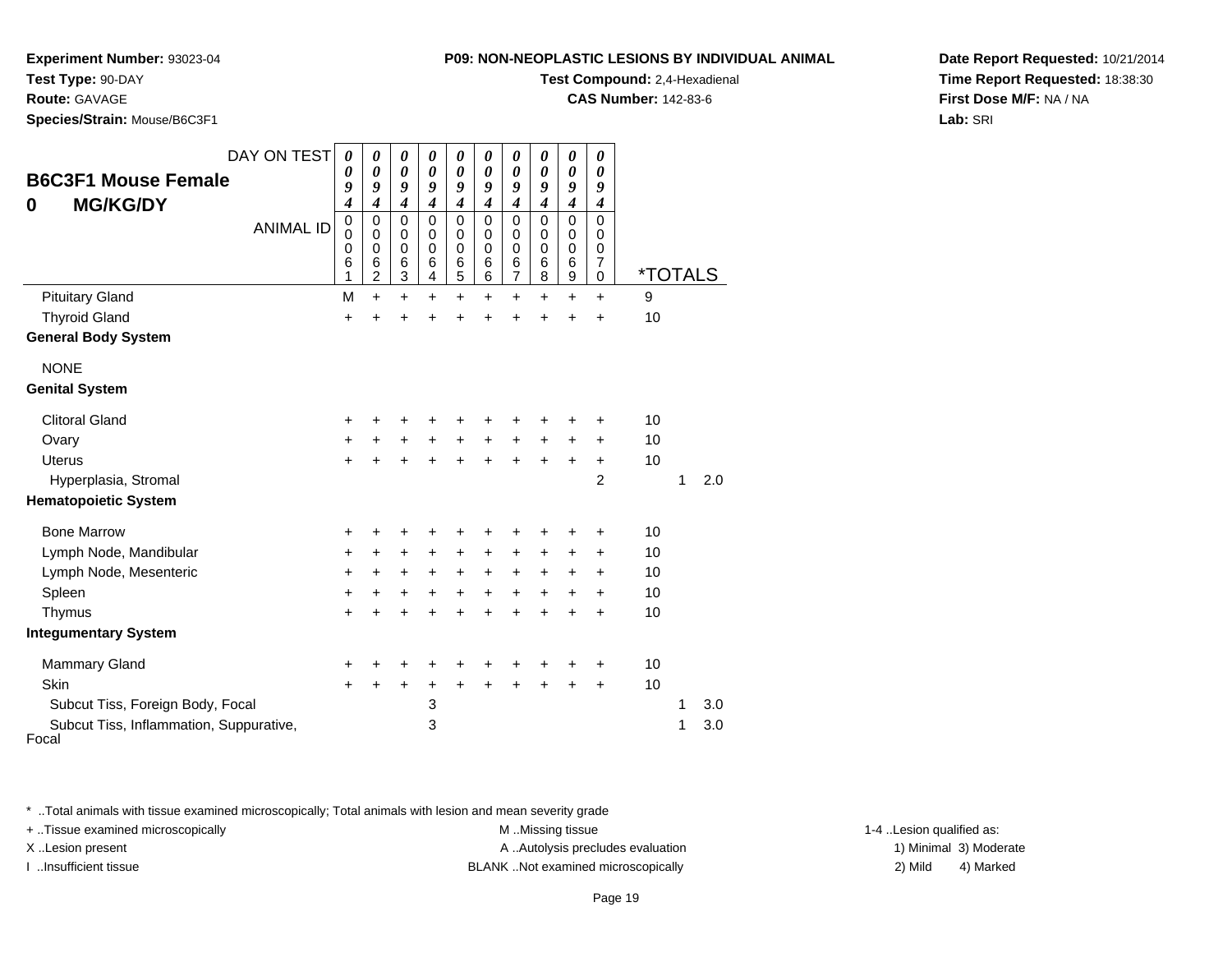**Experiment Number:** 93023-04

**Test Type:** 90-DAY

**Route:** GAVAGE

**Species/Strain:** Mouse/B6C3F1

| : NON-NEOPLASTIC LESIONS BY INDIVIDUAL ANIMAL |  |  |
|-----------------------------------------------|--|--|
|                                               |  |  |

**Test Compound:** 2,4-Hexadienal

**CAS Number:** 142-83-6

**Date Report Requested:** 10/21/2014**Time Report Requested:** 18:38:30**First Dose M/F:** NA / NA**Lab:** SRI

| <b>B6C3F1 Mouse Female</b><br><b>MG/KG/DY</b><br>0 | DAY ON TEST<br><b>ANIMAL ID</b> | 0<br>0<br>9<br>$\overline{\boldsymbol{4}}$<br>$\pmb{0}$<br>0<br>0<br>6 | 0<br>$\boldsymbol{\theta}$<br>9<br>4<br>0<br>$\pmb{0}$<br>$\pmb{0}$<br>6<br>$\mathcal{P}$ | 0<br>0<br>9<br>4<br>0<br>0<br>$\mathbf 0$<br>6<br>3 | 0<br>0<br>9<br>$\boldsymbol{4}$<br>0<br>0<br>0<br>6<br>4 | 0<br>0<br>9<br>4<br>0<br>0<br>$\mathbf 0$<br>6<br>5 | 0<br>0<br>9<br>$\boldsymbol{4}$<br>0<br>0<br>$\mathbf 0$<br>$\,6$<br>6 | 0<br>0<br>9<br>4<br>0<br>0<br>$\mathbf 0$<br>6<br>7 | 0<br>0<br>9<br>$\boldsymbol{4}$<br>$\pmb{0}$<br>0<br>$\mathbf 0$<br>$\,6$<br>8 | 0<br>0<br>9<br>4<br>$\Omega$<br>0<br>$\Omega$<br>6<br>9 | 0<br>0<br>9<br>$\boldsymbol{4}$<br>$\Omega$<br>0<br>$\pmb{0}$<br>$\overline{7}$<br>$\Omega$ | <i><b>*TOTALS</b></i> |
|----------------------------------------------------|---------------------------------|------------------------------------------------------------------------|-------------------------------------------------------------------------------------------|-----------------------------------------------------|----------------------------------------------------------|-----------------------------------------------------|------------------------------------------------------------------------|-----------------------------------------------------|--------------------------------------------------------------------------------|---------------------------------------------------------|---------------------------------------------------------------------------------------------|-----------------------|
| <b>Musculoskeletal System</b>                      |                                 |                                                                        |                                                                                           |                                                     |                                                          |                                                     |                                                                        |                                                     |                                                                                |                                                         |                                                                                             |                       |
| <b>Bone</b>                                        |                                 | $\ddot{}$                                                              |                                                                                           |                                                     |                                                          |                                                     |                                                                        |                                                     |                                                                                | $\div$                                                  | $\ddot{}$                                                                                   | 10                    |
| <b>Nervous System</b>                              |                                 |                                                                        |                                                                                           |                                                     |                                                          |                                                     |                                                                        |                                                     |                                                                                |                                                         |                                                                                             |                       |
| <b>Brain</b>                                       |                                 | $\ddot{}$                                                              |                                                                                           |                                                     |                                                          |                                                     |                                                                        |                                                     |                                                                                | +                                                       | $\ddot{}$                                                                                   | 10                    |
| <b>Respiratory System</b>                          |                                 |                                                                        |                                                                                           |                                                     |                                                          |                                                     |                                                                        |                                                     |                                                                                |                                                         |                                                                                             |                       |
| Lung                                               |                                 | +                                                                      | +                                                                                         | +                                                   | +                                                        | +                                                   | ٠                                                                      | ٠                                                   | ٠                                                                              | +                                                       | $\ddot{}$                                                                                   | 10                    |
| Nose                                               |                                 | $\ddot{}$                                                              | $+$                                                                                       | $\ddot{}$                                           | $\ddot{}$                                                | $\ddot{}$                                           | $+$                                                                    | $+$                                                 | $\ddot{}$                                                                      | $\ddot{}$                                               | $\ddot{}$                                                                                   | 10                    |
| Trachea                                            |                                 | $\ddot{}$                                                              | $\ddot{}$                                                                                 | $\ddot{}$                                           | $+$                                                      | $\ddot{}$                                           | $+$                                                                    | $+$                                                 | $+$                                                                            | $+$                                                     | $\ddot{}$                                                                                   | 10                    |
| <b>Special Senses System</b>                       |                                 |                                                                        |                                                                                           |                                                     |                                                          |                                                     |                                                                        |                                                     |                                                                                |                                                         |                                                                                             |                       |
| <b>NONE</b>                                        |                                 |                                                                        |                                                                                           |                                                     |                                                          |                                                     |                                                                        |                                                     |                                                                                |                                                         |                                                                                             |                       |
| <b>Urinary System</b>                              |                                 |                                                                        |                                                                                           |                                                     |                                                          |                                                     |                                                                        |                                                     |                                                                                |                                                         |                                                                                             |                       |
| Kidney                                             |                                 | +                                                                      |                                                                                           |                                                     |                                                          |                                                     |                                                                        |                                                     | ٠                                                                              | +                                                       | $\ddot{}$                                                                                   | 10                    |
| <b>Urinary Bladder</b>                             |                                 | ٠                                                                      |                                                                                           |                                                     | ٠                                                        | +                                                   | ٠                                                                      | +                                                   | $\ddot{}$                                                                      | ٠                                                       | $\ddot{}$                                                                                   | 10                    |

\* ..Total animals with tissue examined microscopically; Total animals with lesion and mean severity grade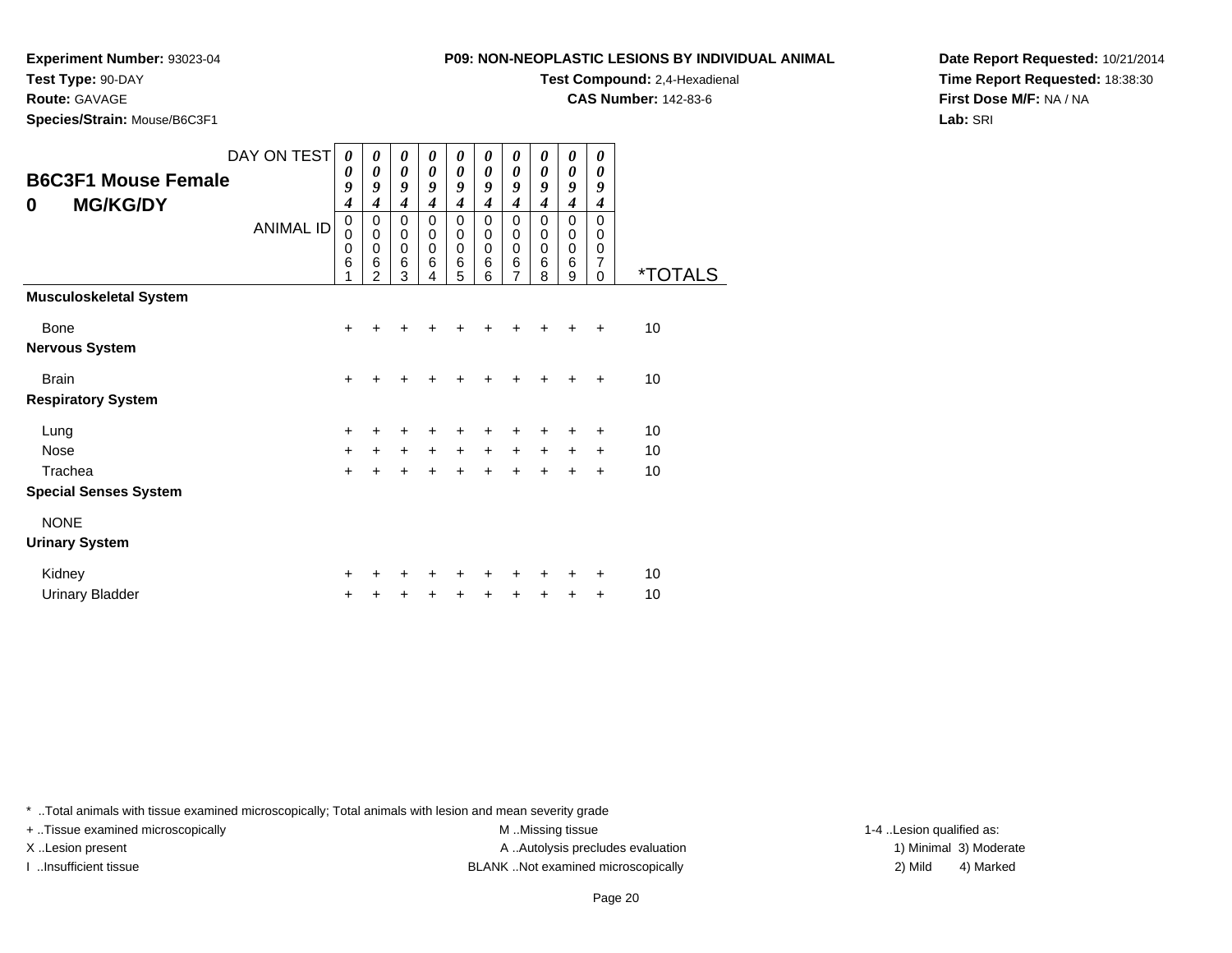**Test Compound:** 2,4-Hexadienal

**CAS Number:** 142-83-6

**Species/Strain:** Mouse/B6C3F1

**Experiment Number:** 93023-04

**Test Type:** 90-DAY**Route:** GAVAGE

## **Date Report Requested:** 10/21/2014**Time Report Requested:** 18:38:30**First Dose M/F:** NA / NA**Lab:** SRI

| <b>B6C3F1 Mouse Female</b>                           | DAY ON TEST      | $\boldsymbol{\theta}$<br>0<br>9                                                               | $\pmb{\theta}$<br>$\boldsymbol{\theta}$<br>9                                                 | $\boldsymbol{\theta}$<br>0<br>9                                                      | $\boldsymbol{\theta}$<br>$\boldsymbol{\theta}$<br>$\boldsymbol{g}$                    | $\pmb{\theta}$<br>$\pmb{\theta}$<br>$\boldsymbol{g}$                             | $\pmb{\theta}$<br>0<br>9                                                           | $\pmb{\theta}$<br>$\boldsymbol{\theta}$<br>9                                                           | $\pmb{\theta}$<br>0<br>$\boldsymbol{g}$                                                      | $\boldsymbol{\theta}$<br>$\boldsymbol{\theta}$<br>$\boldsymbol{g}$                      | $\boldsymbol{\theta}$<br>0<br>9                                                   |                       |
|------------------------------------------------------|------------------|-----------------------------------------------------------------------------------------------|----------------------------------------------------------------------------------------------|--------------------------------------------------------------------------------------|---------------------------------------------------------------------------------------|----------------------------------------------------------------------------------|------------------------------------------------------------------------------------|--------------------------------------------------------------------------------------------------------|----------------------------------------------------------------------------------------------|-----------------------------------------------------------------------------------------|-----------------------------------------------------------------------------------|-----------------------|
| 7.5<br><b>MG/KG/DY</b>                               | <b>ANIMAL ID</b> | $\overline{\boldsymbol{4}}$<br>$\mathsf 0$<br>$\mathbf 0$<br>$\pmb{0}$<br>$\overline{7}$<br>1 | $\overline{\boldsymbol{4}}$<br>0<br>$\pmb{0}$<br>$\,0\,$<br>$\overline{7}$<br>$\overline{2}$ | $\boldsymbol{4}$<br>$\mathsf 0$<br>$\mathbf 0$<br>$\mathbf 0$<br>$\overline{7}$<br>3 | $\boldsymbol{4}$<br>$\overline{0}$<br>$\mathbf 0$<br>$\pmb{0}$<br>$\overline{7}$<br>4 | $\boldsymbol{4}$<br>$\mathsf{O}\xspace$<br>0<br>$\pmb{0}$<br>$\overline{7}$<br>5 | $\boldsymbol{4}$<br>$\mathsf{O}\xspace$<br>$\mathbf 0$<br>0<br>$\overline{7}$<br>6 | $\overline{\boldsymbol{4}}$<br>$\pmb{0}$<br>$\pmb{0}$<br>$\pmb{0}$<br>$\overline{7}$<br>$\overline{7}$ | $\boldsymbol{4}$<br>$\mathsf{O}\xspace$<br>$\mathbf 0$<br>$\mathbf 0$<br>$\overline{7}$<br>8 | $\boldsymbol{4}$<br>$\overline{0}$<br>$\mathbf 0$<br>$\pmb{0}$<br>$\boldsymbol{7}$<br>9 | $\boldsymbol{4}$<br>$\mathbf 0$<br>$\mathbf 0$<br>$\mathbf 0$<br>8<br>$\mathbf 0$ | <i><b>*TOTALS</b></i> |
| <b>Alimentary System</b>                             |                  |                                                                                               |                                                                                              |                                                                                      |                                                                                       |                                                                                  |                                                                                    |                                                                                                        |                                                                                              |                                                                                         |                                                                                   |                       |
| Stomach, Forestomach<br><b>Cardiovascular System</b> |                  | $\pm$                                                                                         |                                                                                              |                                                                                      | +                                                                                     | +                                                                                | +                                                                                  | $\ddot{}$                                                                                              |                                                                                              | $\pm$                                                                                   | $\ddot{}$                                                                         | 10                    |
| <b>NONE</b><br><b>Endocrine System</b>               |                  |                                                                                               |                                                                                              |                                                                                      |                                                                                       |                                                                                  |                                                                                    |                                                                                                        |                                                                                              |                                                                                         |                                                                                   |                       |
| <b>NONE</b><br><b>General Body System</b>            |                  |                                                                                               |                                                                                              |                                                                                      |                                                                                       |                                                                                  |                                                                                    |                                                                                                        |                                                                                              |                                                                                         |                                                                                   |                       |
| <b>NONE</b><br><b>Genital System</b>                 |                  |                                                                                               |                                                                                              |                                                                                      |                                                                                       |                                                                                  |                                                                                    |                                                                                                        |                                                                                              |                                                                                         |                                                                                   |                       |
| <b>NONE</b><br><b>Hematopoietic System</b>           |                  |                                                                                               |                                                                                              |                                                                                      |                                                                                       |                                                                                  |                                                                                    |                                                                                                        |                                                                                              |                                                                                         |                                                                                   |                       |
| <b>NONE</b><br><b>Integumentary System</b>           |                  |                                                                                               |                                                                                              |                                                                                      |                                                                                       |                                                                                  |                                                                                    |                                                                                                        |                                                                                              |                                                                                         |                                                                                   |                       |
| <b>NONE</b><br><b>Musculoskeletal System</b>         |                  |                                                                                               |                                                                                              |                                                                                      |                                                                                       |                                                                                  |                                                                                    |                                                                                                        |                                                                                              |                                                                                         |                                                                                   |                       |
| <b>NONE</b><br><b>Nervous System</b>                 |                  |                                                                                               |                                                                                              |                                                                                      |                                                                                       |                                                                                  |                                                                                    |                                                                                                        |                                                                                              |                                                                                         |                                                                                   |                       |
| <b>NONE</b>                                          |                  |                                                                                               |                                                                                              |                                                                                      |                                                                                       |                                                                                  |                                                                                    |                                                                                                        |                                                                                              |                                                                                         |                                                                                   |                       |
|                                                      |                  |                                                                                               |                                                                                              |                                                                                      |                                                                                       |                                                                                  |                                                                                    |                                                                                                        |                                                                                              |                                                                                         |                                                                                   |                       |

\* ..Total animals with tissue examined microscopically; Total animals with lesion and mean severity grade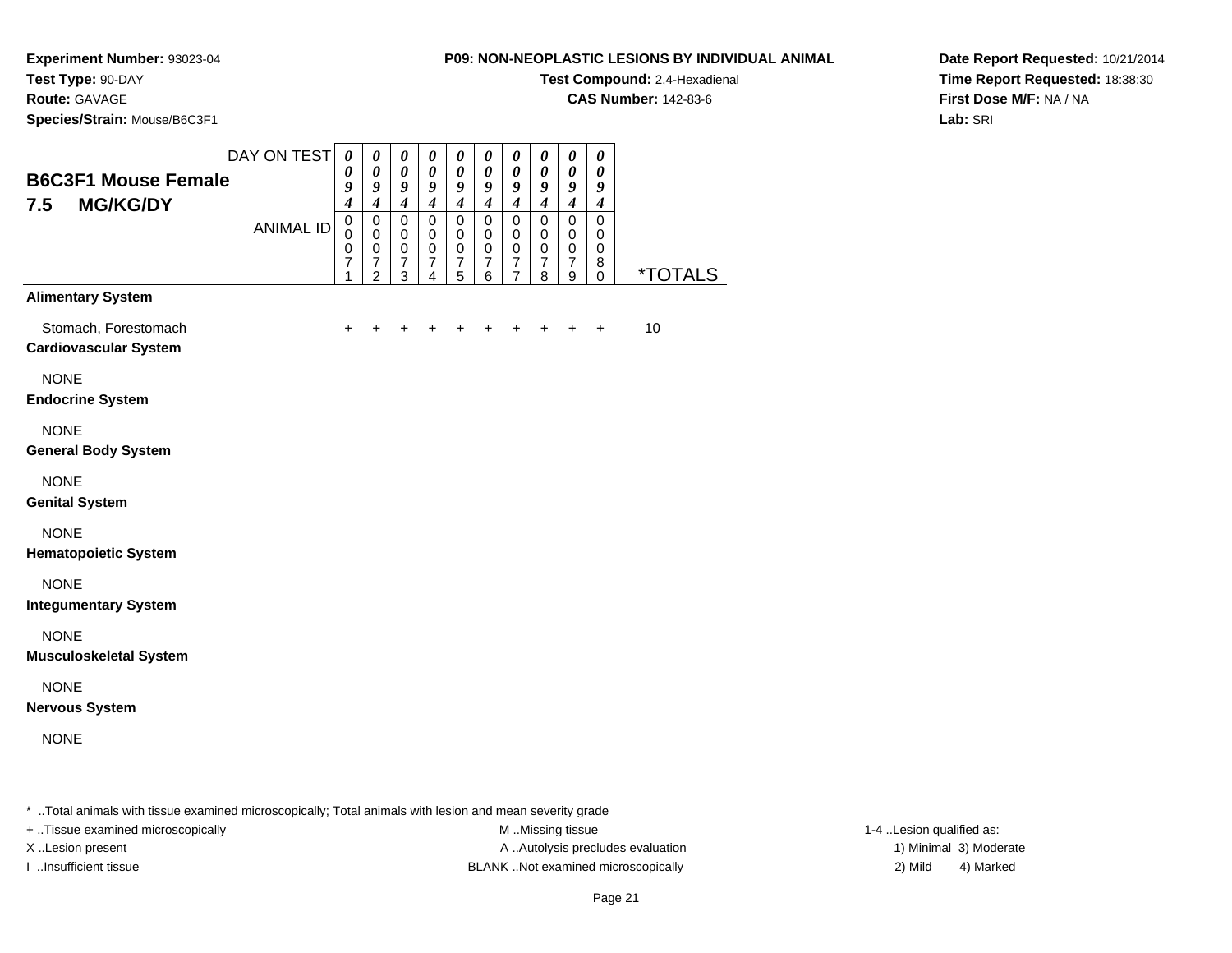**Test Type:** 90-DAY

**Route:** GAVAGE

**Species/Strain:** Mouse/B6C3F1

| P09: NON-NEOPLASTIC LESIONS BY INDIVIDUAL ANIMAL |
|--------------------------------------------------|

**Test Compound:** 2,4-Hexadienal

**CAS Number:** 142-83-6

**Date Report Requested:** 10/21/2014**Time Report Requested:** 18:38:31**First Dose M/F:** NA / NA**Lab:** SRI

| DAY ON TEST                                  |        | 0 | O      | U | U      | U      | U      | U      | $\boldsymbol{\theta}$ | $\boldsymbol{\theta}$ |  |
|----------------------------------------------|--------|---|--------|---|--------|--------|--------|--------|-----------------------|-----------------------|--|
| <b>B6C3F1 Mouse Female</b>                   | U<br>g | a | 0<br>Q | a | 0<br>Q | u      | 0<br>ч | U<br>u | 0<br>Q                | 0<br>9                |  |
| <b>MG/KG/DY</b><br>7.5                       |        |   |        |   |        |        |        |        |                       |                       |  |
| ANIMAL ID                                    | U      | O | 0      |   | O      | O      | O      | U      | 0                     | 0                     |  |
|                                              | U      |   | 0<br>0 | 0 | 0<br>0 | 0<br>0 | 0<br>0 | 0<br>0 | 0<br>0                | 0<br>0                |  |
|                                              |        |   |        |   |        |        |        |        |                       | 8                     |  |
|                                              |        |   | ?      |   | 5      | 6      |        | я      | 9                     | 0                     |  |
| <b>D</b> - - - ! - - ( - -- - 0 - - ( - -- - |        |   |        |   |        |        |        |        |                       |                       |  |

**Respiratory System**

Nose

<sup>+</sup> <sup>+</sup> <sup>+</sup> <sup>+</sup> <sup>+</sup> <sup>+</sup> <sup>+</sup> <sup>+</sup> + 10

 $e$  + **Special Senses System**

NONE

## **Urinary System**

NONE

\* ..Total animals with tissue examined microscopically; Total animals with lesion and mean severity grade

+ ..Tissue examined microscopically examined microscopically examined as:  $M$  ..Missing tissue 1-4 ..Lesion qualified as:

M ..Missing tissue X..Lesion present **A ..Autolysis precludes evaluation** A ..Autolysis precludes evaluation 1) Minimal 3) Moderate I ..Insufficient tissue BLANK ..Not examined microscopically 2) Mild 4) Marked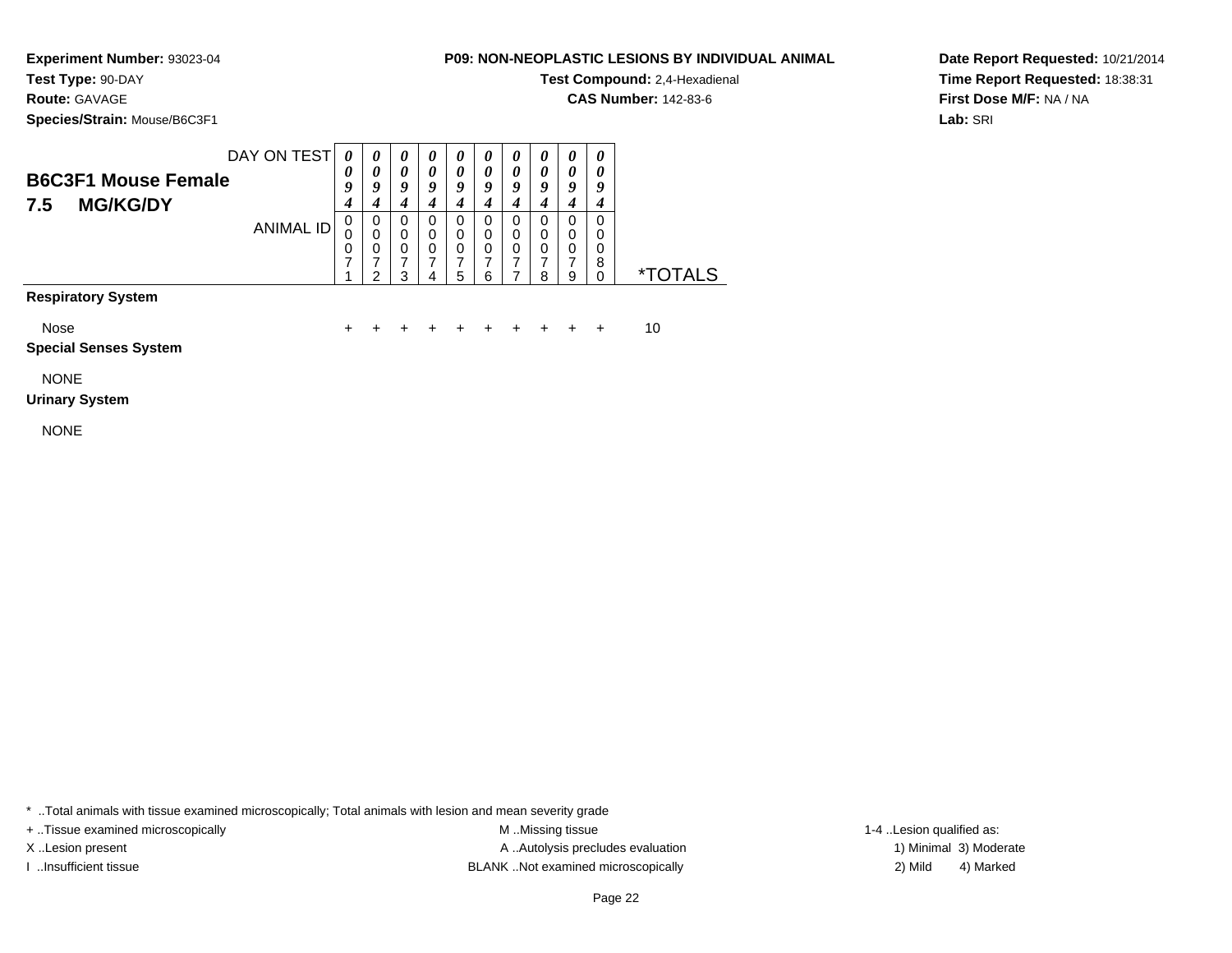**P09: NON-NEOPLASTIC LESIONS BY INDIVIDUAL ANIMALTest Compound:** 2,4-Hexadienal

**CAS Number:** 142-83-6

**Experiment Number:** 93023-04**Test Type:** 90-DAY

**Route:** GAVAGE

**Species/Strain:** Mouse/B6C3F1

**Date Report Requested:** 10/21/2014**Time Report Requested:** 18:38:31**First Dose M/F:** NA / NA**Lab:** SRI

| <b>B6C3F1 Mouse Female</b>                           | DAY ON TEST      | $\boldsymbol{\theta}$<br>0                    | $\boldsymbol{\theta}$<br>0                                     | $\boldsymbol{\theta}$<br>$\boldsymbol{\theta}$         | 0<br>0                                                         | $\boldsymbol{\theta}$<br>$\boldsymbol{\theta}$                  | 0<br>$\boldsymbol{\theta}$                    | $\boldsymbol{\theta}$<br>0                   | 0<br>$\boldsymbol{\theta}$                      | $\pmb{\theta}$<br>0                                         | 0<br>0                                                    |                       |
|------------------------------------------------------|------------------|-----------------------------------------------|----------------------------------------------------------------|--------------------------------------------------------|----------------------------------------------------------------|-----------------------------------------------------------------|-----------------------------------------------|----------------------------------------------|-------------------------------------------------|-------------------------------------------------------------|-----------------------------------------------------------|-----------------------|
| 15<br><b>MG/KG/DY</b>                                |                  | 9<br>$\boldsymbol{4}$                         | 9<br>$\boldsymbol{4}$                                          | 9<br>$\boldsymbol{4}$                                  | 9<br>$\boldsymbol{4}$                                          | $\boldsymbol{g}$<br>$\boldsymbol{4}$                            | $\boldsymbol{g}$<br>$\boldsymbol{4}$          | 9<br>$\boldsymbol{4}$                        | 9<br>$\boldsymbol{4}$                           | $\boldsymbol{g}$<br>$\boldsymbol{4}$                        | 9<br>$\boldsymbol{4}$                                     |                       |
|                                                      | <b>ANIMAL ID</b> | $\mathsf 0$<br>$\pmb{0}$<br>$\,0\,$<br>8<br>1 | $\pmb{0}$<br>$\mathbf 0$<br>$\mathbf 0$<br>8<br>$\overline{2}$ | $\pmb{0}$<br>$\mathbf 0$<br>$\mathbf 0$<br>$\bf8$<br>3 | $\pmb{0}$<br>$\mathbf 0$<br>$\mathbf 0$<br>8<br>$\overline{4}$ | $\pmb{0}$<br>$\pmb{0}$<br>$\pmb{0}$<br>$\, 8$<br>$\overline{5}$ | $\pmb{0}$<br>$\pmb{0}$<br>$\pmb{0}$<br>8<br>6 | $\mathbf 0$<br>0<br>0<br>8<br>$\overline{7}$ | $\pmb{0}$<br>$\mathbf 0$<br>$\pmb{0}$<br>8<br>8 | $\mathsf{O}\xspace$<br>$\mathbf 0$<br>$\mathbf 0$<br>8<br>9 | $\mathbf 0$<br>$\pmb{0}$<br>$\pmb{0}$<br>9<br>$\mathbf 0$ | <i><b>*TOTALS</b></i> |
| <b>Alimentary System</b>                             |                  |                                               |                                                                |                                                        |                                                                |                                                                 |                                               |                                              |                                                 |                                                             |                                                           |                       |
| Stomach, Forestomach<br><b>Cardiovascular System</b> |                  | $\ddot{}$                                     |                                                                |                                                        |                                                                | +                                                               | $\ddot{}$                                     | $\ddot{}$                                    | $\ddot{}$                                       | $\ddot{}$                                                   | $\ddot{}$                                                 | 10                    |
| <b>NONE</b><br><b>Endocrine System</b>               |                  |                                               |                                                                |                                                        |                                                                |                                                                 |                                               |                                              |                                                 |                                                             |                                                           |                       |
| <b>NONE</b><br><b>General Body System</b>            |                  |                                               |                                                                |                                                        |                                                                |                                                                 |                                               |                                              |                                                 |                                                             |                                                           |                       |
| <b>NONE</b><br><b>Genital System</b>                 |                  |                                               |                                                                |                                                        |                                                                |                                                                 |                                               |                                              |                                                 |                                                             |                                                           |                       |
| <b>NONE</b><br><b>Hematopoietic System</b>           |                  |                                               |                                                                |                                                        |                                                                |                                                                 |                                               |                                              |                                                 |                                                             |                                                           |                       |
| <b>NONE</b><br><b>Integumentary System</b>           |                  |                                               |                                                                |                                                        |                                                                |                                                                 |                                               |                                              |                                                 |                                                             |                                                           |                       |
| <b>NONE</b><br><b>Musculoskeletal System</b>         |                  |                                               |                                                                |                                                        |                                                                |                                                                 |                                               |                                              |                                                 |                                                             |                                                           |                       |
| <b>NONE</b><br><b>Nervous System</b>                 |                  |                                               |                                                                |                                                        |                                                                |                                                                 |                                               |                                              |                                                 |                                                             |                                                           |                       |
| <b>NONE</b>                                          |                  |                                               |                                                                |                                                        |                                                                |                                                                 |                                               |                                              |                                                 |                                                             |                                                           |                       |

\* ..Total animals with tissue examined microscopically; Total animals with lesion and mean severity grade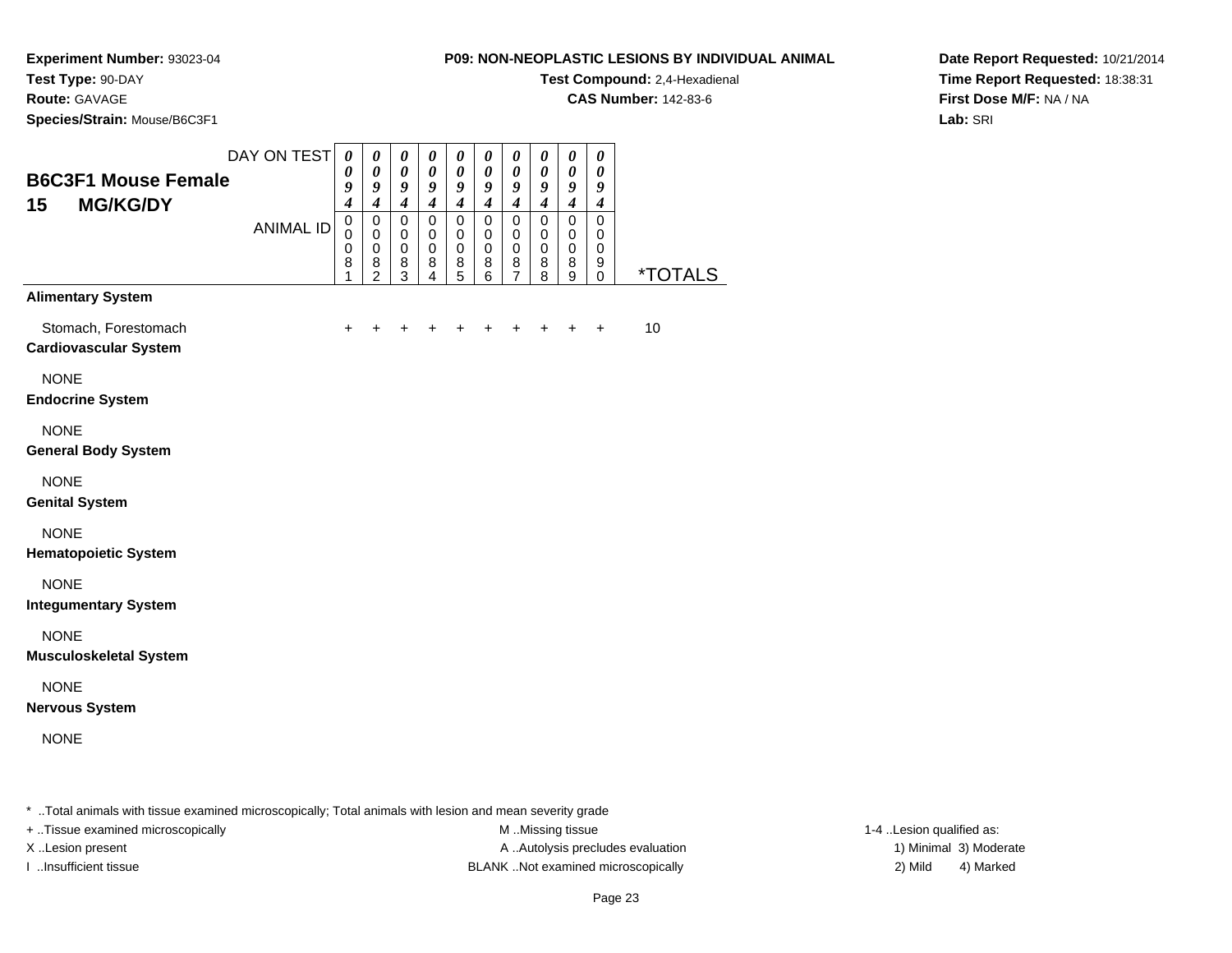**Test Type:** 90-DAY

# **Route:** GAVAGE

**Species/Strain:** Mouse/B6C3F1

## **P09: NON-NEOPLASTIC LESIONS BY INDIVIDUAL ANIMAL**

**Test Compound:** 2,4-Hexadienal

**CAS Number:** 142-83-6

**Date Report Requested:** 10/21/2014**Time Report Requested:** 18:38:31**First Dose M/F:** NA / NA**Lab:** SRI

| DAY ON TEST                | 0                     | $\boldsymbol{\theta}$ | $\boldsymbol{\theta}$ | U | U | U | $\boldsymbol{\theta}$ | U |   |   |
|----------------------------|-----------------------|-----------------------|-----------------------|---|---|---|-----------------------|---|---|---|
| <b>B6C3F1 Mouse Female</b> | $\boldsymbol{\theta}$ | 0                     | 0                     |   | 0 |   | 0                     |   |   |   |
|                            | Q                     | o                     | o                     | 0 |   |   | 9                     | а | o | g |
| <b>MG/KG/DY</b><br>15      |                       |                       |                       |   |   |   |                       |   |   |   |
| ANIMAL ID                  |                       | 0                     |                       |   |   |   | 0                     |   |   |   |
|                            |                       |                       |                       |   |   |   | 0                     |   |   |   |
|                            | υ                     |                       | 0                     |   | 0 | 0 | 0                     | 0 | 0 |   |
|                            | 8                     | 8<br>c                | 8<br>っ                | 8 | 8 | 8 | 8                     | 8 | 8 | 9 |
|                            |                       |                       |                       |   |   | ี |                       | Ջ | a |   |
|                            |                       |                       |                       |   |   |   |                       |   |   |   |

**Respiratory System**

Nose

 $e$  + <sup>+</sup> <sup>+</sup> <sup>+</sup> <sup>+</sup> <sup>+</sup> <sup>+</sup> <sup>+</sup> <sup>+</sup> + 10

**Special Senses System**

NONE

#### **Urinary System**

NONE

\* ..Total animals with tissue examined microscopically; Total animals with lesion and mean severity grade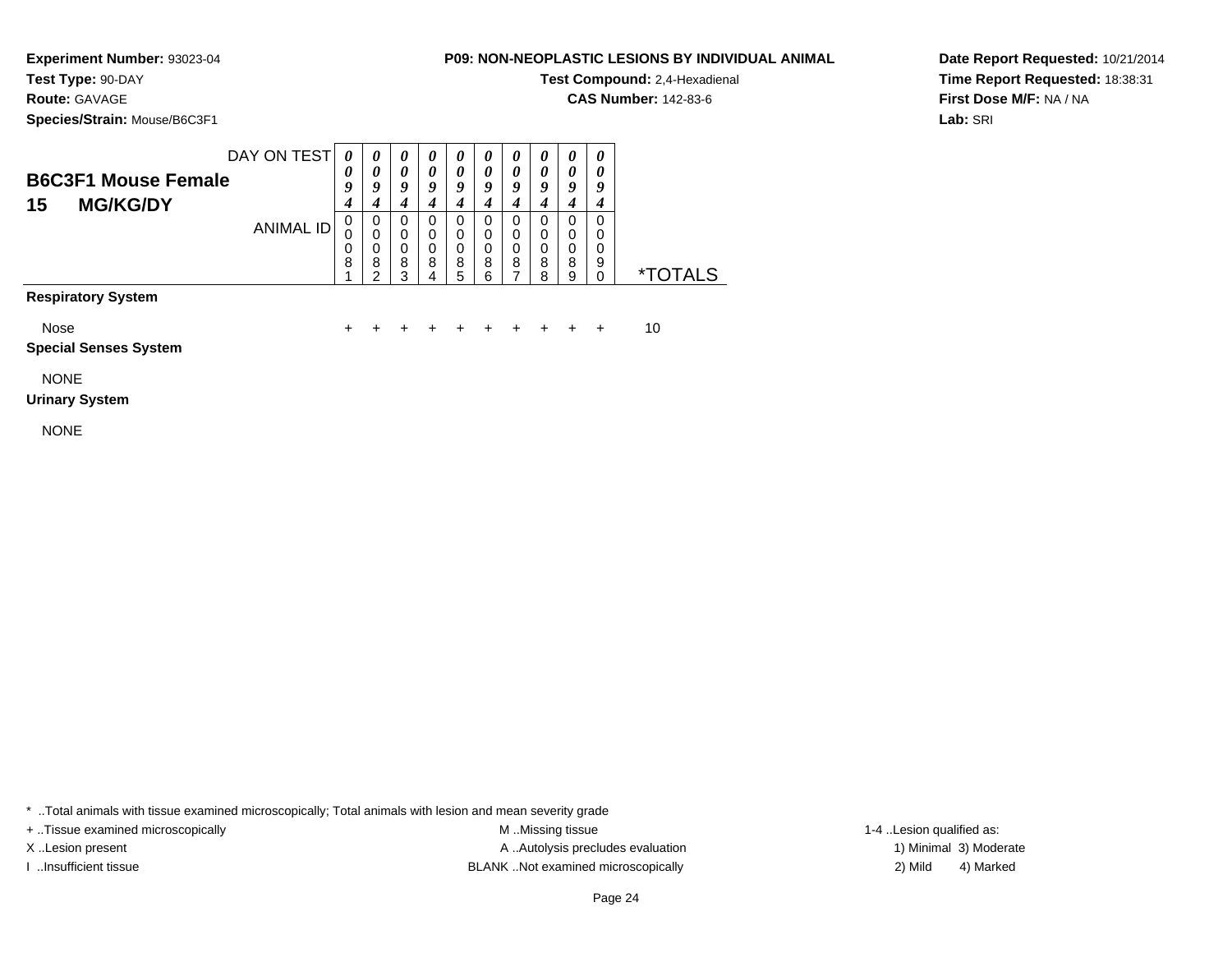**Experiment Number:** 93023-04**Test Type:** 90-DAY

**Route:** GAVAGE

**Species/Strain:** Mouse/B6C3F1

**Test Compound:** 2,4-Hexadienal

**CAS Number:** 142-83-6

**Date Report Requested:** 10/21/2014**Time Report Requested:** 18:38:31**First Dose M/F:** NA / NA**Lab:** SRI

| <b>B6C3F1 Mouse Female</b><br><b>MG/KG/DY</b><br>30  | DAY ON TEST      | $\boldsymbol{\theta}$<br>$\boldsymbol{\theta}$<br>9<br>$\boldsymbol{4}$ | $\boldsymbol{\theta}$<br>$\boldsymbol{\theta}$<br>$\boldsymbol{g}$<br>$\boldsymbol{4}$ | $\boldsymbol{\theta}$<br>$\pmb{\theta}$<br>$\boldsymbol{g}$<br>$\boldsymbol{4}$ | $\boldsymbol{\theta}$<br>$\pmb{\theta}$<br>$\boldsymbol{g}$<br>$\boldsymbol{4}$ | 0<br>$\pmb{\theta}$<br>$\boldsymbol{g}$<br>$\boldsymbol{4}$ | 0<br>$\pmb{\theta}$<br>9<br>$\boldsymbol{4}$                             | $\boldsymbol{\theta}$<br>$\pmb{\theta}$<br>$\boldsymbol{g}$<br>$\boldsymbol{4}$ | 0<br>$\pmb{\theta}$<br>9<br>$\boldsymbol{4}$ | 0<br>$\pmb{\theta}$<br>9<br>$\boldsymbol{4}$        | $\boldsymbol{\theta}$<br>$\boldsymbol{\theta}$<br>9<br>$\boldsymbol{4}$ |         |
|------------------------------------------------------|------------------|-------------------------------------------------------------------------|----------------------------------------------------------------------------------------|---------------------------------------------------------------------------------|---------------------------------------------------------------------------------|-------------------------------------------------------------|--------------------------------------------------------------------------|---------------------------------------------------------------------------------|----------------------------------------------|-----------------------------------------------------|-------------------------------------------------------------------------|---------|
|                                                      | <b>ANIMAL ID</b> | $\mathbf 0$<br>0<br>$\mathbf 0$<br>9<br>1                               | $\mathbf 0$<br>$\mathbf 0$<br>$\mathbf 0$<br>9<br>$\overline{2}$                       | $\mathbf 0$<br>$\,0\,$<br>$\pmb{0}$<br>$\frac{9}{3}$                            | $\mathbf 0$<br>$\pmb{0}$<br>$\pmb{0}$<br>9<br>$\overline{4}$                    | $\mathbf 0$<br>0<br>$\pmb{0}$<br>$\frac{9}{5}$              | $\mathbf 0$<br>0<br>$\mathbf 0$<br>$\begin{array}{c} 9 \\ 6 \end{array}$ | $\pmb{0}$<br>$\mathbf 0$<br>$\mathbf 0$<br>$\frac{9}{7}$                        | $\mathbf 0$<br>0<br>$\mathbf 0$<br>9<br>8    | $\mathbf 0$<br>$\mathbf 0$<br>$\mathbf 0$<br>9<br>9 | $\mathbf 0$<br>0<br>1<br>0<br>$\mathbf 0$                               | *TOTALS |
| <b>Alimentary System</b>                             |                  |                                                                         |                                                                                        |                                                                                 |                                                                                 |                                                             |                                                                          |                                                                                 |                                              |                                                     |                                                                         |         |
| Stomach, Forestomach<br><b>Cardiovascular System</b> |                  | $\ddot{}$                                                               |                                                                                        |                                                                                 |                                                                                 |                                                             |                                                                          |                                                                                 |                                              | +                                                   | $\ddot{}$                                                               | 10      |
| <b>NONE</b><br><b>Endocrine System</b>               |                  |                                                                         |                                                                                        |                                                                                 |                                                                                 |                                                             |                                                                          |                                                                                 |                                              |                                                     |                                                                         |         |
| <b>NONE</b><br><b>General Body System</b>            |                  |                                                                         |                                                                                        |                                                                                 |                                                                                 |                                                             |                                                                          |                                                                                 |                                              |                                                     |                                                                         |         |
| <b>NONE</b><br><b>Genital System</b>                 |                  |                                                                         |                                                                                        |                                                                                 |                                                                                 |                                                             |                                                                          |                                                                                 |                                              |                                                     |                                                                         |         |
| <b>NONE</b><br><b>Hematopoietic System</b>           |                  |                                                                         |                                                                                        |                                                                                 |                                                                                 |                                                             |                                                                          |                                                                                 |                                              |                                                     |                                                                         |         |
| <b>NONE</b><br><b>Integumentary System</b>           |                  |                                                                         |                                                                                        |                                                                                 |                                                                                 |                                                             |                                                                          |                                                                                 |                                              |                                                     |                                                                         |         |
| <b>NONE</b><br><b>Musculoskeletal System</b>         |                  |                                                                         |                                                                                        |                                                                                 |                                                                                 |                                                             |                                                                          |                                                                                 |                                              |                                                     |                                                                         |         |
| <b>NONE</b><br><b>Nervous System</b>                 |                  |                                                                         |                                                                                        |                                                                                 |                                                                                 |                                                             |                                                                          |                                                                                 |                                              |                                                     |                                                                         |         |
| <b>NONE</b>                                          |                  |                                                                         |                                                                                        |                                                                                 |                                                                                 |                                                             |                                                                          |                                                                                 |                                              |                                                     |                                                                         |         |
|                                                      |                  |                                                                         |                                                                                        |                                                                                 |                                                                                 |                                                             |                                                                          |                                                                                 |                                              |                                                     |                                                                         |         |

\* ..Total animals with tissue examined microscopically; Total animals with lesion and mean severity grade

+ ..Tissue examined microscopically examined microscopically examined as:  $M$  ..Missing tissue 1-4 ..Lesion qualified as:

X..Lesion present **A ..Autolysis precludes evaluation** A ..Autolysis precludes evaluation 1) Minimal 3) Moderate I ..Insufficient tissue BLANK ..Not examined microscopically 2) Mild 4) Marked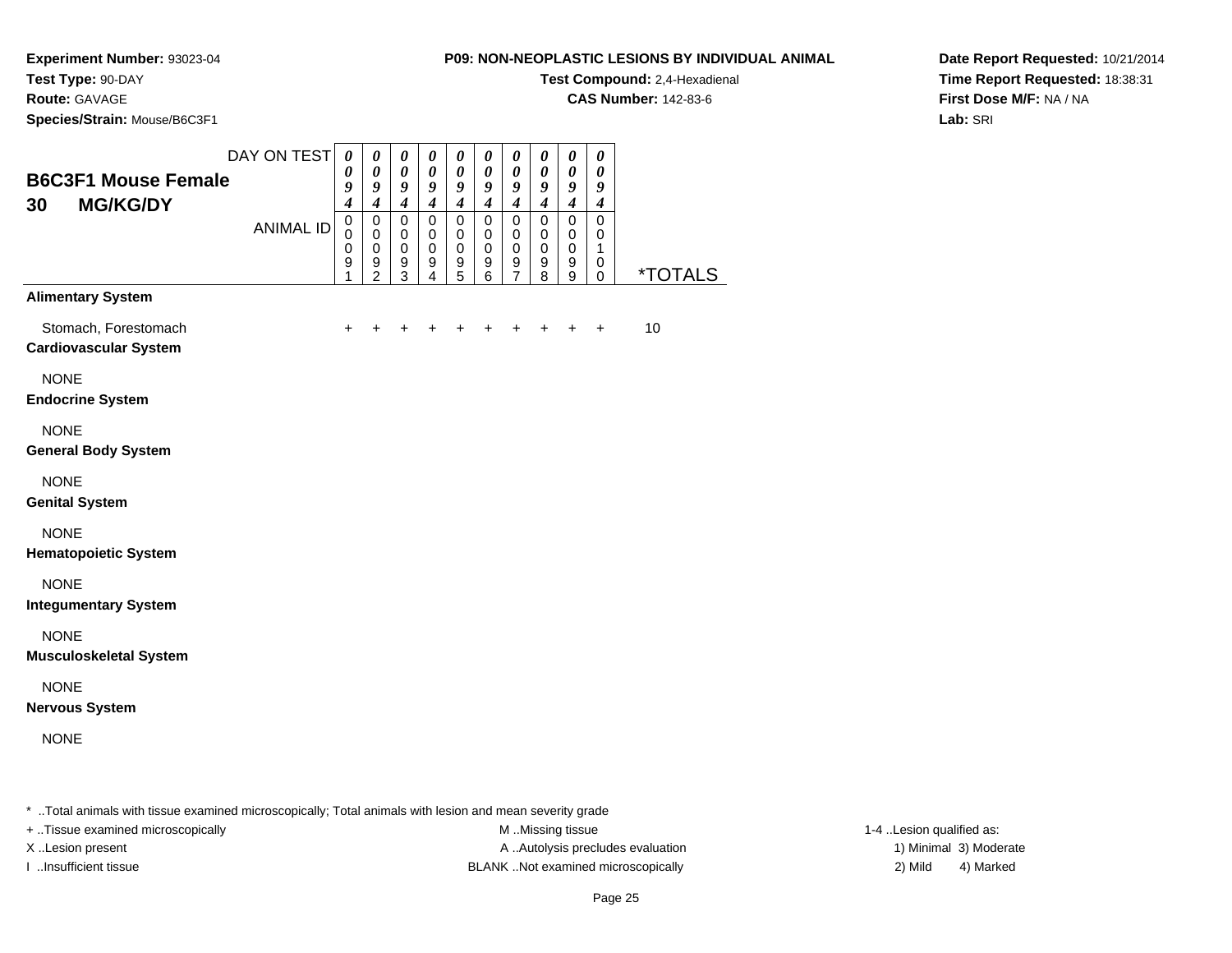**Test Type:** 90-DAY

# **Route:** GAVAGE

**Species/Strain:** Mouse/B6C3F1

## **P09: NON-NEOPLASTIC LESIONS BY INDIVIDUAL ANIMAL**

**Test Compound:** 2,4-Hexadienal

**CAS Number:** 142-83-6

**Date Report Requested:** 10/21/2014**Time Report Requested:** 18:38:31**First Dose M/F:** NA / NA**Lab:** SRI

| DAY ON TEST                | 0                     |   |   |   | $\boldsymbol{\theta}$ |   | U |   |   | $\boldsymbol{\theta}$ |                       |
|----------------------------|-----------------------|---|---|---|-----------------------|---|---|---|---|-----------------------|-----------------------|
| <b>B6C3F1 Mouse Female</b> | $\boldsymbol{\theta}$ |   | o | o | 0<br>q                | a | Q | a | o | ч                     |                       |
| 30<br><b>MG/KG/DY</b>      |                       |   |   |   |                       |   |   |   |   |                       |                       |
| ANIMAL ID                  | 0                     | O | O |   | O                     |   | 0 |   | 0 | 0                     |                       |
|                            |                       |   | O |   | 0                     |   | 0 |   | 0 | 0                     |                       |
|                            | 0                     |   | 0 |   | 0                     | 0 | 0 | 0 | 0 |                       |                       |
|                            | 9                     | 9 | 9 | 9 | 9                     | 9 | 9 | 9 | 9 | 0                     |                       |
|                            |                       |   | ≏ |   | 5                     | 6 |   | я | 9 |                       | <i><b>*TOTALS</b></i> |
| - -<br>.                   |                       |   |   |   |                       |   |   |   |   |                       |                       |

## **Respiratory System**

Nose

 $e$  + <sup>+</sup> <sup>+</sup> <sup>+</sup> <sup>+</sup> <sup>+</sup> <sup>+</sup> <sup>+</sup> <sup>+</sup> + 10

## **Special Senses System**

NONE

#### **Urinary System**

NONE

\* ..Total animals with tissue examined microscopically; Total animals with lesion and mean severity grade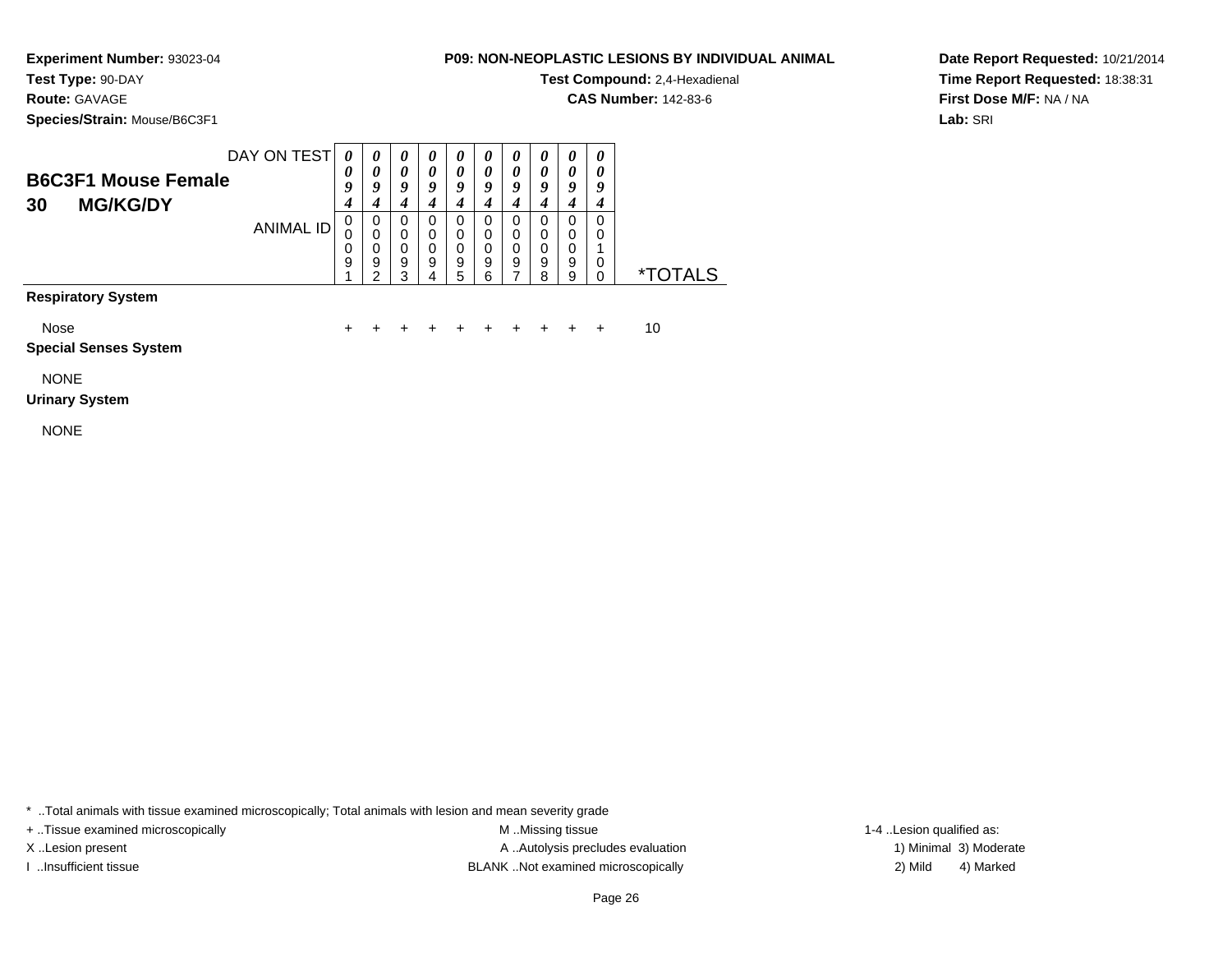**P09: NON-NEOPLASTIC LESIONS BY INDIVIDUAL ANIMALTest Compound:** 2,4-Hexadienal

**CAS Number:** 142-83-6

**Test Type:** 90-DAY**Route:** GAVAGE

**Species/Strain:** Mouse/B6C3F1

**Experiment Number:** 93023-04

**Date Report Requested:** 10/21/2014**Time Report Requested:** 18:38:31**First Dose M/F:** NA / NA**Lab:** SRI

| <b>B6C3F1 Mouse Female</b><br><b>MG/KG/DY</b><br>60                                                                                                   | DAY ON TEST<br><b>ANIMAL ID</b> | $\boldsymbol{\theta}$<br>$\boldsymbol{\theta}$<br>9<br>$\boldsymbol{4}$<br>$\pmb{0}$<br>$\mathbf 0$<br>1<br>$\mathbf 0$<br>1 | $\boldsymbol{\theta}$<br>$\boldsymbol{\theta}$<br>9<br>$\boldsymbol{4}$<br>$\mathbf 0$<br>$\mathbf 0$<br>$\mathbf{1}$<br>0<br>$\overline{2}$ | 0<br>$\boldsymbol{\theta}$<br>9<br>$\boldsymbol{4}$<br>0<br>$\pmb{0}$<br>$\mathbf{1}$<br>$\pmb{0}$<br>3 | $\pmb{\theta}$<br>$\boldsymbol{\theta}$<br>9<br>$\boldsymbol{4}$<br>$\mathsf 0$<br>$\pmb{0}$<br>1<br>$\pmb{0}$<br>4 | $\boldsymbol{\theta}$<br>$\boldsymbol{\theta}$<br>9<br>$\boldsymbol{4}$<br>$\pmb{0}$<br>$\mathbf 0$<br>1<br>$\mathbf 0$<br>5 | 0<br>$\boldsymbol{\theta}$<br>9<br>$\boldsymbol{4}$<br>0<br>$\pmb{0}$<br>1<br>$\mathbf 0$<br>6 | 0<br>$\boldsymbol{\theta}$<br>9<br>$\boldsymbol{4}$<br>$\mathsf 0$<br>0<br>1<br>$\pmb{0}$<br>$\overline{7}$ | 0<br>$\boldsymbol{\theta}$<br>9<br>$\boldsymbol{4}$<br>$\pmb{0}$<br>$\mathbf 0$<br>1<br>0<br>8 | 0<br>0<br>9<br>$\boldsymbol{4}$<br>$\mathsf 0$<br>$\mathsf 0$<br>1<br>0<br>9 | 0<br>0<br>9<br>$\boldsymbol{4}$<br>$\pmb{0}$<br>0<br>1<br>1<br>0 | <i><b>*TOTALS</b></i> |        |            |
|-------------------------------------------------------------------------------------------------------------------------------------------------------|---------------------------------|------------------------------------------------------------------------------------------------------------------------------|----------------------------------------------------------------------------------------------------------------------------------------------|---------------------------------------------------------------------------------------------------------|---------------------------------------------------------------------------------------------------------------------|------------------------------------------------------------------------------------------------------------------------------|------------------------------------------------------------------------------------------------|-------------------------------------------------------------------------------------------------------------|------------------------------------------------------------------------------------------------|------------------------------------------------------------------------------|------------------------------------------------------------------|-----------------------|--------|------------|
| <b>Alimentary System</b><br>Stomach, Forestomach<br>Epithelium, Hyperplasia<br>Stomach, Glandular<br>Epithelium, Cyst<br><b>Cardiovascular System</b> |                                 | $\ddot{}$                                                                                                                    | $\ddot{}$                                                                                                                                    | +<br>1                                                                                                  | $\ddot{}$                                                                                                           | $\ddot{}$                                                                                                                    |                                                                                                | +<br>$\ddot{}$<br>1                                                                                         | $\ddot{}$                                                                                      | $\ddot{}$                                                                    | $\ddot{}$                                                        | 10<br>1               | 1<br>1 | 1.0<br>1.0 |
| <b>NONE</b><br><b>Endocrine System</b><br><b>NONE</b><br><b>General Body System</b>                                                                   |                                 |                                                                                                                              |                                                                                                                                              |                                                                                                         |                                                                                                                     |                                                                                                                              |                                                                                                |                                                                                                             |                                                                                                |                                                                              |                                                                  |                       |        |            |
| <b>NONE</b><br><b>Genital System</b><br><b>NONE</b><br><b>Hematopoietic System</b><br><b>NONE</b>                                                     |                                 |                                                                                                                              |                                                                                                                                              |                                                                                                         |                                                                                                                     |                                                                                                                              |                                                                                                |                                                                                                             |                                                                                                |                                                                              |                                                                  |                       |        |            |
| <b>Integumentary System</b><br><b>NONE</b><br><b>Musculoskeletal System</b>                                                                           |                                 |                                                                                                                              |                                                                                                                                              |                                                                                                         |                                                                                                                     |                                                                                                                              |                                                                                                |                                                                                                             |                                                                                                |                                                                              |                                                                  |                       |        |            |

\* ..Total animals with tissue examined microscopically; Total animals with lesion and mean severity grade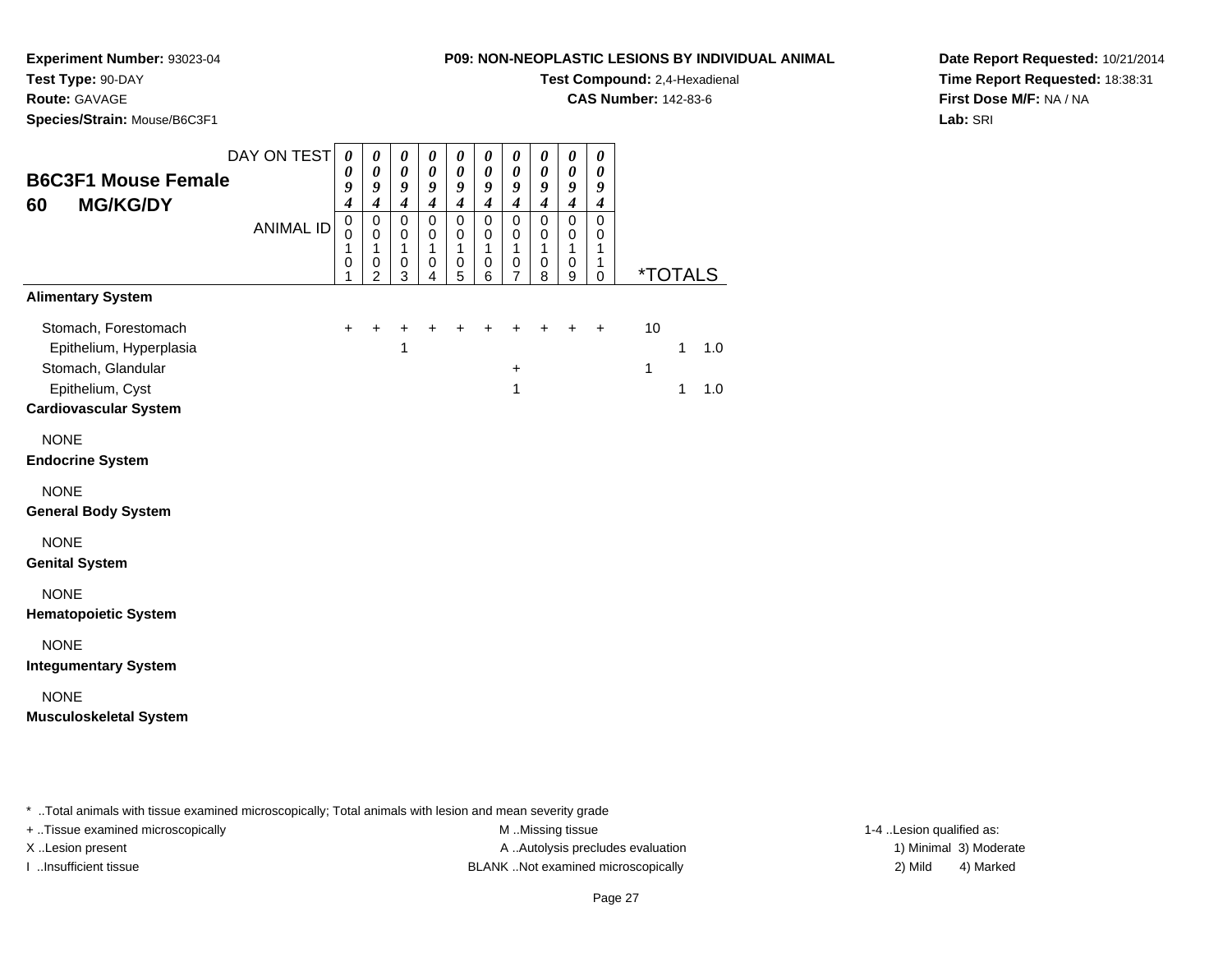**P09: NON-NEOPLASTIC LESIONS BY INDIVIDUAL ANIMALTest Compound:** 2,4-Hexadienal

**CAS Number:** 142-83-6

**Experiment Number:** 93023-04**Test Type:** 90-DAY

**Route:** GAVAGE

**Species/Strain:** Mouse/B6C3F1

**Date Report Requested:** 10/21/2014**Time Report Requested:** 18:38:31**First Dose M/F:** NA / NA**Lab:** SRI

| <b>B6C3F1 Mouse Female</b><br><b>MG/KG/DY</b><br>60 | DAY ON TEST<br><b>ANIMAL ID</b> | 0<br>0<br>9<br>4<br>0<br>0 | 0<br>$\boldsymbol{\theta}$<br>9<br>$\boldsymbol{4}$<br>0<br>$\mathbf 0$<br>1 | 0<br>0<br>9<br>4<br>0<br>0 | 0<br>0<br>9<br>4<br>0<br>0 | 0<br>0<br>9<br>4<br>0<br>0 | 0<br>0<br>9<br>4<br>0<br>0 | 0<br>$\boldsymbol{\theta}$<br>9<br>4<br>0<br>$\mathbf 0$<br>1 | 0<br>0<br>9<br>4<br>0<br>0 | 0<br>0<br>9<br>4<br>0<br>0 | 0<br>0<br>9<br>4<br>0<br>0 |                       |
|-----------------------------------------------------|---------------------------------|----------------------------|------------------------------------------------------------------------------|----------------------------|----------------------------|----------------------------|----------------------------|---------------------------------------------------------------|----------------------------|----------------------------|----------------------------|-----------------------|
|                                                     |                                 | 0                          | $\mathbf 0$<br>2                                                             | 0<br>3                     | 0<br>4                     | $\mathbf 0$<br>5           | $\mathbf 0$<br>6           | $\mathbf 0$<br>7                                              | 0<br>8                     | $\mathbf 0$<br>9           | 0                          | <i><b>*TOTALS</b></i> |
| <b>NONE</b><br><b>Nervous System</b>                |                                 |                            |                                                                              |                            |                            |                            |                            |                                                               |                            |                            |                            |                       |
| <b>NONE</b><br><b>Respiratory System</b>            |                                 |                            |                                                                              |                            |                            |                            |                            |                                                               |                            |                            |                            |                       |
| Nose<br>Exudate<br><b>Special Senses System</b>     |                                 | $\ddot{}$                  | 1                                                                            |                            |                            |                            | $+ + + + + + +$            |                                                               |                            |                            |                            | 10<br>1<br>1.0        |
| <b>NONE</b><br><b>Urinary System</b>                |                                 |                            |                                                                              |                            |                            |                            |                            |                                                               |                            |                            |                            |                       |

NONE

\* ..Total animals with tissue examined microscopically; Total animals with lesion and mean severity grade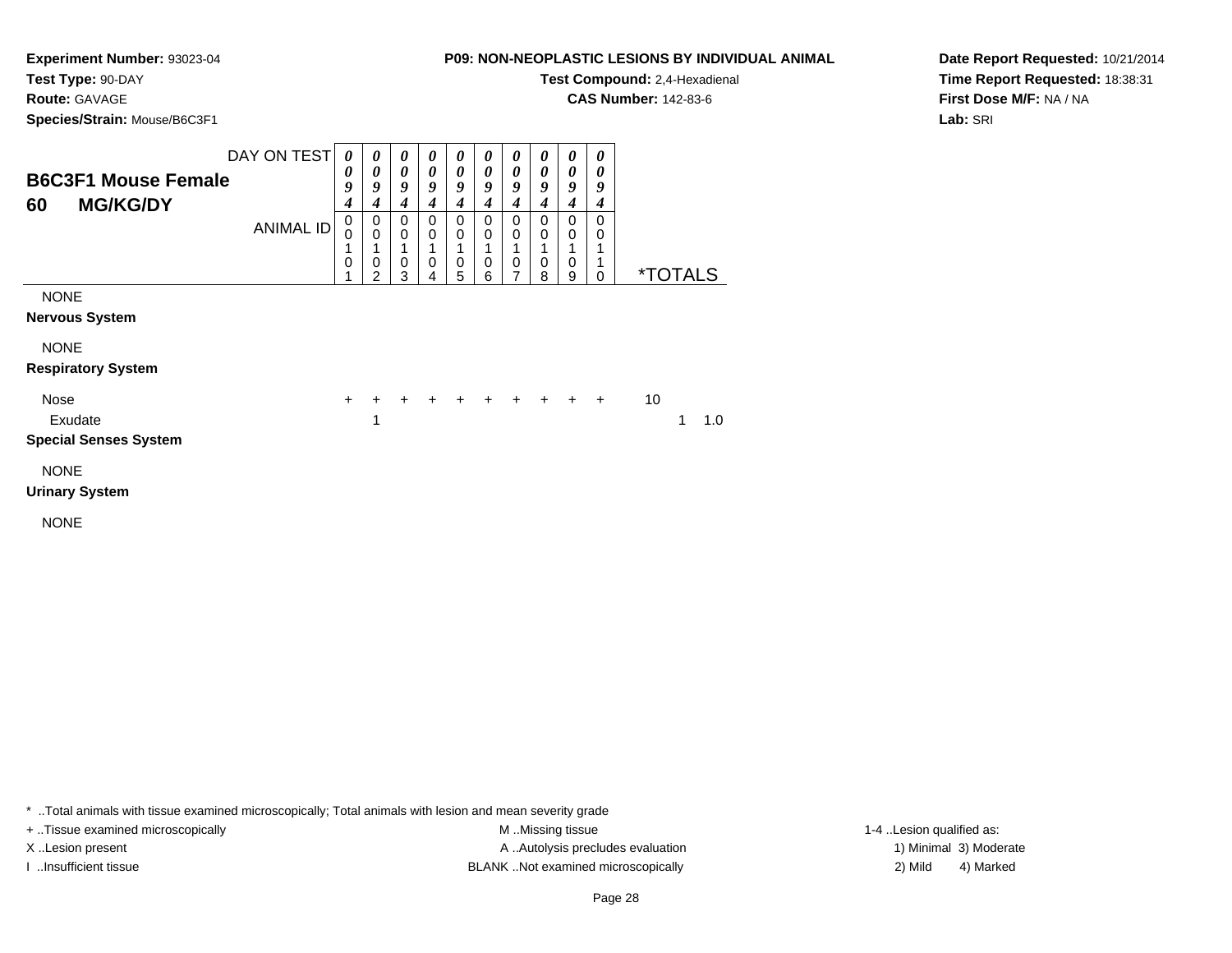**Experiment Number:** 93023-04

**Test Type:** 90-DAY**Route:** GAVAGE

**Species/Strain:** Mouse/B6C3F1

|  | 09: NON-NEOPLASTIC LESIONS BY INDIVIDUAL ANIMAL |  |  |
|--|-------------------------------------------------|--|--|
|  |                                                 |  |  |

**Test Compound:** 2,4-Hexadienal

**CAS Number:** 142-83-6

**Date Report Requested:** 10/21/2014**Time Report Requested:** 18:38:31**First Dose M/F:** NA / NA**Lab:** SRI

|                              | DAY ON TEST      | $\boldsymbol{\theta}$       | 0                                                 | 0                                      | $\boldsymbol{\theta}$                                | 0                               | 0                               | $\boldsymbol{\theta}$                            | 0                               | 0                                              | 0                                                     |                       |   |     |
|------------------------------|------------------|-----------------------------|---------------------------------------------------|----------------------------------------|------------------------------------------------------|---------------------------------|---------------------------------|--------------------------------------------------|---------------------------------|------------------------------------------------|-------------------------------------------------------|-----------------------|---|-----|
| <b>B6C3F1 Mouse Female</b>   |                  | 0<br>9                      | 0<br>$\boldsymbol{g}$                             | 0<br>9                                 | $\boldsymbol{\theta}$<br>9                           | $\theta$<br>9                   | $\boldsymbol{\theta}$<br>9      | 0<br>9                                           | 0<br>9                          | 0<br>9                                         | 0<br>9                                                |                       |   |     |
| <b>MG/KG/DY</b><br>120       |                  | $\overline{\boldsymbol{4}}$ | $\boldsymbol{4}$                                  | $\boldsymbol{4}$                       | $\boldsymbol{4}$                                     | $\boldsymbol{4}$                | $\boldsymbol{4}$                | $\boldsymbol{4}$                                 | $\boldsymbol{4}$                | $\boldsymbol{4}$                               | $\boldsymbol{4}$                                      |                       |   |     |
|                              | <b>ANIMAL ID</b> | 0<br>0<br>1<br>1<br>1       | $\pmb{0}$<br>$\Omega$<br>1<br>1<br>$\overline{2}$ | $\mathbf 0$<br>$\Omega$<br>1<br>1<br>3 | $\mathbf 0$<br>$\mathbf 0$<br>$\mathbf{1}$<br>1<br>4 | $\mathbf 0$<br>0<br>1<br>1<br>5 | $\mathbf 0$<br>0<br>1<br>1<br>6 | $\Omega$<br>$\Omega$<br>1<br>1<br>$\overline{7}$ | $\mathbf 0$<br>0<br>1<br>1<br>8 | $\Omega$<br>$\Omega$<br>$\mathbf{1}$<br>1<br>9 | $\mathbf 0$<br>0<br>1<br>$\overline{\mathbf{c}}$<br>0 | <i><b>*TOTALS</b></i> |   |     |
| <b>Alimentary System</b>     |                  |                             |                                                   |                                        |                                                      |                                 |                                 |                                                  |                                 |                                                |                                                       |                       |   |     |
| Esophagus                    |                  | +                           | +                                                 | +                                      | +                                                    | +                               | +                               |                                                  |                                 | +                                              | +                                                     | 10                    |   |     |
| Gallbladder                  |                  | $\ddot{}$                   | $\ddot{}$                                         | M                                      | $\ddot{}$                                            | +                               | $\ddot{}$                       | $\ddot{}$                                        | $\ddot{}$                       | +                                              | +                                                     | 9                     |   |     |
| Intestine Large, Cecum       |                  | $\ddot{}$                   | $\ddot{}$                                         | +                                      | $\ddot{}$                                            | +                               | $\ddot{}$                       | +                                                | $\ddot{}$                       | $\ddot{}$                                      | $\ddot{}$                                             | 10                    |   |     |
| Intestine Large, Colon       |                  | $\ddot{}$                   | $\ddot{}$                                         | $\ddot{}$                              | $\ddot{}$                                            | $+$                             | $\ddot{}$                       | $\ddot{}$                                        | $\ddot{}$                       | +                                              | +                                                     | 10                    |   |     |
| Intestine Large, Rectum      |                  | $\ddot{}$                   | $\ddot{}$                                         | $\ddot{}$                              | $\ddot{}$                                            | $\ddot{}$                       | $\ddot{}$                       | $\ddot{}$                                        | $\ddot{}$                       | $\ddot{}$                                      | $\ddot{}$                                             | 10                    |   |     |
| Intestine Small, Duodenum    |                  | $\ddot{}$                   | $\ddot{}$                                         | $\ddot{}$                              | $\ddot{}$                                            | +                               | $\ddot{}$                       | $\ddot{}$                                        | $\ddot{}$                       | +                                              | +                                                     | 10                    |   |     |
| Intestine Small, Ileum       |                  | $\ddot{}$                   | $\ddot{}$                                         | $\pm$                                  | $\ddot{}$                                            | $\ddot{}$                       | $\ddot{}$                       | $\ddot{}$                                        | $\ddot{}$                       | +                                              | $\ddot{}$                                             | 10                    |   |     |
| Intestine Small, Jejunum     |                  | $\ddot{}$                   | $\ddot{}$                                         | $\ddot{}$                              | $\ddot{}$                                            | +                               | $\ddot{}$                       | $\ddot{}$                                        | $\ddot{}$                       | $\ddot{}$                                      | $\ddot{}$                                             | 10                    |   |     |
| Liver                        |                  | $\ddot{}$                   | $\ddot{}$                                         | $\ddot{}$                              | $\ddot{}$                                            | +                               | $\ddot{}$                       | $\ddot{}$                                        | $\ddot{}$                       | $\ddot{}$                                      | $\ddot{}$                                             | 10                    |   |     |
| Pancreas                     |                  | $\ddot{}$                   | $\ddot{}$                                         | +                                      | $\ddot{}$                                            | +                               | $\ddot{}$                       | $\ddot{}$                                        | $\ddot{}$                       | +                                              | +                                                     | 10                    |   |     |
| Salivary Glands              |                  | $\ddot{}$                   | $\ddot{}$                                         | $\ddot{}$                              | $\ddot{}$                                            | +                               | $\ddot{}$                       | $\ddot{}$                                        | $\ddot{}$                       | $\ddot{}$                                      | $\ddot{}$                                             | 10                    |   |     |
| Stomach, Forestomach         |                  | $\ddot{}$                   | $\ddot{}$                                         | $\ddot{}$                              | $\ddot{}$                                            | $\ddot{}$                       | $\ddot{}$                       | $\ddot{}$                                        | $\ddot{}$                       | $\ddot{}$                                      | $\ddot{}$                                             | 10                    |   |     |
| Epithelium, Hyperplasia      |                  |                             | 1                                                 | 1                                      | 1                                                    | $\overline{2}$                  | $\overline{2}$                  |                                                  |                                 |                                                |                                                       |                       | 5 | 1.4 |
| Stomach, Glandular           |                  | $\ddot{}$                   | $\ddot{}$                                         | $\ddot{}$                              | $\ddot{}$                                            | $\ddot{}$                       | $\ddot{}$                       | ÷                                                |                                 |                                                | $\ddot{}$                                             | 10                    |   |     |
| <b>Cardiovascular System</b> |                  |                             |                                                   |                                        |                                                      |                                 |                                 |                                                  |                                 |                                                |                                                       |                       |   |     |
| Heart                        |                  | $\ddot{}$                   |                                                   |                                        |                                                      |                                 |                                 |                                                  |                                 |                                                | $\ddot{}$                                             | 10                    |   |     |
| <b>Endocrine System</b>      |                  |                             |                                                   |                                        |                                                      |                                 |                                 |                                                  |                                 |                                                |                                                       |                       |   |     |
| <b>Adrenal Cortex</b>        |                  | ٠                           | ٠                                                 |                                        |                                                      |                                 | +                               |                                                  |                                 |                                                | +                                                     | 10                    |   |     |
| Adrenal Medulla              |                  | +                           | +                                                 | +                                      | +                                                    | +                               | +                               | $\ddot{}$                                        | +                               | +                                              | +                                                     | 10                    |   |     |
| Parathyroid Gland            |                  | +                           | +                                                 | +                                      | +                                                    | $\ddot{}$                       | M                               | M                                                | $\ddot{}$                       | +                                              | $\ddot{}$                                             | 8                     |   |     |

\* ..Total animals with tissue examined microscopically; Total animals with lesion and mean severity grade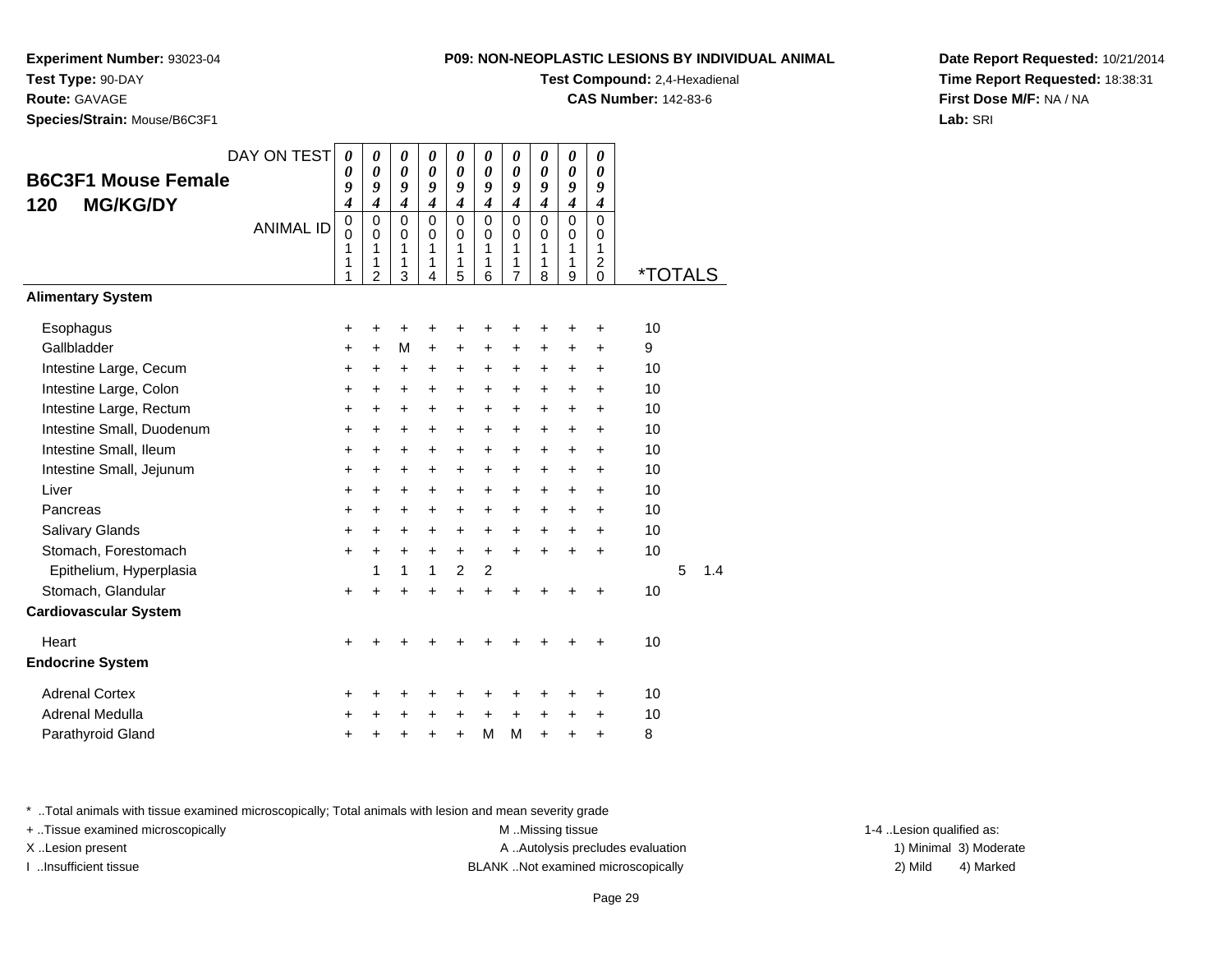**P09: NON-NEOPLASTIC LESIONS BY INDIVIDUAL ANIMALTest Compound:** 2,4-Hexadienal

**CAS Number:** 142-83-6

**Experiment Number:** 93023-04

**Test Type:** 90-DAY

**Route:** GAVAGE

**Species/Strain:** Mouse/B6C3F1

| <b>B6C3F1 Mouse Female</b><br><b>MG/KG/DY</b><br>120 | DAY ON TEST<br><b>ANIMAL ID</b> | $\boldsymbol{\theta}$<br>0<br>9<br>4<br>$\mathbf 0$<br>$\mathbf 0$<br>1<br>1<br>1 | $\boldsymbol{\theta}$<br>$\boldsymbol{\theta}$<br>9<br>$\boldsymbol{4}$<br>$\pmb{0}$<br>$\mathbf 0$<br>$\mathbf{1}$<br>1<br>$\overline{c}$ | $\boldsymbol{\theta}$<br>$\boldsymbol{\theta}$<br>9<br>$\boldsymbol{4}$<br>$\mathbf 0$<br>$\mathbf 0$<br>1<br>1<br>3 | $\boldsymbol{\theta}$<br>$\boldsymbol{\theta}$<br>9<br>$\boldsymbol{4}$<br>$\mathbf 0$<br>$\mathbf 0$<br>1<br>1<br>$\overline{\mathbf{4}}$ | 0<br>0<br>9<br>4<br>$\mathbf 0$<br>0<br>1<br>1<br>5 | $\pmb{\theta}$<br>0<br>9<br>$\boldsymbol{4}$<br>$\mathbf 0$<br>0<br>1<br>1<br>$\,6$ | $\boldsymbol{\theta}$<br>$\boldsymbol{\theta}$<br>9<br>$\boldsymbol{4}$<br>$\mathbf 0$<br>0<br>1<br>1<br>$\overline{7}$ | 0<br>0<br>9<br>$\boldsymbol{4}$<br>$\mathsf 0$<br>$\mathbf 0$<br>1<br>1<br>8 | 0<br>0<br>9<br>$\boldsymbol{4}$<br>0<br>0<br>1<br>1<br>9 | 0<br>0<br>9<br>$\boldsymbol{4}$<br>$\mathbf 0$<br>0<br>1<br>2<br>$\pmb{0}$ | <i><b>*TOTALS</b></i> |   |     |  |
|------------------------------------------------------|---------------------------------|-----------------------------------------------------------------------------------|--------------------------------------------------------------------------------------------------------------------------------------------|----------------------------------------------------------------------------------------------------------------------|--------------------------------------------------------------------------------------------------------------------------------------------|-----------------------------------------------------|-------------------------------------------------------------------------------------|-------------------------------------------------------------------------------------------------------------------------|------------------------------------------------------------------------------|----------------------------------------------------------|----------------------------------------------------------------------------|-----------------------|---|-----|--|
| <b>Pituitary Gland</b>                               |                                 | $\ddot{}$                                                                         | $\ddot{}$                                                                                                                                  | $\ddot{}$                                                                                                            | $\ddot{}$                                                                                                                                  | $\ddot{}$                                           | $\ddot{}$                                                                           | $\ddot{}$                                                                                                               | $\ddot{}$                                                                    | $\ddot{}$                                                | $\ddot{}$                                                                  | 10                    |   |     |  |
| <b>Thyroid Gland</b>                                 |                                 | $\ddot{}$                                                                         | $\ddot{}$                                                                                                                                  | $\ddot{}$                                                                                                            | $\ddot{}$                                                                                                                                  | $\ddot{}$                                           | $\ddot{}$                                                                           | M                                                                                                                       | $\ddot{}$                                                                    | $\ddot{}$                                                | $\ddot{}$                                                                  | 9                     |   |     |  |
| <b>General Body System</b>                           |                                 |                                                                                   |                                                                                                                                            |                                                                                                                      |                                                                                                                                            |                                                     |                                                                                     |                                                                                                                         |                                                                              |                                                          |                                                                            |                       |   |     |  |
| <b>NONE</b><br><b>Genital System</b>                 |                                 |                                                                                   |                                                                                                                                            |                                                                                                                      |                                                                                                                                            |                                                     |                                                                                     |                                                                                                                         |                                                                              |                                                          |                                                                            |                       |   |     |  |
| <b>Clitoral Gland</b>                                |                                 |                                                                                   |                                                                                                                                            |                                                                                                                      |                                                                                                                                            |                                                     |                                                                                     |                                                                                                                         |                                                                              |                                                          |                                                                            | 10                    |   |     |  |
|                                                      |                                 | +                                                                                 | +                                                                                                                                          | +                                                                                                                    | +                                                                                                                                          | $\ddot{}$                                           | +<br>$+$                                                                            | +<br>$\ddot{}$                                                                                                          | ٠                                                                            | +                                                        | ÷                                                                          | 10                    |   |     |  |
| Ovary<br><b>Uterus</b>                               |                                 | +<br>$\ddot{}$                                                                    | +<br>$\ddot{}$                                                                                                                             | $\ddot{}$<br>$\ddot{}$                                                                                               | $\ddot{}$<br>$\ddot{}$                                                                                                                     | $\ddot{}$                                           | $\ddot{}$                                                                           | $\ddot{}$                                                                                                               | $\ddot{}$<br>$\ddot{}$                                                       | $\ddot{}$<br>$\ddot{}$                                   | $\ddot{}$<br>$\ddot{}$                                                     | 10                    |   |     |  |
| <b>Hematopoietic System</b>                          |                                 |                                                                                   |                                                                                                                                            |                                                                                                                      |                                                                                                                                            |                                                     |                                                                                     |                                                                                                                         |                                                                              |                                                          |                                                                            |                       |   |     |  |
| <b>Bone Marrow</b>                                   |                                 | $\ddot{}$                                                                         |                                                                                                                                            |                                                                                                                      |                                                                                                                                            |                                                     | +                                                                                   | +                                                                                                                       | $\ddot{}$                                                                    | +                                                        | $\ddot{}$                                                                  | 10                    |   |     |  |
| Lymph Node                                           |                                 |                                                                                   |                                                                                                                                            |                                                                                                                      |                                                                                                                                            |                                                     |                                                                                     |                                                                                                                         |                                                                              | $\ddot{}$                                                |                                                                            | 1                     |   |     |  |
| Hyperplasia, Lymphoid                                |                                 |                                                                                   |                                                                                                                                            |                                                                                                                      |                                                                                                                                            |                                                     |                                                                                     |                                                                                                                         |                                                                              | 2                                                        |                                                                            |                       | 1 | 2.0 |  |
| Lymph Node, Mandibular                               |                                 | +                                                                                 | +                                                                                                                                          | +                                                                                                                    | +                                                                                                                                          | +                                                   | +                                                                                   | +                                                                                                                       | +                                                                            | $\ddot{}$                                                | $\ddot{}$                                                                  | 10                    |   |     |  |
| Lymph Node, Mesenteric                               |                                 | $\ddot{}$                                                                         | $\ddot{}$                                                                                                                                  | $\ddot{}$                                                                                                            | $\ddot{}$                                                                                                                                  | $\ddot{}$                                           | $\ddot{}$                                                                           | $\ddot{}$                                                                                                               | $\ddot{}$                                                                    | $\ddot{}$                                                | $\ddot{}$                                                                  | 10                    |   |     |  |
| Spleen                                               |                                 | +                                                                                 | $\ddot{}$                                                                                                                                  | $\ddot{}$                                                                                                            | $\ddot{}$                                                                                                                                  | $\ddot{}$                                           | $\ddot{}$                                                                           | $\ddot{}$                                                                                                               | $\ddot{}$                                                                    | $\ddot{}$                                                | $\ddot{}$                                                                  | 10                    |   |     |  |
| Thymus                                               |                                 | $\ddot{}$                                                                         | $\ddot{}$                                                                                                                                  | $\ddot{}$                                                                                                            | $\ddot{}$                                                                                                                                  | $\ddot{}$                                           | $\ddot{}$                                                                           | $\ddot{}$                                                                                                               | $\ddot{}$                                                                    | $\ddot{}$                                                | $\ddot{}$                                                                  | 10                    |   |     |  |
| <b>Integumentary System</b>                          |                                 |                                                                                   |                                                                                                                                            |                                                                                                                      |                                                                                                                                            |                                                     |                                                                                     |                                                                                                                         |                                                                              |                                                          |                                                                            |                       |   |     |  |
| <b>Mammary Gland</b>                                 |                                 | +                                                                                 | ٠                                                                                                                                          | +                                                                                                                    | +                                                                                                                                          |                                                     | +                                                                                   | +                                                                                                                       | +                                                                            | +                                                        | $\ddot{}$                                                                  | 10                    |   |     |  |
| Skin                                                 |                                 | +                                                                                 | +                                                                                                                                          |                                                                                                                      | +                                                                                                                                          |                                                     | +                                                                                   | +                                                                                                                       | +                                                                            | +                                                        | +                                                                          | 10                    |   |     |  |
| <b>Musculoskeletal System</b>                        |                                 |                                                                                   |                                                                                                                                            |                                                                                                                      |                                                                                                                                            |                                                     |                                                                                     |                                                                                                                         |                                                                              |                                                          |                                                                            |                       |   |     |  |

\* ..Total animals with tissue examined microscopically; Total animals with lesion and mean severity grade

+ ..Tissue examined microscopically examined microscopically examined as:  $M$  ..Missing tissue 1-4 ..Lesion qualified as: X..Lesion present **A ..Autolysis precludes evaluation** A ..Autolysis precludes evaluation 1) Minimal 3) Moderate

I ..Insufficient tissue BLANK ..Not examined microscopically 2) Mild 4) Marked

**Date Report Requested:** 10/21/2014**Time Report Requested:** 18:38:31**First Dose M/F:** NA / NA**Lab:** SRI